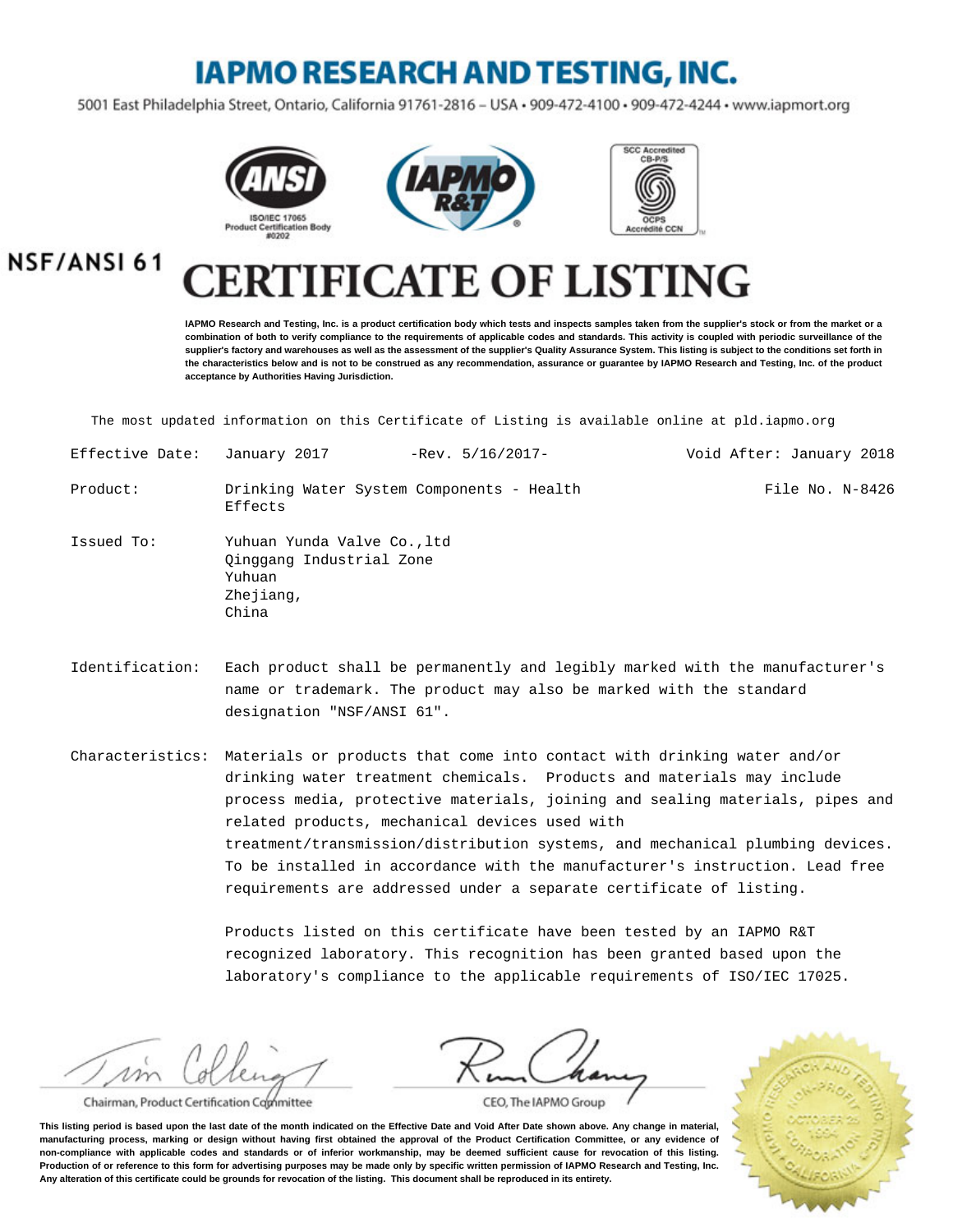# NSF/ANSI 61

Page 2

-Rev. 5/16/2017-<br>
Void After: January 2018

Product: Drinking Water System Components - Health Effects File No. N-8426

Issued To: Yuhuan Yunda Valve Co.,ltd

Products are in compliance with the following standard(s): NSF 61-2012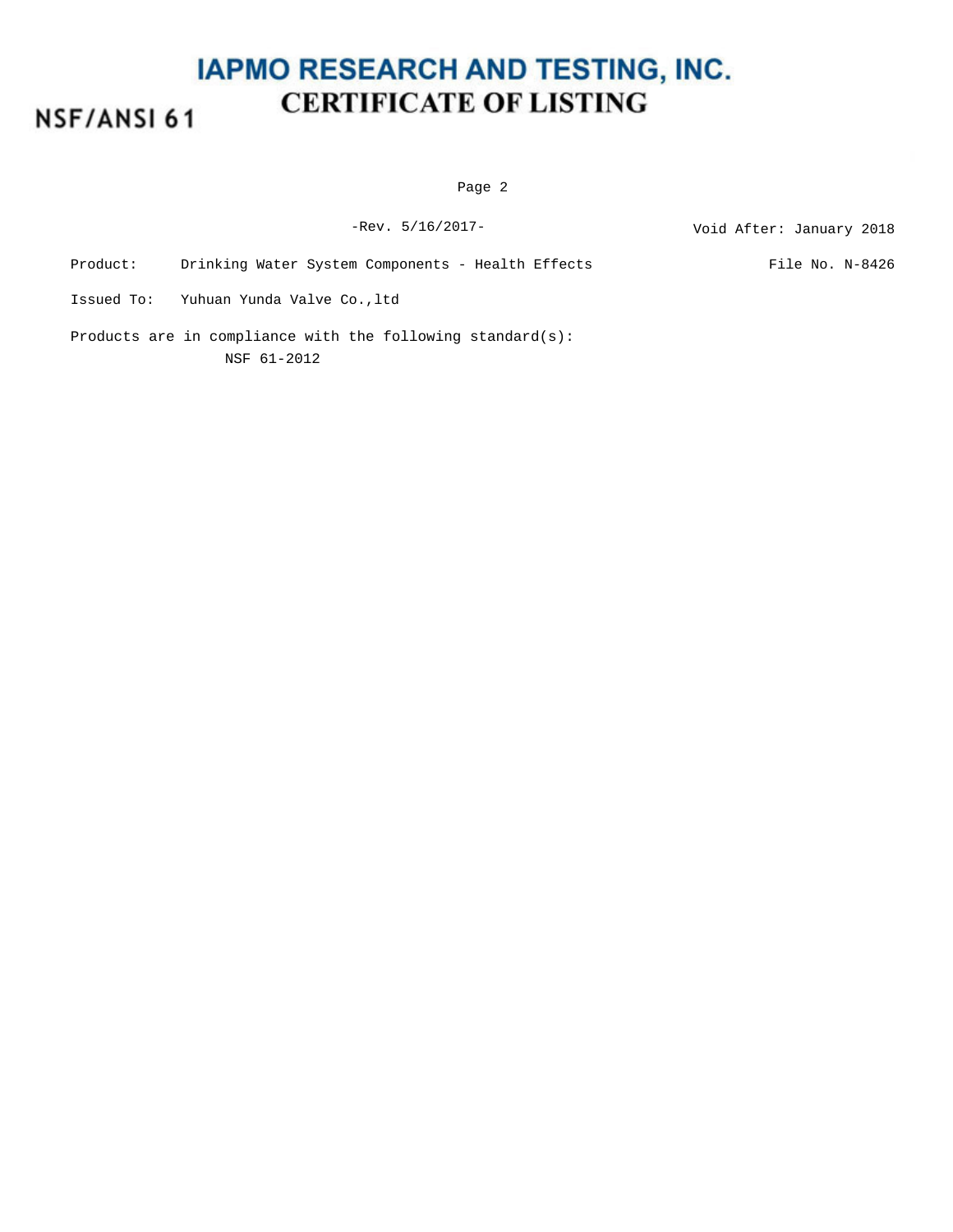# NSF/ANSI 61

Page 3

-Rev. 5/16/2017- Void After: January 2018

| Product: | Drinking Water System Components - Health Effects | File No. N-8426 |
|----------|---------------------------------------------------|-----------------|
|          | Issued To: Yuhuan Yunda Valve Co., ltd            |                 |

MODELS:

| Model No.                            | Tankless Water Heater, SVC VALVE 3/4"IPS CA693/ 3/4"IPS, Cold, Low Lead                    |
|--------------------------------------|--------------------------------------------------------------------------------------------|
| 8002                                 | Tankless Water Heater, SVC VALVE 3/4"IPS CA693/ 3/4"IPS, Hot, Low Lead                     |
| 8003                                 | Tankless Water Heater, SVC VALVE 3/4" SWT CA693/ 3/4" IPS, Cold, Low Lead                  |
| 8004                                 | Tankless Water Heater, SVC VALVE 3/4" SWT CA693/ 3/4" IPS, Hot, Low Lead                   |
| 8101                                 | Brass Needle & Humidifier Valves, 1/4"OD Comp x 1/8" MIP, Angle                            |
| 8102                                 | Brass Needle & Humidifier Valves, 5/16"OD Comp x 1/8" MIP, Angle                           |
| 8103                                 | Brass Needle & Humidifier Valves, 1/4"OD Comp x 1/8" MIP with Extension, Angle             |
| 8104                                 | Brass Needle & Humidifier Valves, 1/4"OD Comp x 1/8" MIP, Straight                         |
| 8105                                 | Brass Needle & Humidifier Valves, 1/4"OD Comp x 1/4"OD COMP., Straight                     |
| 8106                                 | Brass Needle & Humidifier Valves, 3/8"OD Comp x 3/8"OD COMP., Straight                     |
| 8107                                 | Brass Needle & Humidifier Valves, 3/8"OD Comp x 3/8"OD Comp with 1/4"OD Comp.              |
| $6501 - 1214$ *-**                   | LEAD FREE QRTR TURN ANG VLV, 1/2" MIP/Sweat SWT x 1/40D"                                   |
| $6501 - 1234 \times - \times \times$ | LEAD FREE QRTR TURN ANG VLV, 1/2" MIP/Sweat SWT x 3/4" Male Hose                           |
| $6501 - 1238 \times - \times \times$ | LEAD FREE QRTR TURN ANG VLV, 1/2" MIP/Sweat SWT x 3/80D"                                   |
| $6502 - 1214$ *-**                   | LEAD FREE QRTR TURN ANG VLV , 1/2" Male CPVC x 1/40D", (1/2 Male CPVC ASTM D2846)          |
| $6502 - 1234 \times - \times \times$ | LEAD FREE QRTR TURN ANG VLV, $1/2$ " Male CPVC x 3/4" Male Hose (1/2 Male CPVC ASTM        |
| $6502 - 1238 \times - \times \times$ | D99161<br>LEAD FREE QRTR TURN ANG VLV, 1/2" Male CPVC x 3/80D", (1/2 Male CPVC ASTM D2846) |
| $6503 - 1214$ *-**                   | LEAD FREE QRTR TURN ANG VLV, $1/2$ " Pex Tee F1807 x 1/40D"                                |
| $6503 - 1234 \times - \times \times$ | LEAD FREE QRTR TURN ANG VLV, $1/2$ " Pex Tee F1807 x 3/4" Male Hose                        |
| $6503 - 1238 \times - \times \times$ | LEAD FREE ORTR TURN ANG VLV, 1/2" Pex Tee F1807 x 3/8OD"                                   |
| $6504 - 3814$ *-**                   | 3/8" Pex F1807 x 1/40D"<br>LEAD FREE QRTR TURN ANG VLV,                                    |
| $6504 - 3834 \times 4 \times 4$      | LEAD FREE QRTR TURN ANG VLV, 3/8" Pex F1807 x 3/4" Male Hose                               |
| $6504 - 3838 \times 38 + 4 \times 5$ | 3/8" Pex F1807 x 3/8OD"<br>LEAD FREE ORTR TURN ANG VLV,                                    |
| $6505 - 1214$ *-**                   | $1/2$ " Pex F1960 x $1/40D$ "<br>LEAD FREE QRTR TURN ANG VLV,                              |
| $6505 - 1234 \times - \times \times$ | $1/2$ " Pex F1960 x $3/4$ " Male Hose<br>LEAD FREE QRTR TURN ANG VLV,                      |
| $6505 - 1238$ *-**                   | 1/2" Pex F1960 x 3/8OD"<br>LEAD FREE ORTR TURN ANG VLV,                                    |
| $6506 - 1214$ *-**                   | LEAD FREE QRTR TURN ANG VLV, 1/2" FIP x 1/40D"                                             |
| $6506 - 1234 \times - \times \times$ | LEAD FREE QRTR TURN ANG VLV, $1/2$ " FIP x 3/4" Male Hose                                  |
| $6506 - 1238$ *-**                   | LEAD FREE ORTR TURN ANG VLV, 1/2" FIP x 3/8OD"                                             |
| $6507 - 1212 \times - \times \times$ | LEAD FREE QRTR TURN ANG VLV, 5/8"OD x 1/20D"                                               |
| $6507 - 1214$ *-**                   | LEAD FREE QRTR TURN ANG VLV, 5/8"OD x 1/40D"                                               |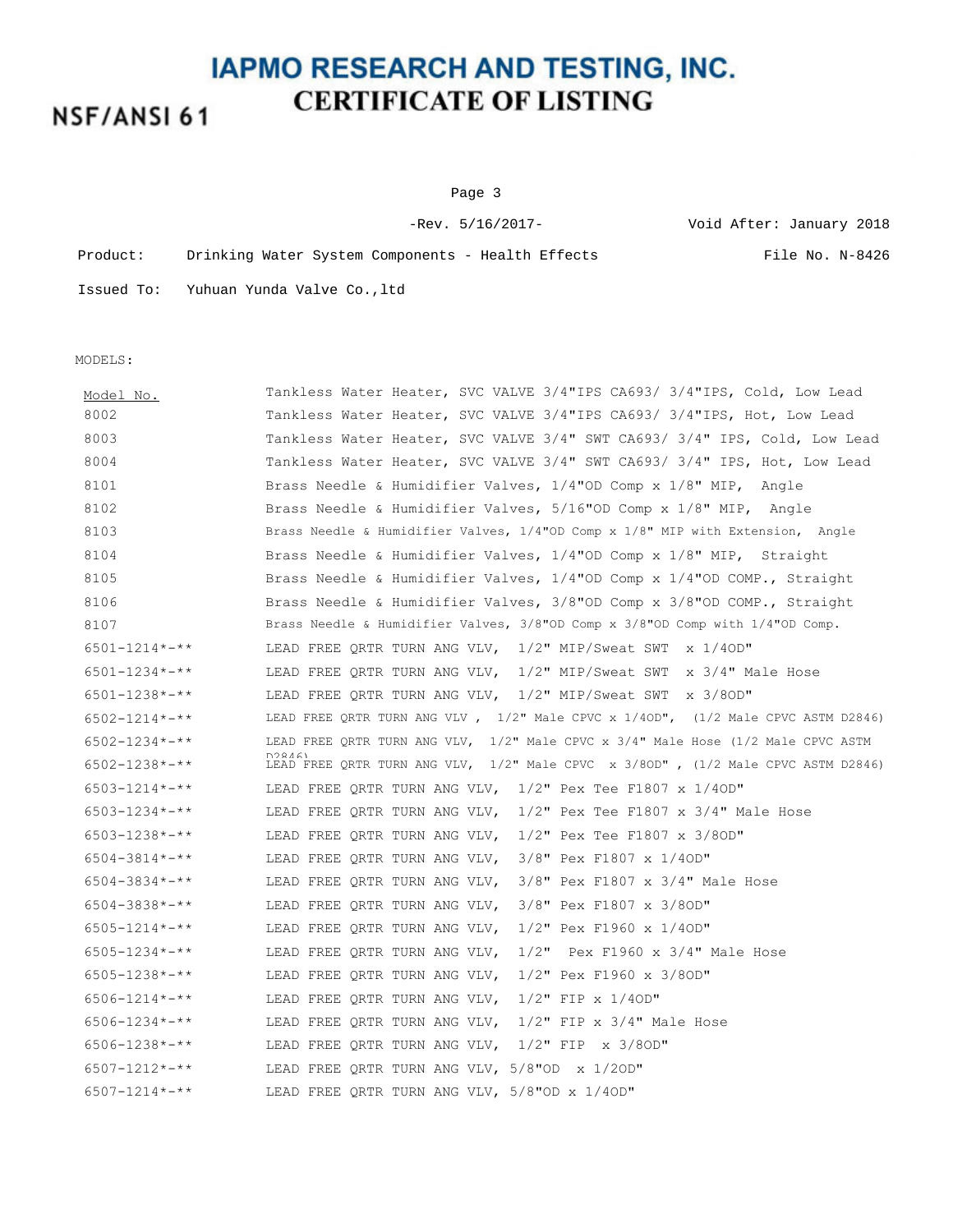NSF/ANSI 61

Page 4

-Rev. 5/16/2017- Void After: January 2018 Product: Drinking Water System Components - Health Effects File No. N-8426

| $6507 - 1234 \times - \times \times$ | LEAD FREE QRTR TURN ANG VLV , $5/8$ "OD x $3/4$ " Male Hose                                |
|--------------------------------------|--------------------------------------------------------------------------------------------|
| $6507 - 1238 \times 100$             | LEAD FREE QRTR TURN ANG VLV, 5/8"OD x 3/8OD"                                               |
| $6508 - 1212 \times - \times \times$ | LEAD FREE QRTR TURN ANG VLV, $1/2$ " SWT $\times$ 1/20D"                                   |
| $6508 - 1214 \times - \times \times$ | LEAD FREE QRTR TURN ANG VLV, 1/2" SWT x 1/40D"                                             |
| 6508-1234*-**                        | LEAD FREE ORTR TURN ANG VLV, $1/2$ " SWT x $3/4$ " Male Hose                               |
| $6508 - 1238 \times 100$             | LEAD FREE QRTR TURN ANG VLV, $1/2$ " SWT $\times$ 3/80D"                                   |
| $6509 - 1212 \times 4 \times 4$      | LEAD FREE QRTR TURN ANG VLV, 1/2" Pex F1960 x 1/20D"                                       |
| $6509 - 1214$ *-**                   | LEAD FREE ORTR TURN ANG VLV, 1/2" Pex F1960 x 1/40D"                                       |
| 6509-1234*-**                        | LEAD FREE QRTR TURN ANG VLV, $1/2$ " Pex F1960 x 3/4" Male Hose                            |
| 6509-1238*-**                        | LEAD FREE QRTR TURN ANG VLV, 1/2" Pex F1960 x 3/8OD"                                       |
| $6510 - 1212 \times - \times \times$ | LEAD FREE ORTR TURN ANG VLV, 1/2" Pex F1807 x 1/20D"                                       |
| 6510-1214*-**                        | LEAD FREE QRTR TURN ANG VLV, $1/2$ " Pex F1807 x $1/4$ OD"                                 |
| $6510 - 1234 \times - \times \times$ | LEAD FREE QRTR TURN ANG VLV, 1/2" Pex F1807 x 3/4" Male Hose                               |
| 6510-1238*-**                        | LEAD FREE QRTR TURN ANG VLV, 1/2" Pex F1807 x 3/8OD"                                       |
| 6512-1271612*-**                     | $1/2$ " NOM COMP x $7/16$ " OD & $1/2$ " SLIP-JOINT, QRTR TURN ANG VLV                     |
| 6513-1271612*-**                     | $1/2$ " FIP x $7/16$ " OD & $1/2$ " SLIP-JOINT, QRTR TURN ANG VLV                          |
| 6601-1214*-**                        | LEAD FREE QRTR TURN STR VLV, 1/2" MIP/Sweat SWT x 1/40D"                                   |
| $6601 - 1234 \times - \times \times$ | LEAD FREE QRTR TURN STR VLV, 1/2" MIP/Sweat SWT x 3/4" Male Hose                           |
| $6601 - 1238 \times - \times \times$ | LEAD FREE QRTR TURN STR VLV, 1/2" MIP/ Sweat SWT x 3/80D"                                  |
| 6602-1214*-**                        | LEAD FREE QRTR TURN STR VLV, $1/2$ " Male CPVC x $1/40D$ ", $(1/2$ Male CPVC ASTM D2846)   |
| 6602-1234*-**                        | LEAD FREE QRTR TURN STR VLV, 1/2" Male CPVC x 3/4" Male Hose, (1/2 Male CPVC ASTM          |
| $6602 - 1238 \times 300$             | D98461<br>LEAD FREE QRTR TURN STR VLV, 1/2" Male CPVC x 3/80D", (1/2 Male CPVC ASTM D2846) |
| 6603-1214*-**                        | LEAD FREE QRTR TURN STR VLV, 1/2" Pex Tee F1807 x 1/40D"                                   |
| $6603 - 1234 \times - \times \times$ | LEAD FREE QRTR TURN STR VLV, 1/2" Pex Tee F1807 x 3/4" Male Hose                           |
| 6603-1238*-**                        | LEAD FREE ORTR TURN STR VLV, 1/2" Pex Tee F1807 x 3/8OD"                                   |
| 6604-3814*-**                        | LEAD FREE QRTR TURN STR VLV, 3/8" Pex F1807 x 1/40D"                                       |
| 6604-3834*-**                        | LEAD FREE QRTR TURN STR VLV, $3/8$ " Pex F1807 x 3/4" Male Hose                            |
| 6604-3838*-**                        | LEAD FREE ORTR TURN STR VLV, 3/8" Pex F1807 x 3/8OD"                                       |
| $6605 - 1214 \times - \times \times$ | LEAD FREE QRTR TURN STR VLV, 1/2" Pex F1960 x 1/40D"                                       |
| 6605-1234*-**                        | LEAD FREE ORTR TURN STR VLV, $1/2$ " Pex F1960 x 3/4" Male Hose                            |
| $6605 - 1238 \times 300$             | LEAD FREE QRTR TURN STR VLV, $1/2$ " Pex F1960 x 3/8OD"                                    |
| $6606 - 1212 \times - \times \times$ | LEAD FREE QRTR TURN STR VLV, 1/2" FIP x 1/20D"                                             |
|                                      |                                                                                            |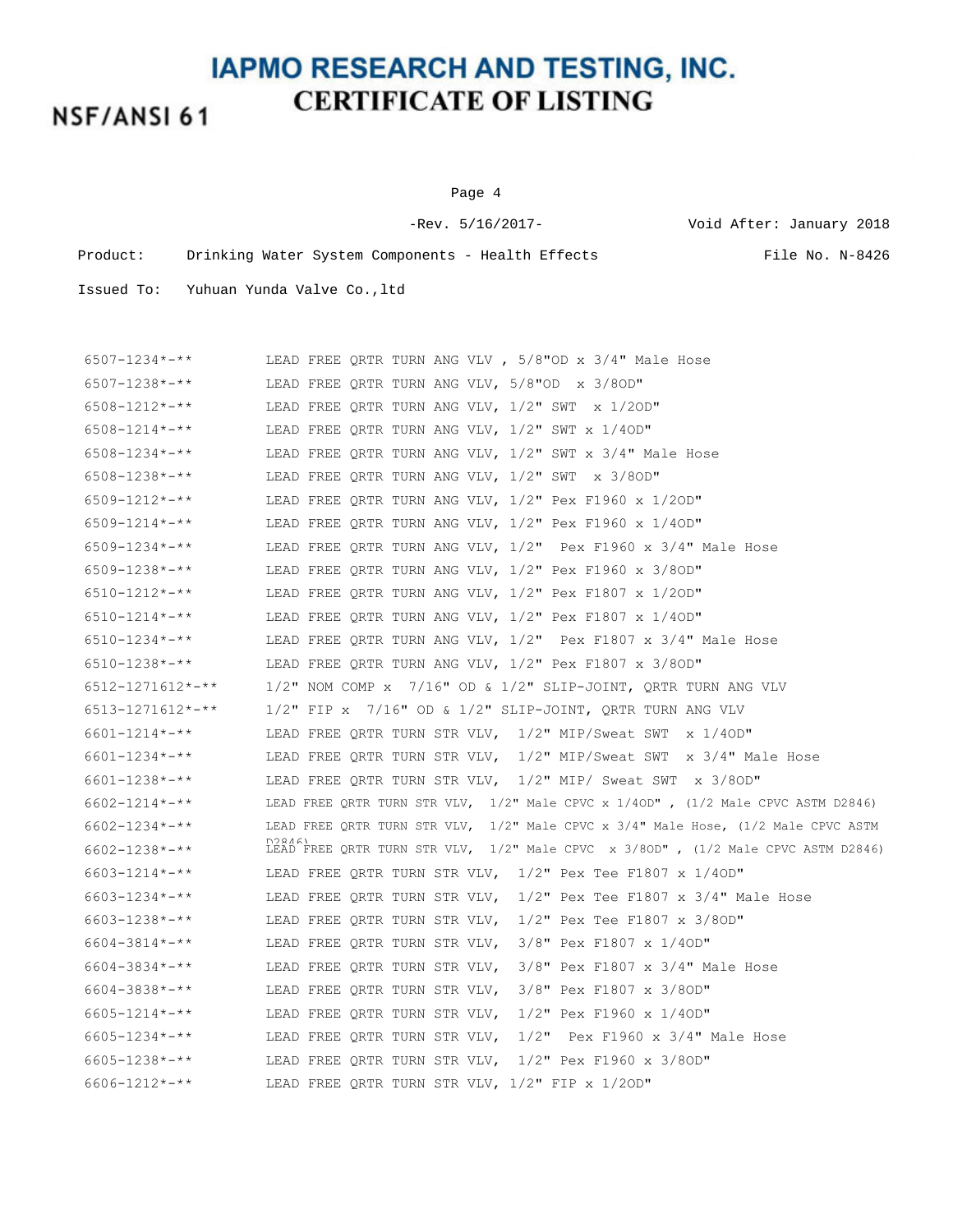NSF/ANSI 61

Page 5

-Rev. 5/16/2017- Void After: January 2018

Product: Drinking Water System Components - Health Effects File No. N-8426

| $6606 - 1214$ *-**                      | LEAD FREE QRTR TURN STR VLV, 1/2" FIP x 1/40D"                         |
|-----------------------------------------|------------------------------------------------------------------------|
| $6606 - 1234 \times - \times \times$    | LEAD FREE QRTR TURN STR VLV, 1/2" FIP x 3/4" Male Hose                 |
| 6606-1238*-**                           | LEAD FREE QRTR TURN STR VLV, 1/2" FIP x 3/80D"                         |
| 6606-3838*-**                           | LEAD FREE QRTR TURN STR VLV, 3/8" FIP x 3/8OD"                         |
| $6607 - 1212 \times - \times \times$    | LEAD FREE QRTR TURN STR VLV, 5/8"OD x 1/20D"                           |
| $6607 - 1214$ *-**                      | LEAD FREE ORTR TURN STR VLV, 5/8"OD x 1/40D"                           |
| $6607 - 1234 \times 4 \times 4$         | LEAD FREE QRTR TURN STR VLV, 5/8"OD x 3/4" Male Hose                   |
| $6607 - 1238 \times 10^{-4}$            | LEAD FREE QRTR TURN STR VLV, 5/8"OD x 3/8OD"                           |
| $6607 - 3838 \times 3.1$                | LEAD FREE QRTR TURN STR VLV, 3/8"OD x 3/8OD"                           |
| $6608 - 1212 \times 100$                | LEAD FREE QRTR TURN STR VLV, $1/2$ " SWT x $1/2$ OD"                   |
| $6608 - 1214$ *-**                      | LEAD FREE QRTR TURN STR VLV, 1/2" SWT x 1/40D"                         |
| $6608 - 1234 \times 10^{-4}$            | LEAD FREE QRTR TURN STR VLV, $1/2$ " SWT x $3/4$ " Male Hose           |
| 6608-1238*-**                           | LEAD FREE QRTR TURN STR VLV, 1/2" SWT x 3/80D"                         |
| $6609 - 1212 \times 7 \times 7$         | LEAD FREE QRTR TURN STR VLV, 1/2" Pex F1960 x 1/20D"                   |
| $6609 - 1214$ *-**                      | LEAD FREE QRTR TURN STR VLV, 1/2" Pex F1960 x 1/40D"                   |
| $6609 - 1234 \times - \times \times$    | LEAD FREE QRTR TURN STR VLV, $1/2$ " Pex F1960 x 3/4" Male Hose        |
| $6609 - 1238 \times 4 \times 4$         | LEAD FREE QRTR TURN STR VLV, 1/2" Pex F1960 x 3/8OD"                   |
| $6610 - 1212 \times - \times \times$    | LEAD FREE QRTR TURN STR VLV, 1/2" Pex F1807 x 1/20D"                   |
| 6610-1214*-**                           | LEAD FREE QRTR TURN STR VLV, 1/2" Pex F1807 x 1/40D"                   |
| $6610 - 1234 \times - \times \times$    | LEAD FREE QRTR TURN STR VLV, $1/2$ " Pex F1807 x $3/4$ " Male Hose     |
| 6610-1238*-**                           | LEAD FREE QRTR TURN STR VLV, 1/2" Pex F1807 x 3/8OD"                   |
| $6612 - 1271612 \times - \times \times$ | $1/2$ " NOM COMP x $7/16$ " OD & $1/2$ " SLIP-JOINT, QRTR TURN STR VLV |
| $6613 - 1271612 \times - \times$        | $1/2$ " FIP x $7/16$ " OD & $1/2$ " SLIP-JOINT, QRTR TURN STR VLV      |
| $6615 - 1212 \times - \times \times$    | LEAD FREE QRTR TURN STR VLV $1/2$ " Pex F1807 x $1/2$ " Pex            |
| 7101-1212*-**                           | $1/2$ " FIP x $1/2$ " OD COMP., QRTR TURN ANG VLV                      |
| $7101 - 1214 \times - \times \times$    | $1/2$ " FIP x $1/4$ " OD COMP., QRTR TURN ANG VLV                      |
| $7101 - 1238 \times - \times \times$    | $1/2$ " FIP x 3/8" OD COMP., QRTR TURN ANG VLV                         |
| $7101 - 3812 \times 4 \times 4$         | $3/8"$ FIP $x1/2"$ OD COMP., QRTR TURN ANG VLV                         |
| $7101 - 3814 \times - \times \times$    | 3/8" FIP x 1/4" OD COMP., QRTR TURN ANG VLV                            |
| $7101 - 3838 \times - \times \times$    | $3/8"$ FIP x $3/8"$ OD COMP., QRTR TURN ANG VLV                        |
| 7101N-1238*-**                          | $1/2$ " FIP x $3/8$ "Male, ANG VLV                                     |
| $7101N - 3838* - **$                    | $3/8"$ FIP x $3/8"$ Male, ANG VLV                                      |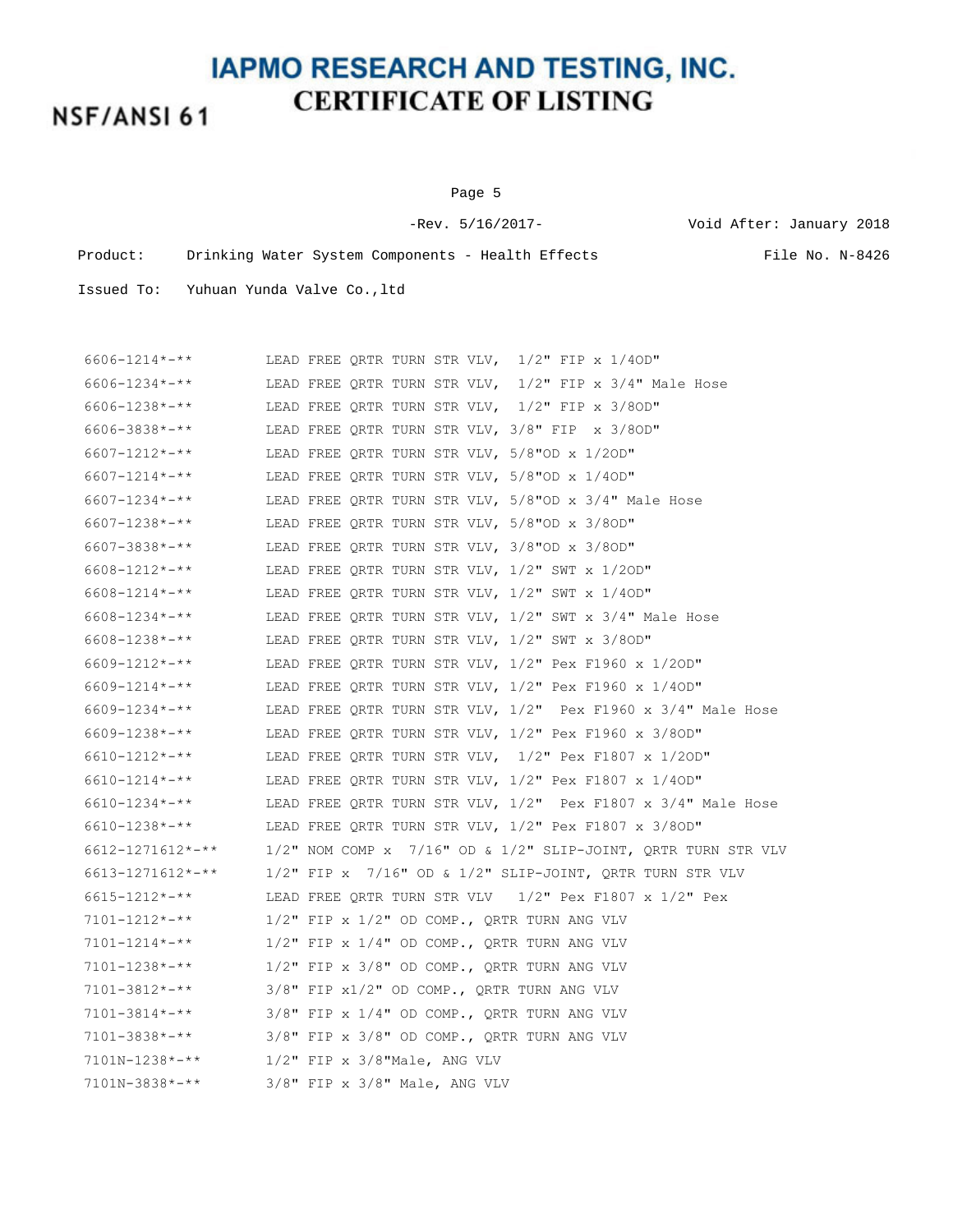NSF/ANSI 61

Page 6

-Rev. 5/16/2017- Void After: January 2018 Product: Drinking Water System Components - Health Effects File No. N-8426 Issued To: Yuhuan Yunda Valve Co.,ltd

7102-1212\*-\*\* 5/8"OD (1/2" Nom Comp) x 1/2" OD COMP., QRTR TURN ANG VLV 7102-1214\*-\*\* 5/8"OD (1/2" Nom Comp) x 1/4" OD COMP., QRTR TURN ANG VLV 7102-1238\*-\*\* 5/8"OD (1/2" Nom Comp) x 3/8" OD COMP., QRTR TURN ANG VLV 7102-3812\*-\*\* 1/2"OD (3/8" Nom Comp) x 1/2" OD COMP., QRTR TURN ANG VLV 7102-3814\*-\*\* 1/2"OD (3/8" Nom Comp) x 1/4" OD COMP., QRTR TURN ANG VLV 7102-3838\*-\*\* 1/2"OD (3/8" Nom Comp) x 3/8" OD COMP., QRTR TURN ANG VLV 7103-1212\*-\*\* 1/2" NOM SWEAT x 1/2" OD COMP., QRTR TURN ANG VLV 7103-1214\*-\*\* 1/2" NOM SWEAT x 1/4" OD COMP., QRTR TURN ANG VLV 7103-1238\*-\*\* 1/2" NOM SWEAT x 3/8" OD COMP., QRTR TURN ANG VLV 7103S-1214 / 7103S-1214-<sup>1</sup>\*-\*\*<br>7103S-1238 / 7103S-1/2" NOM SWEAT x 1/4" OD COMP WITH BELL ESCUTCHEON, QRTR TURN ANG VLV, WITH 5" SWEAT 1214-A\*-\*\*<br>7103S-1238 / 7103S- 1/2" NOM SWEAT x 3/8" OD COMP WITH BELL ESCUTCHEON, QRTR TURN ANG VLV, WITH 5" SWEAT 1238-A\*-\*\* EXTENSION TUBE.<br>1/2" NOM SWEAT x 1/2" NOM BARB, ORTR TURN ANG VLV 7105-1212\*-\*\* 1/2" NOM BARB x 1/2" NOM BARB, QRTR TURN ANG VLV 7105-3838\*-\*\* 3/8" PEX x 3/8" PEX, QRTR TURN ANG VLV 7106-1238\*-\*\* 1/2" NOM BARB x3/8TUBE COMP., QRTR TURN ANG VLV 7107-1212\*-\*\* 1/2" NOM BARB x 1/2" OD COMP., QRTR TURN ANG VLV 7107-1214\*-\*\* 1/2" NOM BARB x 1/4" OD COMP., QRTR TURN ANG VLV 7107-1238\*-\*\* 1/2" NOM BARB x 3/8" OD COMP., QRTR TURN ANG VLV 7108-1212\*-\*\* 1/2" NOM BARB x1/2MIP., QRTR TURN ANG VLV 7109-123838 / 7109- 123838-B\*-\*\*<br>7110-1271612\*-\*\* 1/2PEX x 3/8 OD COMPx 3/8 OD COMP., QRTR TURN 3 WAY VLV /DUAL OUTLET STOP  $1/2$ " NOM SWEAT x  $7/16$ " OD &  $1/2$ " SLIP-JOINT, ORTR TURN ANG VLV 7112-1212\*-\*\* 1/2" NOM CPVC x 1/2" OD COMP., QRTR TURN ANG VLV 7112-1214\*-\*\* 1/2" NOM CPVC x 1/4" OD COMP., QRTR TURN ANG VLV 7112-1238\*-\*\* 1/2" NOM CPVC x 3/8" OD COMP., QRTR TURN ANG VLV 7112-1271612\*-\*\* 1/2" NOM CPVC x 7/16" & 1/2" SLIP-JOINT, QRTR TURN ANG VLV 7113-1212\*-\*\* 1/2" NOM CPVC x 1/2"MIP, QRTR TURN ANG VLV 7114-1238\*-\*\* 1/2" NOM CPVC x 3/8TUBE, QRTR TURN ANG VLV 7115-121212 / 7115- 121212-B\*-\*\* 7115-121214 / 7115- 1/2FIP x 1/2 OD COMPx1/2 OD COMP., QRTR TURN 3 WAY VLV /DUAL OUTLET STOP 121214-B\*-\*\* 7115-121238 / 7115- 1/2FIP x 1/2 OD COMPx 1/4 OD COMP., QRTR TURN 3 WAY VLV /DUAL OUTLET STOP 121238-B\*-\*\*<br>7115-123814 / 7115- 1/2FIP x 3/8 OD COMPx 1/4 OD COMP., QRTR TURN 3 WAY VLV /DUAL OUTLET STOP 1/2FIP x 1/2 OD COMPx 3/8 OD COMP., QRTR TURN 3 WAY VLV /DUAL OUTLET STOP 123814-B\*-\*\* 7115-123838 / 7115- 123838-B\*-\*\* 1/2FIP x 3/8 OD COMPx 3/8 OD COMP., QRTR TURN 3 WAY VLV /DUAL OUTLET STOP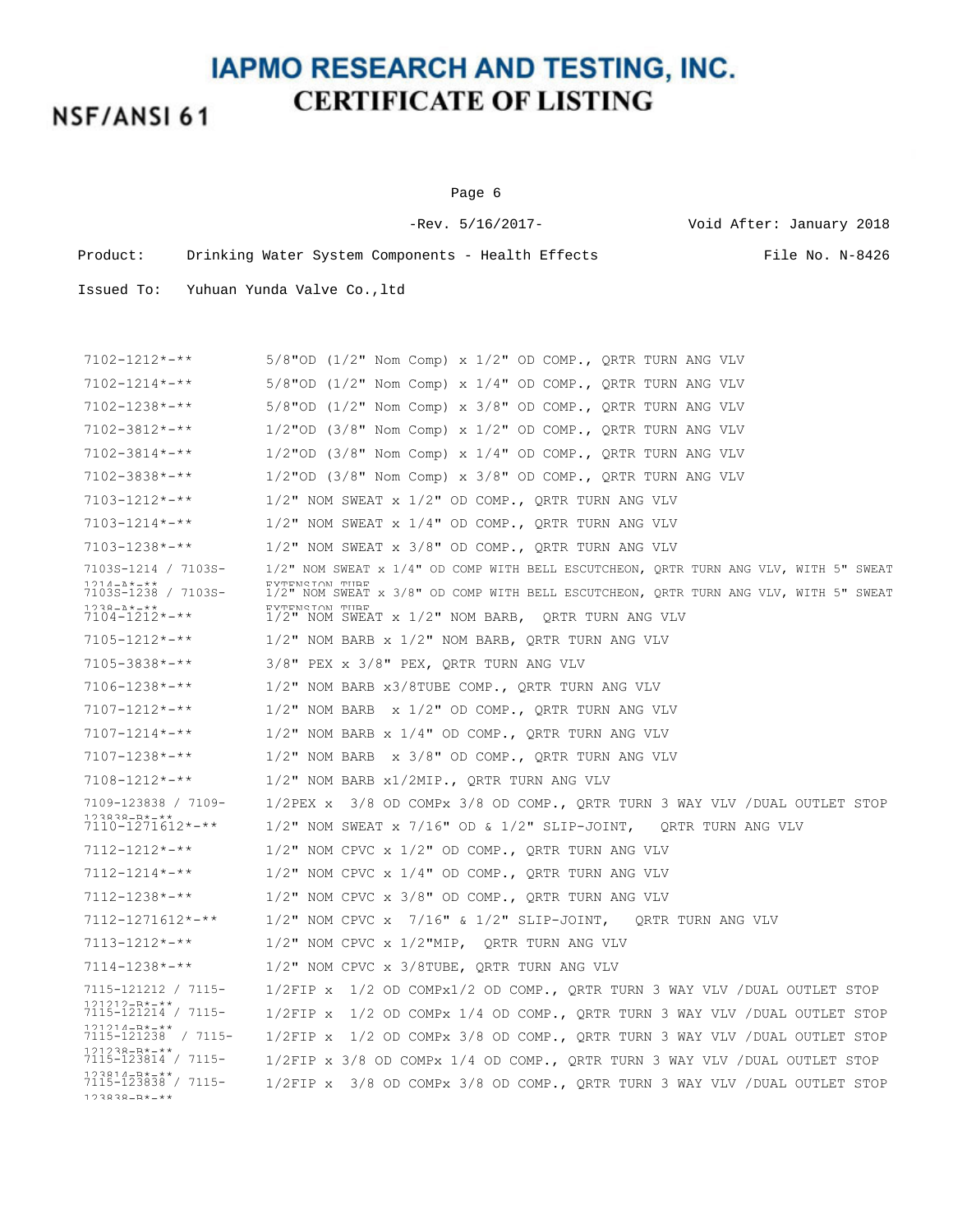Page 7

-Rev. 5/16/2017- Void After: January 2018

Product: Drinking Water System Components - Health Effects File No. N-8426

Issued To: Yuhuan Yunda Valve Co.,ltd

7115-1271612-12 /  $7115-1271612-12$   $-R*-*$ <br> $7115-1271612-14$  /  $1/2$ FIP x 7/16" OD &  $1/2$ " SLIP-JOINT x 1/2 OD COMP., QRTR TURN 3 WAY VLV  $7115-1271612-13$   $-18-18$   $1/2$   $-1/2$   $1/2$   $-1/2$   $-7/16$   $-0$   $-1/2$   $-1/2$   $-1/2$   $-1/2$   $-1/2$   $-1/2$   $-1/2$   $-1/2$   $-1/2$   $-1/2$   $-1/2$   $-1/2$   $-1/2$   $-1/2$   $-1/2$   $-1/2$   $-1/2$   $-1/2$   $-1/2$   $-1/2$   $-1/2$   $-1/2$  7115-1271612-14-B\*-\*\*<br>7115-1271612-38 /7115- 1/2FIP^x" 7/16"^OD & 1/2" SLIP-JOINT x 3/8 OD COMP., QRTR TURN 3 WAY VLV 1271612-38-B\*-\*\*<br>7115-1271612-71612 / 1271612-38-B\*-\*\*<br>7115-1271612-71612 / 172fip^x"^7716"^Od & 1/2" SLIP-JOINT x 7/16" OD & 1/2" SLIP-JOINT, QRTR TURN 7115-1271612-71612-B\*-<br>7115-383838 / 7115-7115-1221612-71612-B\*- 3/8FIP x 378 OD COMPx 378 OD COMP., CHROME / ROUGH, QRTR TURN 3 WAY VLV 383838-B\*-\*\* 7116-121212 / 7116- /DUAL OUTLET STOP 121212-B\*-\*\* 7116-121214 / 7116- OUTLET STOP  $5/8$ "OD ( $1/2$ "  $\widetilde{N}$ omp) x 1/2 OD COMPx 1/2 OD COMP., ORTR TURN 3 WAY VLV /DUAL 121214-B\*-\*\* 7116-121238 / 7116- OUTLET STOP  $5\overline{3}$  $\overline{6}$  $\overline{1}$  $\overline{2}$  $\overline{1}$  $\overline{2}$ " Nom Comp) x 1/2 OD COMPx 1/4 OD COMP., ORTR TURN 3 WAY VLV /DUAL 121238-B\*-\*\* 7116-123814 / 7116- OUTLET STOP  $5/8"$ OD  $(1/2"$  Nom Comp) x 1/2 OD COMPx 3/8 OD COMP., QRTR TURN 3 WAY VLV /DUAL 123814-B\*-\*\* 7116-123838 / 7116- OUTLET STOP  $5\overline{3}$  $\overline{6}$  $\overline{1}$  $\overline{2}$  $\overline{1}$   $\overline{2}$ " Nom Comp) x 3/8 OD COMPx 1/4 OD COMP., QRTR TURN 3 WAY VLV /DUAL 123838-B\*-\*\*<br>7116-1271612-12 /7116- 578"OD (172" Nom Comp) x 7/16" OD & 1/2" SLIP-JOINT x 1/2 OD COMP., QRTR TURN  $5/8"$ OD  $(1/2"$  Nom Comp) x 3/8 OD COMPx 3/8 OD COMP., QRTR TURN 3 WAY VLV /DUAL 1271612-12-B\*-\*\* 7116-1271612-14 / 3 WAY VLV /DUAL OUTLET STOP 5/8"OD (1/2" Nom Comp) x 7/16" OD & 1/2" SLIP-JOINT x 1/4 OD COMP., QRTR TURN 7116-1271612-14-B\*-\*\* 7116-1271612-38 / 3 WAY VLV /DUAL OUTLET STOP 5/8"OD (1/2" Nom Comp) x 7/16" OD & 1/2" SLIP-JOINT x 3/8 OD COMP., QRTR TURN 7116-1271612-38-B\*-\*\* 7116-1271612-71612 / 3 WAY VLV /DUAL OUTLET STOP 5/8"OD (1/2" Nom Comp) x 7/16" OD & 1/2" SLIP-JOINT x 7/16" OD & 1/2" SLIP-7116-1271612-71612-B\*-  $1/2$ <sup>NT</sup>FIP x 3/4" M.H. THD, ORTR TURN ANG VLV WASHING MACHINE VALVE 7118-1234\*-\*\* 5/8"OD(1/2" Nom Comp) x 3/4" M.H. THD, QRTR TURN ANG VLV WASHING MACHINE VALVE 7119-1271612\*-\*\* 1/2" FIP x 7/16" OD & 1/2" SLIP-JOINT, QRTR TURN ANG VLV 7119N-12716-12\*-\*\* 1/2" FIP x 1/2" IPS, ANG VLV 7120-1271612\*-\*\* 5/8"OD(1/2" Nom Comp) x 7/16" & 1/2" SLIP-JOINT, QRTR TURN ANG VLV 7120N-12716-12\*-\*\* 5/8"Male x 1/2" IPS, ANG VLV 7121-1212\*-\*\* 1/2" FIP x1/2" FIP , QRTR TURN ANG VLV 7121-3838\*-\*\* 3/8" FIP x3/8" FIP , QRTR TURN ANG VLV 7122-1238\*-\*\* 5/8" Coarse Comp x 3/8"OD , QRTR TURN ANG VLV 7123-1212\*-\*\* 1/2" NOM SWEAT x 1/2" OD Flare , QRTR TURN ANG VLV 7123-1238\*-\*\* 1/2" NOM SWEAT x 3/8" OD Flare , QRTR TURN ANG VLV 7124-1212\*-\*\* 1/2" Nom Cold Expansion Barb x 1/2"NPSM, QRTR TURN ANG VLV 7124-1214\*-\*\* 1/2" Nom Cold Expansion Barb x 1/4" OD COMP., QRTR TURN ANG VLV 7124-1238\*-\*\* 1/2" Nom Cold Expansion Barb x 3/8" OD COMP., QRTR TURN ANG VLV 7125-1212\*-\*\* Water Stop 1/2 MIP x 1/2 MIP, QRTR TURN ANG VLV 7126-1212\*-\*\* 1/2 NOM PUSH CONNECT x 1/2" OD COMP., QRTR TURN ANG VLV 7126-1214\*-\*\* 1/2 NOM PUSH CONNECT x 1/4" OD COMP., QRTR TURN ANG VLV 7126-1238\*-\*\* 1/2 NOM PUSH CONNECT x 3/8" OD COMP., QRTR TURN ANG VLV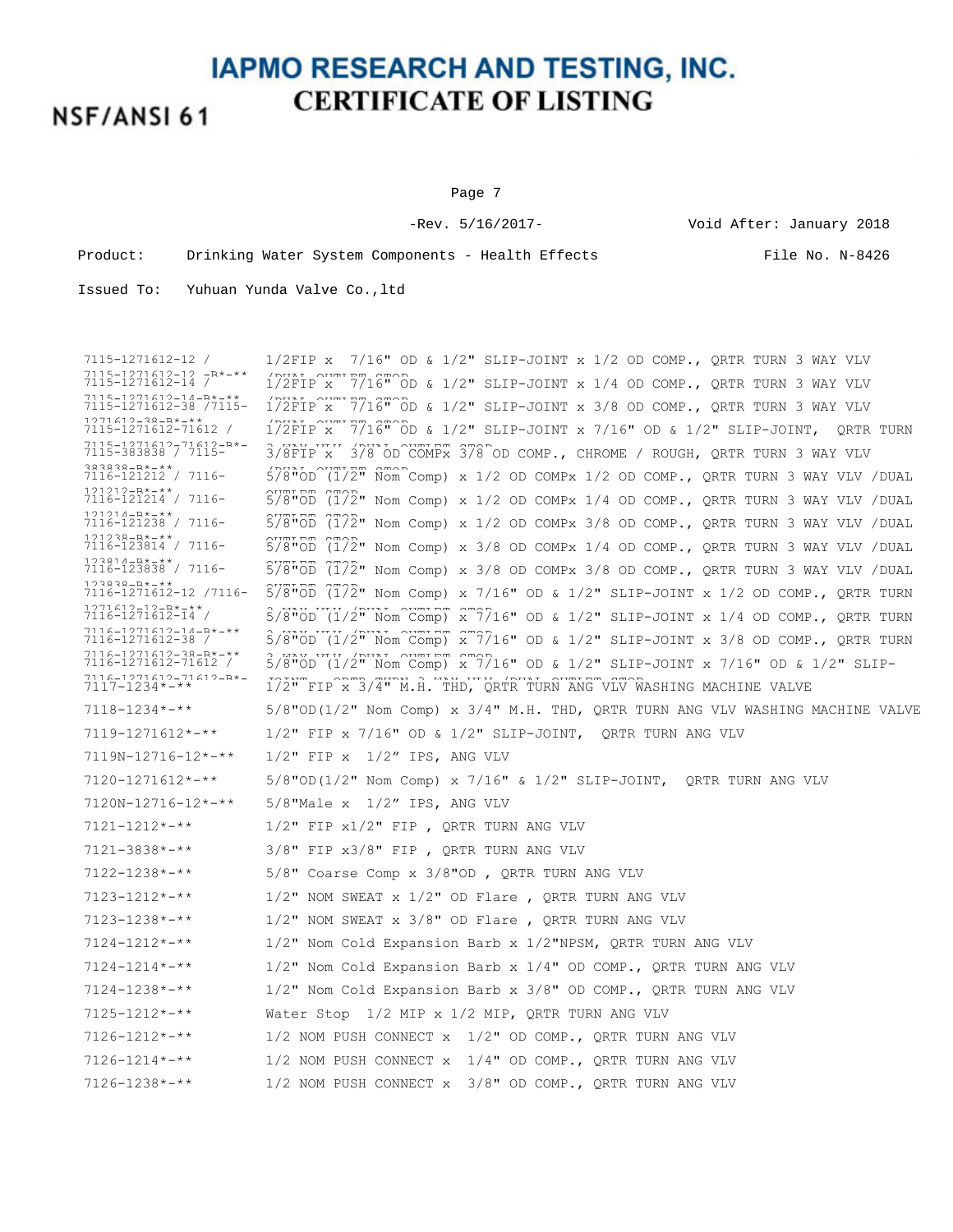NSF/ANSI 61

Page 8

-Rev. 5/16/2017- Void After: January 2018 Product: Drinking Water System Components - Health Effects File No. N-8426

| $7127 - 3838 \times 311$                                                                                         | $3/8$ " OD FEM Comp X $3/8$ "OD COMP., QRTR TURN ANG VLV                                                                                                                                                                                                                                    |
|------------------------------------------------------------------------------------------------------------------|---------------------------------------------------------------------------------------------------------------------------------------------------------------------------------------------------------------------------------------------------------------------------------------------|
| 7130-1212 / 7130-                                                                                                | $5/8$ "OD (1/2" Nom Comp) x 1/2" OD Flare, QRTR TURN ANG VLV                                                                                                                                                                                                                                |
| $7130 - 1238 \div - \times$                                                                                      | $5/8$ "OD (1/2" Nom Comp) x 3/8" OD Flare, QRTR TURN ANG VLV                                                                                                                                                                                                                                |
| 7131-1212 / 7131-                                                                                                | $1/2$ " FIP x $1/2$ " OD Flare, QRTR TURN ANG VLV                                                                                                                                                                                                                                           |
| $7131 - 1238$ *-**                                                                                               | $1/2$ " FIP x $3/8$ " OD Flare, QRTR TURN ANG VLV                                                                                                                                                                                                                                           |
| $7131 - 3838 \times 4 \times 4$                                                                                  | $3/8"$ FIP x $3/8"$ OD Flare, QRTR TURN ANG VLV                                                                                                                                                                                                                                             |
| $7201 - 1212 \times - \times \times$                                                                             | $1/2$ " FIP x $1/2$ " OD COMP., QRTR TURN STR VLV                                                                                                                                                                                                                                           |
| $7201 - 1214$ *-**                                                                                               | $1/2$ " FIP x $1/4$ " OD COMP., QRTR TURN ANG VLV                                                                                                                                                                                                                                           |
| $7201 - 1238 \times 100$                                                                                         | $1/2$ " FIP x 3/8" OD COMP., QRTR TURN STR VLV                                                                                                                                                                                                                                              |
| $7201 - 3814 \times - \times \times$                                                                             | 3/8" FIP x 1/4" OD COMP., QRTR TURN STR VLV                                                                                                                                                                                                                                                 |
| $7201 - 3838 \times 3.1$                                                                                         | $3/8"$ FIP x $3/8"$ OD COMP., QRTR TURN STR VLV                                                                                                                                                                                                                                             |
| 7201N-1238*-**                                                                                                   | $1/2$ " FIP x $3/8$ "Male, STR VLV                                                                                                                                                                                                                                                          |
| $7202 - 1212 \times - \times \times$                                                                             | $5/8$ "OD (1/2" Nom Comp) x 1/2" OD COMP., QRTR TURN STR VLV                                                                                                                                                                                                                                |
| $7202 - 1214$ *-**                                                                                               | $5/8$ "OD (1/2" Nom Comp) x 1/4" OD COMP., QRTR TURN STR VLV                                                                                                                                                                                                                                |
| $7202 - 1238 \times 10^{-4}$                                                                                     | $5/8$ "OD (1/2" Nom Comp) x $3/8$ " OD COMP., QRTR TURN STR VLV                                                                                                                                                                                                                             |
| $7202 - 1414$ *-**                                                                                               | $3/8$ "OD (1/4" Nom Comp) x 1/4" OD COMP., QRTR TURN STR VLV                                                                                                                                                                                                                                |
| $7202 - 1438$ *-**                                                                                               | $3/8$ "OD (1/4" Nom Comp) x $3/8$ " OD COMP., QRTR TURN STR VLV                                                                                                                                                                                                                             |
| $7203 - 1212 \times - \times \times$                                                                             | $1/2$ " NOM SWEAT x $1/2$ " OD COMP., QRTR TURN STR VLV                                                                                                                                                                                                                                     |
| $7203 - 1214$ *-**                                                                                               | $1/2$ " NOM SWEAT x $1/4$ " OD COMP., QRTR TURN STR VLV                                                                                                                                                                                                                                     |
| $7203 - 1238 \times 100$                                                                                         | $1/2$ " NOM SWEAT x $3/8$ " OD COMP., QRTR TURN STR VLV                                                                                                                                                                                                                                     |
| 7203S-1214 / 7203S-<br>$1214 - 2* - * *$<br>7203S-1238 / 7203S-<br>$1238 - 412$<br>$7204 - 1212 \times - \times$ | 1/2" NOM SWEAT x 1/4" OD COMP WITH BELL ESCUTCHEON, QRTR TURN STR VLV, WITH 5" SWEAT<br><b>EYTENSTON THRE</b><br>1/2" NOM SWEAT x 3/8" OD COMP WITH BELL ESCUTCHEON, QRTR TURN STR VLV, WITH 5" SWEAT<br><b>EXTENSION THRE</b><br>$1/2$ " NOM SWEAT $x$ $1/2$ " NOM BARB, QRTR TURN STR VLV |
| $7205 - 1212 \times - \times \times$                                                                             | $1/2$ " NOM BARB x $1/2$ " NOM BARB, QRTR TURN STR VLV                                                                                                                                                                                                                                      |
| $7205 - 3838 \times - \times \times$                                                                             | $3/8$ " PEX x $3/8$ " PEX, ORTR TURN STR VLV                                                                                                                                                                                                                                                |
| $7206 - 1238$ *-**                                                                                               | 1/2" NOM BARB x3/8TUBE COMP., QRTR TURN STR VLV                                                                                                                                                                                                                                             |
| $7207 - 1212 \times - \times \times$                                                                             | $1/2$ " NOM BARB x $1/2$ " OD COMP., QRTR TURN STR VLV                                                                                                                                                                                                                                      |
| $7207 - 1214$ *-**                                                                                               | $1/2$ " NOM BARB x $1/4$ " OD COMP., QRTR TURN STR VLV                                                                                                                                                                                                                                      |
| $7207 - 1238 \times 100$                                                                                         | $1/2$ " NOM BARB x $3/8$ " OD COMP., QRTR TURN STR VLV                                                                                                                                                                                                                                      |
| $7208 - 1212 \times - \times \times$                                                                             | 1/2" NOM BARB x1/2MIP, ORTR TURN STR VLV                                                                                                                                                                                                                                                    |
| $7212 - 1212 \times - \times \times$                                                                             | $1/2$ " NOM CPVC x $1/2$ " OD COMP., QRTR TURN STR VLV                                                                                                                                                                                                                                      |
| $7212 - 1214$ *-**                                                                                               | $1/2$ " NOM CPVC x $1/4$ " OD COMP., QRTR TURN STR VLV                                                                                                                                                                                                                                      |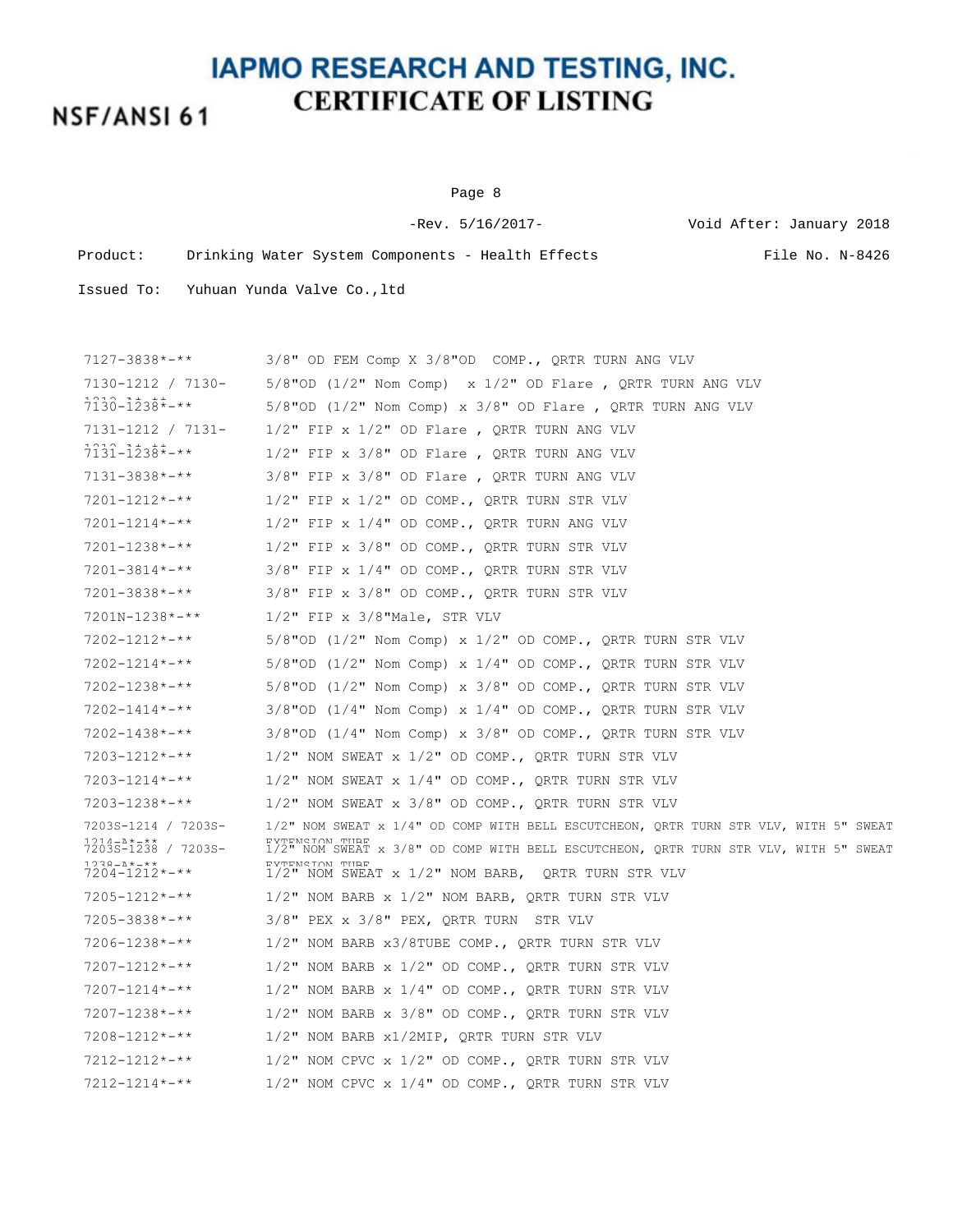# NSF/ANSI 61

Page 9

-Rev. 5/16/2017- Void After: January 2018

Product: Drinking Water System Components - Health Effects File No. N-8426

| $7212 - 1238 \times - \times \times$ | $1/2$ " NOM CPVC x $3/8$ " OD COMP., QRTR TURN STR VLV                |
|--------------------------------------|-----------------------------------------------------------------------|
| 7212-1271612*-**                     | $1/2$ " NOM CPVC x $7/16$ " & $1/2$ " SLIP-JOINT, QRTR TURN STR VLV   |
| 7213-1212*-**                        | $1/2$ " NOM CPVC x $1/2$ " MIP., QRTR TURN STR VLV                    |
| $7214 - 1238 \times - \times \times$ | $1/2$ " NOM CPVC x 3/8TUBE, QRTR TURN STR VLV                         |
| 7219-1271612*-**                     | $1/2$ " FIP x 7/16" OD & $1/2$ " SLIP-JOINT, QRTR TURN STR VLV        |
| 7219N-12716-12*-**                   | $1/2$ " FIP x $1/2$ " IPS, STR VLV                                    |
| 7220-1271612*-**                     | $5/8$ "OD(1/2" Nom Comp) x 7/16" & 1/2" SLIP-JOINT, QRTR TURN STR VLV |
| $7221 - 1212 \times - \times \times$ | $1/2$ " FIP $x1/2$ " FIP, QRTR TURN STR VLV                           |
| 7221-3838*-**                        | $3/8"$ FIP $x3/8"$ FIP, QRTR TURN STR VLV                             |
| $7224 - 1214 \times - \times \times$ | $1/2$ " Nom Cold Expansion Barb x $1/4$ " OD COMP., QRTR TURN STR VLV |
| $7224 - 1238 \times - \times \times$ | $1/2$ " Nom Cold Expansion Barb x $3/8$ " OD COMP., QRTR TURN STR VLV |
| $7225 - 1212 \times - \times \times$ | Water Stop $1/2$ MIP x $1/2$ MIP, QRTR TURN STR VLV                   |
| 7226-1212*-**                        | 1/2 NOM PUSH CONNECT $x$ 1/2" OD COMP., QRTR TURN STR VLV             |
| $7226 - 1214 \times - \times \times$ | 1/2 NOM PUSH CONNECT $x$ 1/4" OD COMP., QRTR TURN STR VLV             |
| 7226-1238*-**                        | 1/2 NOM PUSH CONNECT x 3/8" OD COMP., QRTR TURN STR VLV               |
| $7227 - 1238 \times - \times \times$ | 1/2" OD FEM Comp X3/8"OD COMP., QRTR TURN STR VLV                     |
| $7227 - 3814 \times - \times \times$ | $3/8$ " OD FEM Comp X1/4"OD COMP., QRTR TURN STR VLV                  |
| 7227-3838*-**                        | $3/8$ " OD FEM Comp X $3/8$ "OD COMP., QRTR TURN STR VLV              |
| 7230-1212 / 7230-                    | $5/8$ "OD (1/2" Nom Comp) x 1/2" OD Flare , QRTR TURN STR VLV         |
| $7230 - 1238 \dots$                  | $5/8$ "OD (1/2" Nom Comp) x 3/8" OD Flare, QRTR TURN STR VLV          |
| 7231-1212*-**                        | $1/2$ " FIP x $1/2$ " OD Flare, QRTR TURN STR VLV                     |
| $7231 - 1238 \times - \times \times$ | $1/2$ " FIP x 3/8" OD Flare, QRTR TURN STR VLV                        |
| $7301 - 1212 \times - \times \times$ | $1/2$ " FIP x $1/2$ " OD COMP., MULTI- TURN ANG VLV                   |
| $7301 - 1214 \star - \star \star$    | $1/2$ " FIP x $1/4$ " OD COMP., MULTI- TURN ANG VLV                   |
| 7301-1238*-**                        | 1/2" FIP x 3/8" OD COMP., MULTI- TURN ANG VLV                         |
| $7301 - 12716* - **$                 | $1/2$ " FIP x 7/16" OD COMP., MULTI- TURN ANG VLV                     |
| 7301-3812*-**                        | 3/8" FIP x 1/2" OD COMP., MULTI- TURN ANG VLV                         |
| $7301 - 3814 \times 4 \times 4$      | 3/8" FIP x 1/4" OD COMP., MULTI- TURN ANG VLV                         |
| $7301 - 3838 \times 3.1$             | 3/8" FIP x 3/8" OD COMP., MULTI- TURN ANG VLV                         |
| $7302 - 1212 \times 7 \times 7$      | $1/2$ " NOM SWEAT x $1/2$ " OD COMP., MULTI- TURN ANG VLV             |
| $7302 - 1214$ *-**                   | 1/2" NOM SWEAT x 1/4" OD COMP., MULTI- TURN ANG VLV                   |
| $7302 - 1238 \times 100$             | 1/2" NOM SWEAT x 3/8" OD COMP., MULTI- TURN ANG VLV                   |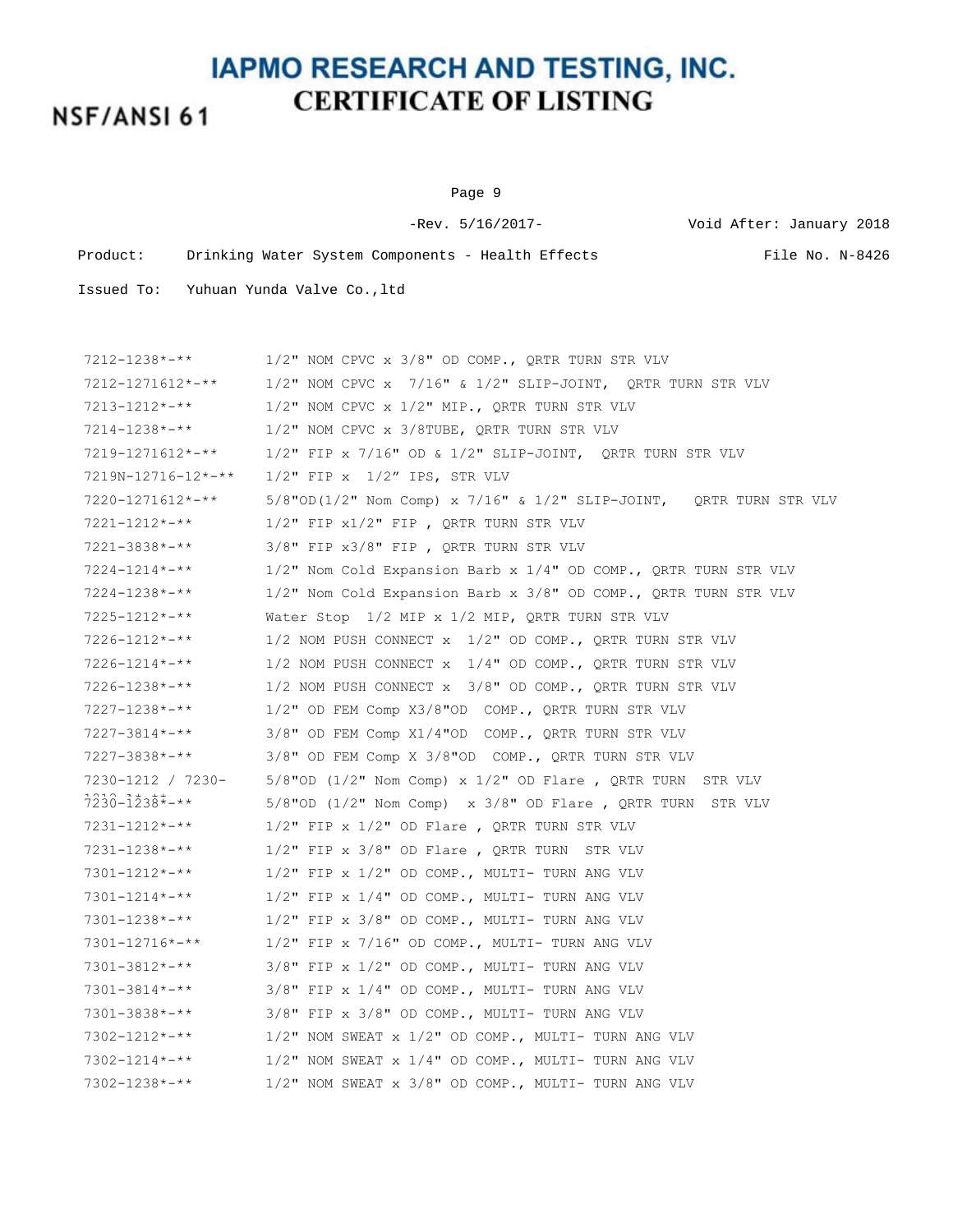Page 10

-Rev. 5/16/2017- Void After: January 2018 Product: Drinking Water System Components - Health Effects File No. N-8426

Issued To: Yuhuan Yunda Valve Co.,ltd

7302S-1214 / 7302S-1214-A\*-\*\* 7302S-1238 / 7302S-1/2" NOM SWEAT x 1/4" OD COMP WITH 5" SWEAT EXTENSION TUBE. MULTI- TURN ANG VLV 1238-A\*-\*\* 1/2" NOM SWEAT x 3/8" OD COMP WITH 5" SWEAT EXTENSION TUBE. MULTI- TURN ANG VLV  $5/8"$ OD (1/2" Nom Comp) x 1/2" OD COMP., MULTI- TURN ANG VLV 7304-1214\*-\*\* 5/8"OD (1/2" Nom Comp) x 1/4" OD COMP., MULTI- TURN ANG VLV 7304-1238\*-\*\* 5/8"OD (1/2" Nom Comp) x 3/8" OD COMP., MULTI- TURN ANG VLV 7304-1258\*-\*\* 5/8"OD (1/2" Nom Comp) x 5/8" OD COMP., MULTI- TURN ANG VLV 7304-12716\*-\*\* 5/8"OD (1/2" Nom Comp) x 7/16" OD COMP., MULTI- TURN ANG VLV 7304-3812\*-\*\* 1/2"OD (3/8" Nom Comp) X 1/2" OD COMP., QRTR TURN ANG VLV 7304-3814\*-\*\* 1/2"OD (3/8" Nom Comp) X 1/4" OD COMP., QRTR TURN ANG VLV 7304-3838\*-\*\* 1/2"OD (3/8" Nom Comp) X 3/8" OD COMP., QRTR TURN ANG VLV 7305-121212 / 7305- 121212-B\*-\*\*<br>1305-121214 / 7305- 5/8"OD (1/2 5/8"OD (1/2" Nom Comp) x 1/2" OD COMP X 1/2" OD COMP., MULTI-TURN 3 WAY VLV /DUAL 121214-B\*-\*\*<br>1305-121238 / 7305- 5/8"OD (1/2 5/8"OD (1/2" Nom Comp) x 1/2" OD COMP X 1/4" OD COMP., MULTI-TURN 3 WAY VLV /DUAL 121238-B\*-\*\*<br>1305-121238 / 7305- 5/8"OD (1/2 5/8"OD (1/2" Nom Comp) x 1/2" OD COMP X 3/8" OD COMP., MULTI-TURN 3 WAY VLV /DUAL 121238-B\*-\*\*<br>1305-123814 / 7305- 5/8"OD (1/2 5/8"OD (1/2" Nom Comp) x 1/2" OD COMP X 3/8" OD COMP., MULTI-TURN 3 WAY VLV /DUAL 123814-B\*-\*\*<br>1305-123838 / 1305- 5/8"OD (1/2 5/8"OD (1/2" Nom Comp) x 3/8" OD COMP X 1/4" OD COMP., MULTI-TURN 3 WAY VLV /DUAL 123838-B\*-\*\*<br>7305-1271612 / 7305- 5/8"OD (1/2" Nom Comp) x 7/16" OD COMP X 1/2" OD COMP., MULTI-TURN 3 WAY VLV /DUAL 5/8"OD (1/2" Nom Comp) x 3/8" OD COMP X 3/8" OD COMP., MULTI-TURN 3 WAY VLV /DUAL 1271612-B\*-\*\*<br>7305-1271612-12 /7305- 5/8"OD (1/2" Nom Comp) x 7/16" OD & 1/2" SLIP-JOINT X 1/2" OD COMP., MULTI-TURN 3 WAY 1271612-12-B\*-\*\*<br>7305-1271612-14 / 1271612-12-B\*-\*\* VLV /DIAL OUTLET STOP<br>7305-1271612-14 / 5/8"OD (1/2" Nom Comp) x 7/16" OD & 1/2" SLIP-JOINT x 1/4" OD COMP., MULTI-TURN 3 WAY 7305-1271612-14-B\*-\*\* 7305-1271612-14-R\*-\*\* - VLV /DHAL OUTLET STOP<br>7305-1271612-38 / - - - - - 5/8"OD (1/2" Nom Comp) - x 7/16" OD & 1/2" SLIP-JOINT X 3/8" OD COMP., MULTI-TURN 3 WAY 7305-1271612-38-B\*-\*\* 7305-1271612-38-R\*-\*\* - VLV /DHAL OUTLET STOP<br>7305-1271612-71612/ - - 5/8"OD (1/2" Nom Comp) - x - 7/16" OD & 1/2" SLIP-JOINT x - 7/16" OD & 1/2" SLIP-JOINT, 7305-1271612-71612-B\*- MULTI-TURN 3 WAY VLV /DUAL OUTLET STOP 7305-1271614 / 7305- 5/8"OD (1/2" Nom Comp) x7/16" OD COMP X 1/4" OD COMP., MULTI-TURN 3 WAY VLV /DUAL 1271614-B\*-\*\*<br>7305-1271638 / 7305- 5/8"OD (1/2 1271638-B\*-\*\*<br>7305-12716716 / 7305- 5/8"OD (1/2 5/8"OD (1/2" Nom Comp) x 7/16" OD COMP X 3/8" OD COMP., MULTI-TURN 3 WAY VLV /DUAL 12716716-B\*-\*\*<br>7306-1212\*-\*\* 5/8"OD (1/2" Nom Comp) x 7/16" OD COMP X 7/16" OD COMP., MULTI-TURN 3 WAY VLV /DUAL OUTLET STOP<br>1/2" NOM CPVC x 1/2" OD COMP., MULTI- TURN ANG VLV 7306-1214\*-\*\* 1/2" NOM CPVC x 1/4" OD COMP., MULTI- TURN ANG VLV 7306-1238\*-\*\* 1/2" NOM CPVC x 3/8" OD COMP., MULTI- TURN ANG VLV 7307-1271612\*-\*\* 1/2" NOM SWEAT x 7/16" OD & 1/2" SLIP-JOINT, MULTI- TURN ANG VLV 7310-1234\*-\*\* 1/2" FIP x 3/4" M.H. THD, MULTI- TURN ANG VLV WASHING MACHINE VALVE 7311-1234\*-\*\* 5/8"OD(1/2" Nom Comp) x 3/4" M.H. THD, MULTI- TURN ANG VLV WASHING MACHINE VALVE 7315-121212 / 7315- 121212-B\*-\*\* 7315-121214 / 7315- 1/2" FIP X 1/2" OD COMP x 1/2" OD COMP., MULTI-TURN 3 WAY VLV /DUAL OUTLET STOP  $121214 - B* - **$ 1/2" FIP x 1/2" OD COMP x 1/4" OD COMP., MULTI-TURN 3 WAY VLV /DUAL OUTLET STOP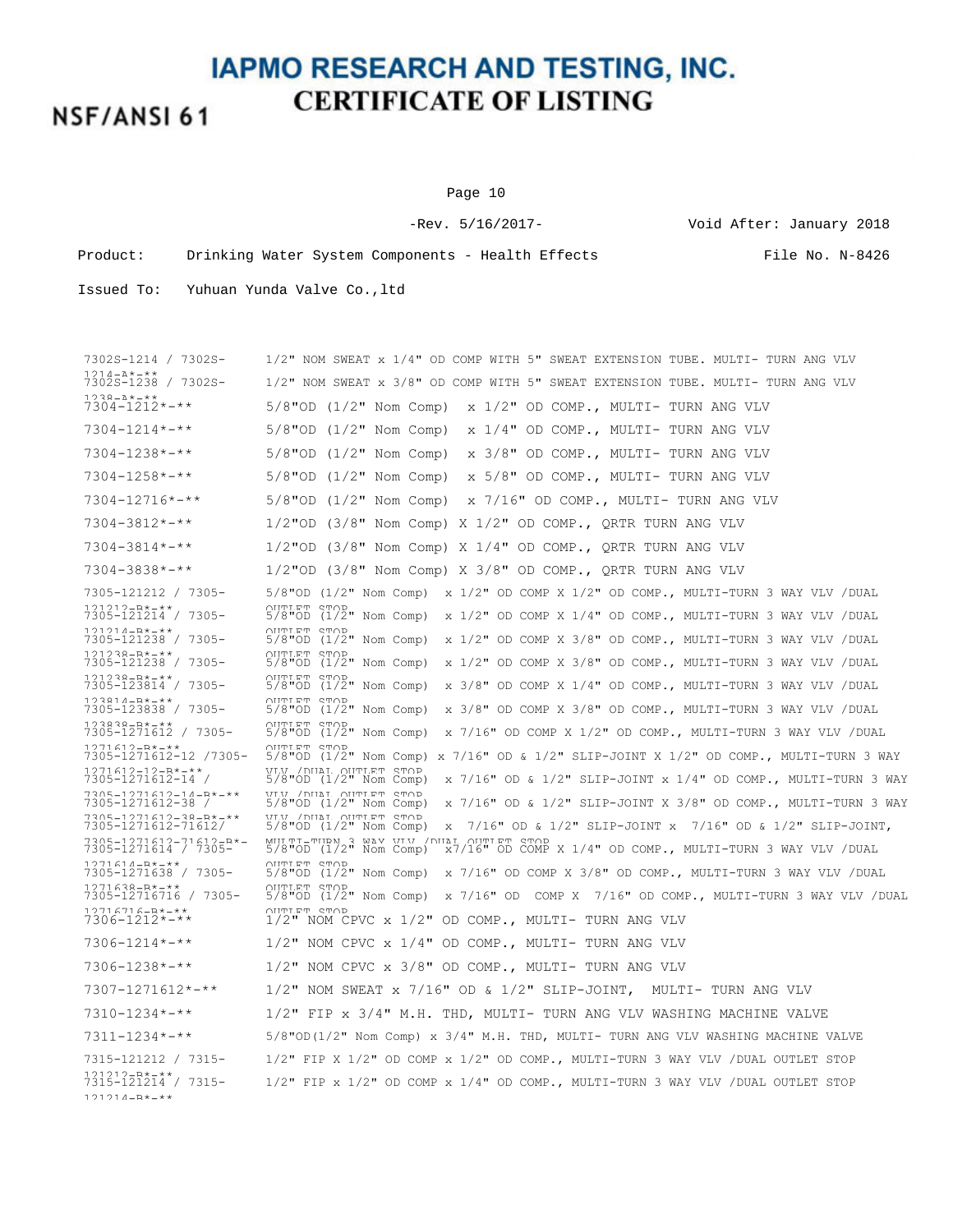### NSF/ANSI 61

Page 11

-Rev. 5/16/2017- Void After: January 2018 Product: Drinking Water System Components - Health Effects File No. N-8426

| 7315-121238 / 7315-                                        | $1/2$ " FIP X $1/2$ " OD COMP x $3/8$ " OD COMP., MULTI-TURN 3 WAY VLV /DUAL OUTLET STOP                            |
|------------------------------------------------------------|---------------------------------------------------------------------------------------------------------------------|
| $121232 - R* - * *$<br>7315-123814 / 7315-                 | $1/2$ " FIP x 3/8" OD COMP X 1/4" OD COMP., MULTI-TURN 3 WAY VLV / DUAL OUTLET STOP                                 |
| $123814 - R* - * *$<br>7315-123838 / 7315-                 | $1/2$ " FIP x 3/8" OD COMP X 3/8" OD COMP., MULTI-TURN 3 WAY VLV /DUAL OUTLET STOP                                  |
| $123838 - R* - **$<br>7315-1271612 / 7315-                 | $1/2$ " FIP x 7/16" OD COMP X 1/2" OD COMP., MULTI-TURN 3 WAY VLV /DUAL OUTLET STOP                                 |
| $1271612 - R* - * *$<br>7315-1271612-12 /7315-             | $1/2$ " FIP x 7/16" OD & 1/2" SLIP-JOINT X 1/2" OD COMP., MULTI-TURN 3 WAY VLV /DUAL                                |
| $1271612 - 12 - R* - * *$<br>7315-1271612-14 /             | OUTTLET STOP<br>$1/2$ " FIP x 7/16" OD & $1/2$ " SLIP-JOINT x $1/4$ " OD COMP., MULTI-TURN 3 WAY VLV /DUAL          |
| 7315-1271612-14-R*-**<br>7315-1271612-38 /                 | OUTTLET STOP<br>$1/2$ " FIP x 7/16" OD & 1/2" SLIP-JOINT X 3/8" OD COMP., MULTI-TURN 3 WAY VLV /DUAL                |
| $7315 - 1271612 - 38 - R* - **$<br>7315-1271612-71612/     | OUTTLET STOP<br>$1/2$ " FIP x $7/16$ " OD & $1/2$ " SLIP-JOINT x $7/16$ " OD & $1/2$ " SLIP-JOINT, MULTI-TURN 3 WAY |
| 7315-1271612-71612-R*-<br>7315-1271614 / 7315-             | VI.V / DIIAT. OHTT.RT STOP<br>$1/2$ " FIP x 7/16" OD COMP x 1/4" OD COMP., MULTI-TURN 3 WAY VLV /DUAL OUTLET STOP   |
| $1271614 - R* - * *$<br>7315-1271638 / 7315-               | $1/2$ " FIP x 7/16" OD COMP X 3/8" OD COMP., MULTI-TURN 3 WAY VLV /DUAL OUTLET STOP                                 |
| $1271638 - R* - * *$<br>7315-12716716 / 7315-              | $1/2$ " FIP x 7/16" OD COMP x 7/16" OD COMP., MULTI-TURN 3 WAY VLV /DUAL OUTLET STOP                                |
| $12716716 - R* - **$<br>7315-383838 / 7315-                | 3/8" FIP x 3/8" OD COMP X 3/8" OD COMP., MULTI-TURN 3 WAY VLV /DUAL OUTLET STOP                                     |
| $383838 - R* - **$<br>7316-123838 / 7316-                  | 1/2" FIP X 3/8" OD Flare x 3/8" OD Flare, MULTI-TURN 3 WAY VLV /DUAL OUTLET STOP                                    |
| $123838 - R* - * *$<br>7317-123838 / 7317-                 | $1/2$ " NOM BARB x $3/8$ " OD COMP X $3/8$ " OD COMP., MULTI-TURN 3 WAY VLV / DUAL OUTLET STOP                      |
| $123838 - R* - **$<br>$7318 - 1212 \times 100$             | x 1/2" OD Flare , MULTI- TURN ANG VLV<br>5/8"OD (1/2" Nom Comp)                                                     |
| $7318 - 1238 \times - \times \times$                       | $5/8"$ OD (1/2" Nom Comp) x $3/8"$ OD Flare , MULTI- TURN ANG VLV                                                   |
| $7319 - 1212 \times - \times \times$                       | $1/2$ " FIP x $1/2$ " OD Flare, MULTI- TURN ANG VLV                                                                 |
| $7319 - 1238 \times 100$                                   | $1/2$ " FIP x 3/8" OD Flare, MULTI- TURN ANG VLV                                                                    |
| $7320 - 1271612 \times - \times \times$                    | $1/2$ " FIP x 7/16" OD & 1/2" SLIP-JOINT,<br>MULTI- TURN ANG VLV                                                    |
| $7321 - 1212 \times - \times \times$                       | $1/2$ " NOM SWEAT x $1/2$ " OD FLARE, MULTI- TURN ANG VLV                                                           |
| $7321 - 1214$ *-**                                         | 1/2" NOM SWEAT x 1/4" OD FLARE, MULTI- TURN ANG VLV                                                                 |
| $7321 - 1238 \times - \times \times$                       | $1/2$ " NOM SWEAT x $3/8$ " OD FLARE, MULTI- TURN ANG VLV                                                           |
| 7322-123838 / 7322-                                        | $1/2$ " NOM SWEAT x $3/8$ " OD COMP X $3/8$ " OD COMP., MULTI-TURN 3 WAY VLV /DUAL OUTLET STOP                      |
| $123838 - R* - **$<br>7323-1214*-**                        | $1/2$ " NOM BARBx $1/4$ " OD COMP., MULTI- TURN ANG VLV                                                             |
| $7323 - 1238 \times - \times \times$                       | $1/2$ " NOM BARB x $3/8$ " OD COMP., MULTI- TURN ANG VLV                                                            |
| $7324 - 1212 \times - \times \times$                       | $1/2$ " NOM BARBx $1/2$ " NOM BARB, MULTI- TURN ANG VLV                                                             |
| 7325-123838 / 7325-<br>$123838 - R* - **$<br>7326-1212*-** | $1/2$ " NOM CPVC x $3/8$ " OD COMP X $3/8$ " OD COMP., MULTI-TURN 3 WAY VLV /DUAL OUTLET STOP                       |
|                                                            | $1/2"$ FIP $x1/2"$ FIP, MULTI-TURN ANG VLV                                                                          |
| $7326 - 3838 \times 311$                                   | $3/8"$ FIP $x3/8"$ FIP, MULTI-TURN ANG VLV                                                                          |
| $7327 - 1271612 \times - \times \times$                    | x 7/16" OD & 1/2" SLIP-JOINT,<br>5/8"OD (1/2" Nom Comp)<br>MULTI- TURN ANG VLV                                      |
| $7330 - 1418$ *-**                                         | 1/40D X1/8MIP, ROUGH, MULTI- TURN ANG NEEDLE VLV                                                                    |
| $7330 - 51618* - **$                                       | 5/16OD X1/8MIP, ROUGH, MULTI- TURN ANG NEEDLE VLV                                                                   |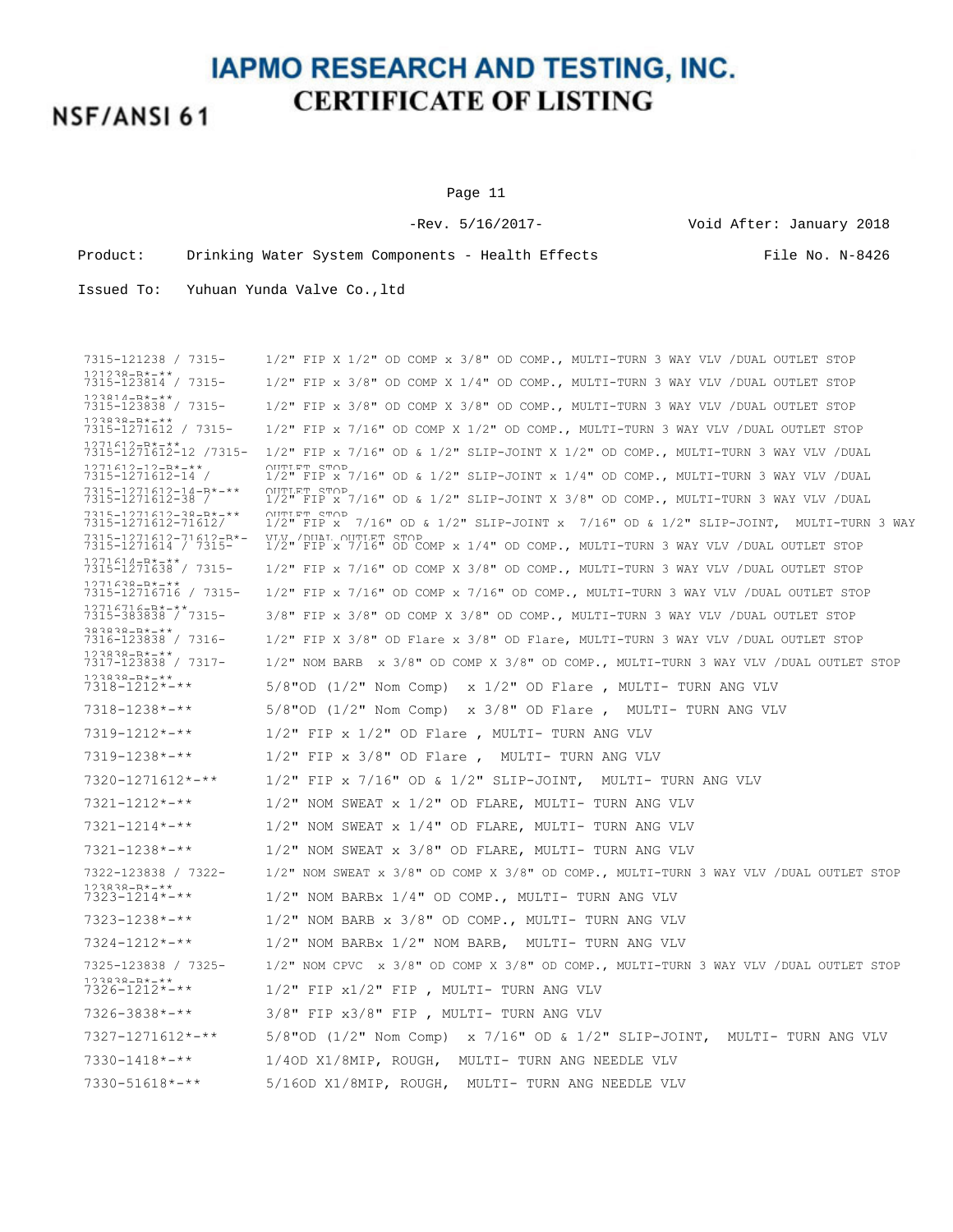# NSF/ANSI 61

Page 12

|          | $-$ Rev. 5/16/2017-                               | Void After: January 2018 |
|----------|---------------------------------------------------|--------------------------|
| Product: | Drinking Water System Components - Health Effects | File No. N-8426          |

| 7370-123814 / 7370-                                 | $5/8$ "OD (1/2" Nom Comp) x3/8" OD COMP X 1/4" OD COMP., MULTI-TURN DUAL OUTLET/DUAL                 |
|-----------------------------------------------------|------------------------------------------------------------------------------------------------------|
| $7370 - 123838$ / 7370-                             | <b>CHILLULE</b><br>5/8"OD (1/2" Nom Comp) x3/8" OD COMP X 3/8" OD COMP., MULTI-TURN DUAL OUTLET/DUAL |
| $7371 - 123814$ *-**                                | <b>CHIITOFF</b><br>1/2" FIP X 3/8" OD COMP x 1/4" OD COMP., MULTI-TURN DUAL OUTLET/DUAL SHUTOFF      |
| 7371-123838*-**                                     | 1/2" FIP X 3/8" OD COMP x 3/8" OD COMP., MULTI-TURN DUAL OUTLET/DUAL SHUTOFF                         |
| 7372-123838*-**                                     | $1/2$ " Nom CPVC X 3/8" OD COMP x 3/8" OD COMP., MULTI-TURN DUAL OUTLET/DUAL SHUTOFF                 |
| $7401 - 1212 \times - \times \times$                | $1/2$ " FIP x $1/2$ " OD COMP., MULTI- TURN STR VLV                                                  |
| $7401 - 1214$ *-**                                  | 1/2" FIP x 1/4" OD COMP., MULTI- TURN STR VLV                                                        |
| $7401 - 1238 \times - \times \times$                | $1/2$ " FIP x 3/8" OD COMP., MULTI- TURN STR VLV                                                     |
| 7401-3812*-**                                       | $3/8"$ FIP x $1/2"$ OD COMP., MULTI- TURN STR VLV                                                    |
| $7401 - 3814$ *-**                                  | $3/8"$ FIP x $1/4"$ OD COMP., MULTI- TURN STR VLV                                                    |
| $7401 - 3838 \times 4 \times 4$                     | 3/8" FIP x 3/8" OD COMP., MULTI- TURN STR VLV                                                        |
| $7402 - 1212 \times - \times \times$                | $1/2$ " NOM SWEAT x $1/2$ " OD COMP., MULTI- TURN STR VLV                                            |
| $7402 - 1214$ *-**                                  | $1/2$ " NOM SWEAT x $1/4$ " OD COMP., MULTI- TURN STR VLV                                            |
| 7402-1238*-**                                       | $1/2$ " NOM SWEAT x $3/8$ " OD COMP., MULTI- TURN STR VLV                                            |
| 7402S-1214 / 7402S-                                 | 1/2" NOM SWEAT x 1/4" OD COMP WITH 5" SWEAT EXTENSION TUBE. MULTI- TURN STR VLV                      |
| $1214 - 2* - * *$<br>7402S-1238 / 7402S-            | 1/2" NOM SWEAT x 3/8" OD COMP WITH 5" SWEAT EXTENSION TUBE. MULTI- TURN STR VLV                      |
| $1238 - 212 + 122$<br>$7404 - 1212 \times + \times$ | $1/2$ " NOM CPVC x $1/2$ " OD COMP., MULTI- TURN STR VLV                                             |
| $7404 - 1214$ *-**                                  | $1/2$ " NOM CPVC x $1/4$ " OD COMP., MULTI- TURN STR VLV                                             |
| 7404-1238*-**                                       | $1/2$ " NOM CPVC x $3/8$ " OD COMP., MULTI- TURN STR VLV                                             |
| $7405 - 1212 \times - \times \times$                | $5/8$ "OD (1/2" Nom Comp) x 1/2" OD COMP., MULTI- TURN STR VLV                                       |
| $7405 - 1238 \times - \times \times$                | $5/8$ "OD (1/2" Nom Comp) x $3/8$ " OD COMP., MULTI- TURN STR VLV                                    |
| $7405 - 1414$ *-**                                  | $3/8$ "OD $(1/4$ " Nom Comp) x $1/4$ " OD COMP., MULTI- TURN STR VLV                                 |
| $7405 - 1438$ *-**                                  | $3/8$ "OD (1/4" Nom Comp) x $3/8$ " OD COMP., MULTI- TURN STR VLV                                    |
| $7405 - 3812 \times 4 \times 4$                     | $1/2$ "OD (3/8" Nom Comp) x $1/2$ " OD COMP., MULTI- TURN STR VLV                                    |
| $7406 - 1212 \times - \times \times$                | 1/2"PEX x1/2"SWT, MULTI- TURN STR VLV                                                                |
| $7418 - 1212 \times - \times \times$                | $5/8$ "OD (1/2" Nom Comp) x 1/2" OD Flare, MULTI- TURN STR VLV                                       |
| $7418 - 1238$ *-**                                  | $5/8$ "OD (1/2" Nom Comp) x 3/8" OD Flare, MULTI- TURN STR VLV                                       |
| $7419 - 1212 \times - \times \times$                | $1/2$ " FIP x $1/2$ " OD Flare, MULTI- TURN STR VLV                                                  |
| $7419 - 1238$ *-**                                  | $1/2$ " FIP x $3/8$ " OD Flare, MULTI- TURN STR VLV                                                  |
| 7420-1271612*-**                                    | $1/2$ " FIP x 7/16" OD & 1/2" SLIP-JOINT,<br>MULTI- TURN STR VLV                                     |
| $7423 - 1214 \times - \times \times$                | $1/2$ " NOM BARBx $1/4$ " OD COMP., MULTI- TURN STR VLV                                              |
| $7423 - 1238 \times - \times \times$                | 1/2" NOM BARBx 3/8" OD COMP., MULTI- TURN STR VLV                                                    |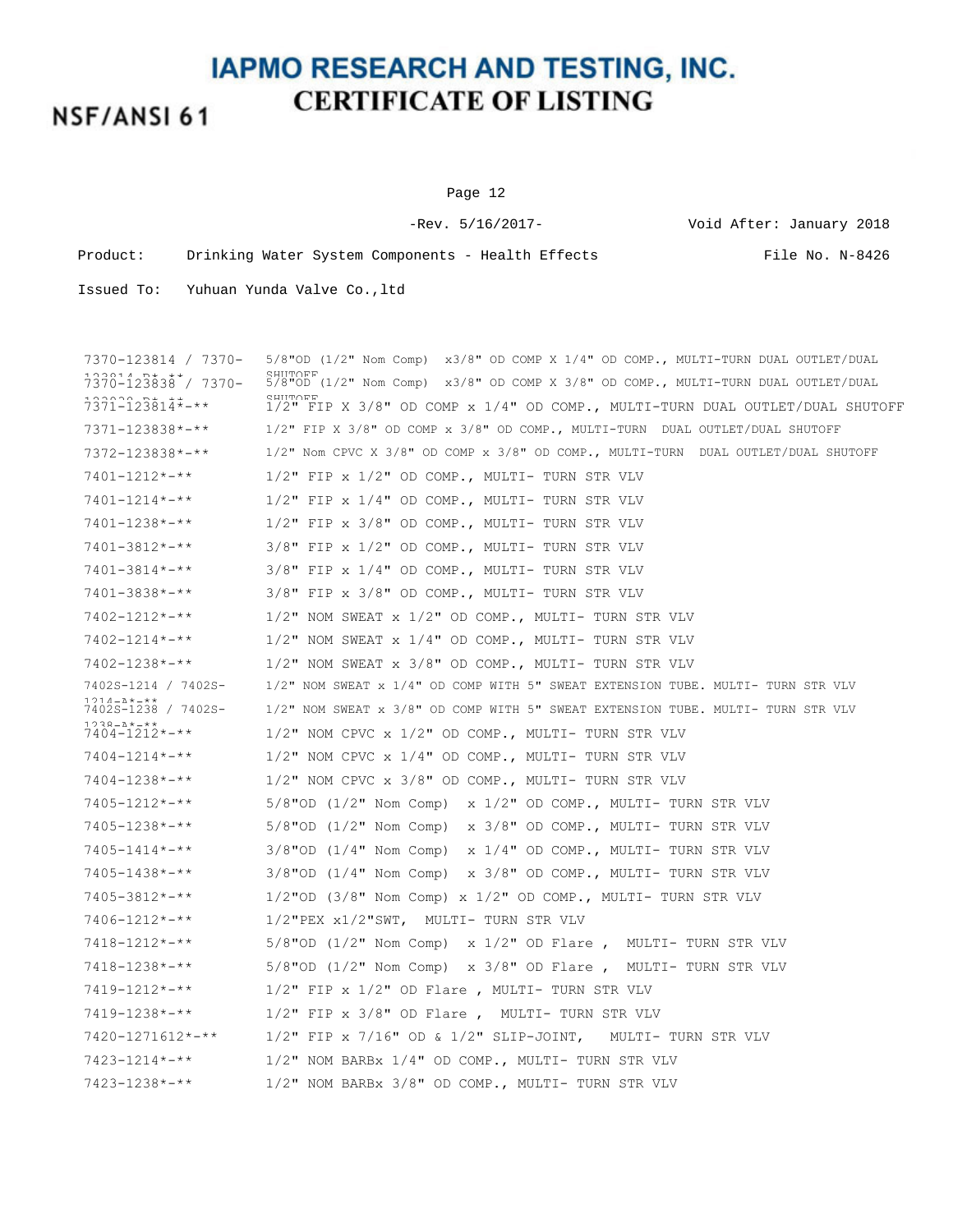# NSF/ANSI 61

#### Page 13

-Rev. 5/16/2017- Void After: January 2018 Product: Drinking Water System Components - Health Effects File No. N-8426

| $7424 - 1212 \times 7 \times 7$                                 | $1/2$ " NOM BARBx $1/2$ " NOM BARB, MULTI- TURN STR VLV                                                                    |
|-----------------------------------------------------------------|----------------------------------------------------------------------------------------------------------------------------|
| $7426 - 1212 \times - \times \times$                            | $1/2$ " FIP $x1/2$ " FIP , MULTI- TURN,<br>ANG VLV                                                                         |
| $7426 - 3838 \times - \times \times$                            | $3/8"$ FIP $x3/8"$ FIP , MULTI- TURN,<br>STR VLV                                                                           |
| $7427 - 1271612 \times - \times \times$                         | 5/8"OD (1/2" Nom Comp) $\chi$ 7/16" OD & 1/2" SLIP-JOINT, MULTI- TURN STR VLV                                              |
| $7430 - 1414$ *-**                                              | 1/40D X1/4MIP, ROUGH, MULTI- TURN STR NEEDLE VLV                                                                           |
| $7430 - 1418$ *-**                                              | 1/40D X1/8MIP, ROUGH, MULTI- TURN STR NEEDLE VLV                                                                           |
| 7430-3838*-**                                                   | 3/80D X3/8MIP, ROUGH, MULTI- TURN STR NEEDLE VLV                                                                           |
| $7501 - 1212 \times - \times \times$                            | $1/2$ " FIP X $1/2$ " OD COMP., QRTR TURN ANG VLV                                                                          |
| $7501 - 1214 \times - \times \times$                            | $1/2$ " FIP X $1/4$ " OD COMP., QRTR TURN ANG VLV                                                                          |
| $7501 - 1238 \times - \times \times$                            | $1/2$ " FIP X 3/8" OD COMP., QRTR TURN ANG VLV                                                                             |
| $7501 - 3812 \times 4 \times 4$                                 | $3/8"$ FIP X $1/2"$ OD COMP., QRTR TURN ANG VLV                                                                            |
| $7501 - 3814 \times - \times \times$                            | $3/8$ " FIP X $1/4$ " OD COMP., QRTR TURN ANG VLV                                                                          |
| $7501 - 3838 \times 4 \times 4$                                 | 3/8" FIP X 3/8" OD COMP., QRTR TURN ANG VLV                                                                                |
| $7502 - 1212 \times - \times \times$                            | $5/8$ "OD ( $1/2$ " Nom Comp) X $1/2$ " OD COMP., QRTR TURN ANG VLV                                                        |
| $7502 - 1214$ *-**                                              | $5/8$ "OD (1/2" Nom Comp) X 1/4" OD COMP., QRTR TURN ANG VLV                                                               |
| $7502 - 1238 \times - \times \times$                            | $5/8$ "OD (1/2" Nom Comp) X 3/8" OD COMP., QRTR TURN ANG VLV                                                               |
| $7502 - 3812 \times 4 \times 4$                                 | $1/2$ "OD (3/8" Nom Comp) X $1/2$ " OD COMP., QRTR TURN ANG VLV                                                            |
| $7502 - 3814$ *-**                                              | $1/2$ "OD (3/8" Nom Comp) X $1/4$ " OD COMP., QRTR TURN ANG VLV                                                            |
| $7502 - 3838 \times 300$                                        | $1/2$ "OD (3/8" Nom Comp) X 3/8" OD COMP., QRTR TURN ANG VLV                                                               |
| $7503 - 1212 \times - \times \times$                            | $1/2$ " NOM SWEAT X $1/2$ " OD COMP., QRTR TURN ANG VLV                                                                    |
| $7503 - 1214 \times - \times \times$                            | $1/2$ " NOM SWEAT X $1/4$ " OD COMP., QRTR TURN ANG VLV                                                                    |
| 7503-1238*-**                                                   | $1/2$ " NOM SWEAT X 3/8" OD COMP., QRTR TURN ANG VLV                                                                       |
| 7503S-1214 / 7503S-                                             | 1/2" NOM SWEAT X 1/4" OD COMP WITH BELL ESCUTCHEON, QRTR TURN ANG VLV WITH 5" SWEAT                                        |
| $1214 - 211$<br>7503S-1238 / 7503S-                             | <b>EYTEMSTON THRE</b><br>1/2" NOM SWEAT X 3/8" OD COMP WITH BELL ESCUTCHEON, QRTR TURN ANG VLV WITH 5" SWEAT               |
| $778 - 41 + 11$<br>$7505 - 1212 \times - \times \times$         | RYTRNSTON THRR<br>$1/2$ " NOM BARB X $1/2$ " NOM BARB, QRTR TURN ANG VLV                                                   |
| $7505 - 3838 \times - \times \times$                            | $3/8"$ PEX x $3/8"$ PEX, QRTR TURN ANG VLV                                                                                 |
| $7507 - 1212 \times - \times \times$                            | $1/2$ " NOM BARB X $1/2$ " OD COMP., QRTR TURN ANG VLV                                                                     |
| $7507 - 1214 \times - \times \times$                            | $1/2$ " NOM BARB X $1/4$ " OD COMP., QRTR TURN ANG VLV                                                                     |
| $7507 - 1238 \times 100$                                        | $1/2$ " NOM BARB X 3/8" OD COMP., QRTR TURN ANG VLV                                                                        |
| 7508-121238 / 7508-                                             | $5/8$ "OD (1/2" Nom Comp) x 1/2" OD COMP X 3/8" OD COMP., QRTR TURN 3 WAY VLV /DUAL                                        |
| $121232 - R* - * *$<br>7508-123814 / 7508-                      | ULLEL GAUD<br>$5/8$ "OD $(1/2"$ Nom Comp)<br>x 3/8" OD COMP X 1/4" OD COMP., QRTR TURN 3 WAY VLV /DUAL                     |
| $123814 - R* - **$<br>7508-123838 / 7508-<br>$123838 - R* - **$ | <b>OUTTLET STOP</b><br>$5/8$ "OD (1/2" Nom Comp) x 3/8" OD COMP X 3/8" OD COMP., QRTR TURN 3 WAY VLV /DUAL<br>OUTTLET STOP |
|                                                                 |                                                                                                                            |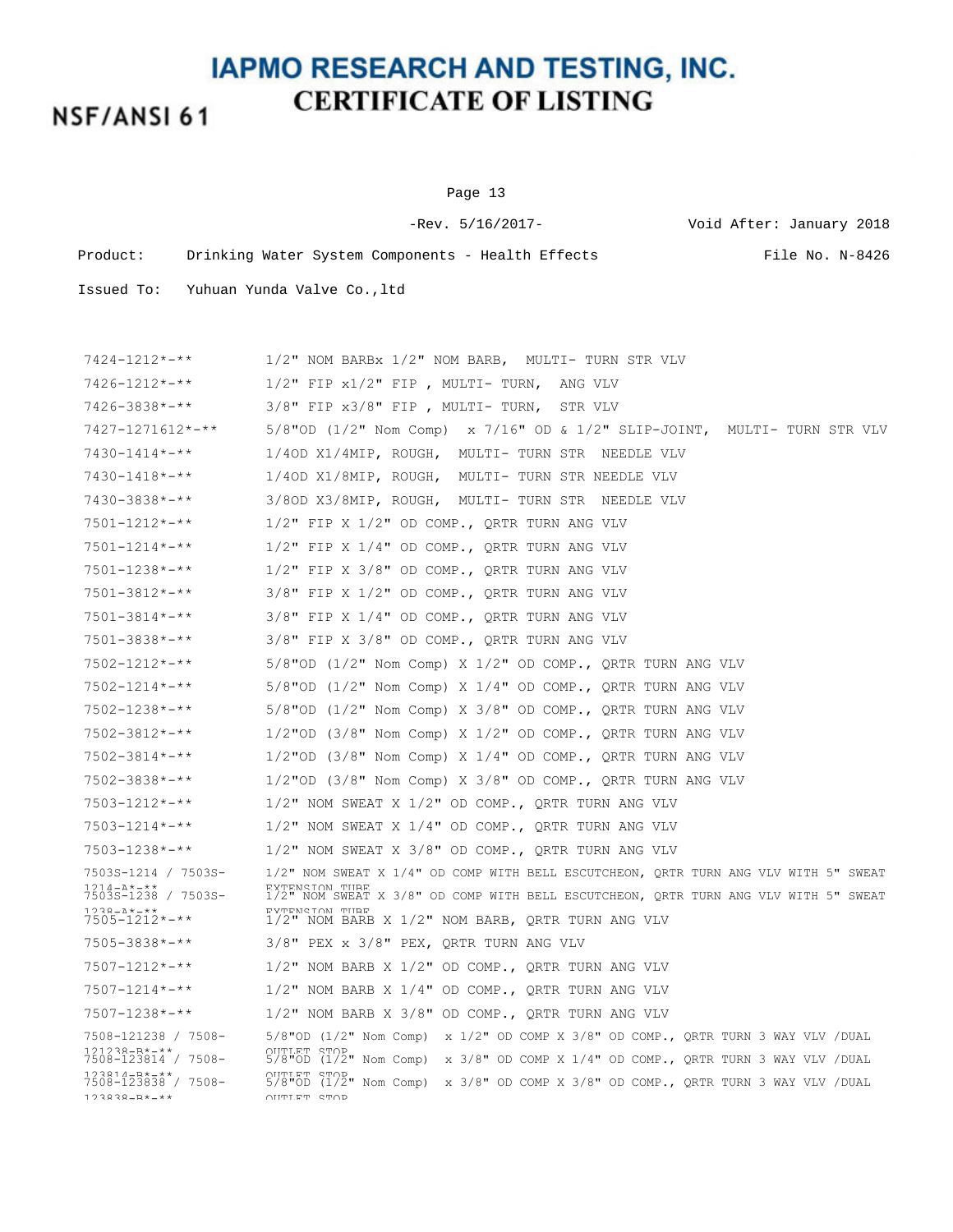### NSF/ANSI 61

#### Page 14

-Rev. 5/16/2017- Void After: January 2018 Product: Drinking Water System Components - Health Effects File No. N-8426

| 7509-121238 / 7509-                       | 1/2 OD COMPx 3/8 OD COMP., QRTR TURN 3 WAY VLV / DUAL OUTLET STOP<br>$1/2$ FIP $x$                    |
|-------------------------------------------|-------------------------------------------------------------------------------------------------------|
| 121238-B*-**<br>7509-123814 / 7509-       | $1/2$ FIP x 3/8 OD COMPx 1/4 OD COMP., QRTR TURN 3 WAY VLV /DUAL OUTLET STOP                          |
| $123814 - R* - **$<br>7509-123838 / 7509- | 3/8 OD COMPx 3/8 OD COMP., QRTR TURN 3 WAY VLV /DUAL OUTLET STOP<br>$1/2$ FIP $x$                     |
| $123838 - R* - **$<br>7509-383838 / 7509- | 3/8 OD COMPx 3/8 OD COMP., QRTR TURN 3 WAY VLV / DUAL OUTLET STOP<br>$3/8$ FIP x                      |
| $383838 - R* - **$<br>7510-123838 / 7510- | 3/8 OD COMPx 3/8 OD COMP., QRTR TURN 3 WAY VLV /DUAL OUTLET STOP<br>$1/2$ PEX $x$                     |
| $123838 - R* - **$<br>7511-1271612*-**    | $1/2$ " NOM SWEAT x 7/16" OD & $1/2$ " SLIP-JOINT,<br>ORTR TURN ANG VLV                               |
| $7512 - 1212 \times - \times \times$      | $1/2$ " NOM CPVC X $1/2$ " OD COMP., QRTR TURN ANG VLV                                                |
| $7512 - 1214$ *-**                        | $1/2$ " NOM CPVC X $1/4$ " OD COMP., QRTR TURN ANG VLV                                                |
| $7512 - 1238 \times - \times \times$      | $1/2$ " NOM CPVC X3/8" OD COMP., QRTR TURN ANG VLV                                                    |
| $7512 - 1271612 \times - \times \times$   | $1/2$ " NOM CPVC X7/16" & $1/2$ " SLIP-JOINT,<br>QRTR TURN ANG VLV                                    |
| 7513-123814*-**                           | $5/8$ "OD (1/2" Nom Comp) x3/8" OD COMP X 1/4" OD COMP., QRTR TURN DUAL OUTLET/DUAL                   |
| $7513 - 123838 \times - \times \times$    | <b>SHIIT∩FF</b><br>$5/8$ "OD (1/2" Nom Comp) x3/8" OD COMP X3/8" OD COMP., QRTR TURN DUAL OUTLET/DUAL |
| $7514 - 123814 \times - \times \times$    | <b>SHIIT∩FF</b><br>$1/2$ " FIP X 3/8" OD COMP x $1/4$ " OD COMP., QRTR TURN DUAL OUTLET/DUAL SHUTOFF  |
| $7514 - 123838 \times - \times \times$    | $1/2$ " FIP X 3/8" OD COMP x 3/8" OD COMP., QRTR TURN DUAL OUTLET/DUAL SHUTOFF                        |
| 7515-123814*-**                           | $1/2$ " Nom Barb x $3/8$ " OD Comp x $1/4$ " OD COMP., QURN DUAL OUTLET/DUAL SHUTOFF                  |
| $7515 - 123838 \times - \times \times$    | 1/2" Nom Barb x 3/8" OD Comp x 3/8" OD COMP., QRTR TURN DUAL OUTLET/DUAL SHUTOFF                      |
| $7516 - 1212 \times - \times \times$      | $1/2$ " Nom Cold Expansion Barb x $1/2$ "NPSM, QRTR TURN ANG VLV                                      |
| $7516 - 1214$ *-**                        | $1/2$ " Nom Cold Expansion Barb x $1/4$ " OD COMP., QRTR TURN ANG VLV                                 |
| $7516 - 1238$ *-**                        | $1/2$ " Nom Cold Expansion Barb x $3/8$ " OD COMP., QRTR TURN ANG VLV                                 |
| $7517 - 1212 \times - \times \times$      | Water Stop 1/2 MIP x 1/2 MIP, QRTR TURN ANG VLV                                                       |
| $7519 - 1271612 \times - \times \times$   | $1/2$ " FIP X 7/16" OD & $1/2$ " SLIP-JOINT,<br>ORTR TURN ANG VLV                                     |
| $7520 - 1271612 \times - \times$          | 5/8"OD (1/2" Nom Comp) $X$ 7/16" & 1/2" SLIP-JOINT,<br>ORTR TURN ANG VLV                              |
| $7521 - 1234 \times - \times \times$      | 1/2" FIP x 3/4" M.H. THD, QRTR TURN ANG VLV WASHING MACHINE VALVE                                     |
| $7522 - 1234 \times - \times \times$      | $5/8$ "OD( $1/2$ " Nom Comp) x $3/4$ " M.H. THD, QRTR TURN ANG VLV WASHING MACHINE VALVE              |
| $7523 - 1212 \times + \times$             | 1/2 NOM PUSH CONNECT x 1/2" OD COMP., QRTR TURN ANG VLV                                               |
| $7523 - 1214$ *-**                        | $1/2$ NOM PUSH CONNECT $x$ $1/4$ " OD COMP., QRTR TURN ANG VLV                                        |
| $7523 - 1238 \times - \times \times$      | 1/2 NOM PUSH CONNECT x 3/8" OD COMP., QRTR TURN ANG VLV                                               |
| $7524 - 3838 \times - \times \times$      | $3/8$ " OD FEM Comp X $3/8$ "OD COMP., QRTR TURN ANG VLV                                              |
| $7530 - 1212 \times 7 \times 7$           | $5/8$ "OD  1/2" Nom Comp  x 1/2" OD Flare, QRTR TURN ANG VLV                                          |
| $7530 - 1238 \times - \times \times$      | $5/8$ "OD $\lceil 1/2$ " Nom Comp $\lceil x \rceil \leq 3/8$ " OD Flare , QRTR TURN ANG VLV           |
| $7531 - 1212 \times - \times \times$      | $1/2$ " FIP x $1/2$ " OD Flare, QRTR TURN ANG VLV                                                     |
| $7531 - 1238 \times - \times \times$      | $1/2$ " FIP x $3/8$ " OD Flare, QRTR TURN ANG VLV                                                     |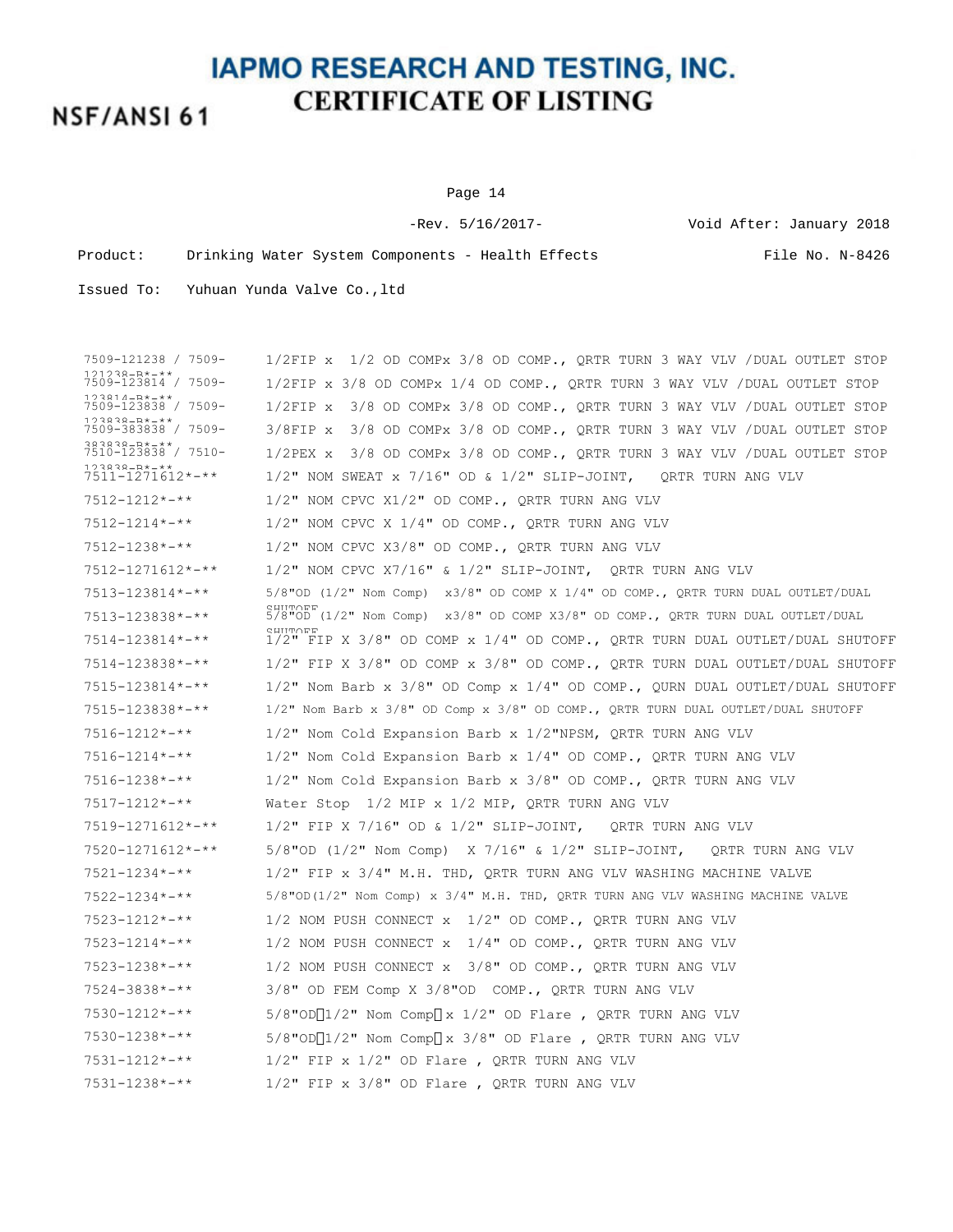# NSF/ANSI 61

Page 15

|          | $-$ Rev. 5/16/2017-                               | Void After: January 2018 |
|----------|---------------------------------------------------|--------------------------|
| Product: | Drinking Water System Components - Health Effects | File No. N-8426          |

| 7601-1212*-**                               | $1/2$ " FIP X $1/2$ " OD COMP., QRTR TURN STR VLV                                                            |
|---------------------------------------------|--------------------------------------------------------------------------------------------------------------|
| $7601 - 1214 \times - \times \times$        | $1/2$ " FIP X $1/4$ " OD COMP., QRTR TURN STR VLV                                                            |
| $7601 - 1238 \times - \times \times$        | 1/2" FIP X 3/8" OD COMP., QRTR TURN STR VLV                                                                  |
| $7601 - 3838 \times 311$                    | $3/8"$ FIP X $3/8"$ OD COMP., QRTR TURN STR VLV                                                              |
| $7602 - 1212 \times - \times \times$        | $5/8$ "OD (1/2" Nom Comp) X 1/2" OD COMP., QRTR TURN STR VLV                                                 |
| $7602 - 1214$ *-**                          | $5/8$ "OD (1/2" Nom Comp) X 1/4" OD COMP., QRTR TURN STR VLV                                                 |
| $7602 - 1238 \times 100$                    | $5/8$ "OD (1/2" Nom Comp) X 3/8" OD COMP., QRTR TURN STR VLV                                                 |
| $7602 - 1414$ *-**                          | $3/8$ "OD (1/4" Nom Comp) X 1/4" OD COMP., QRTR TURN STR VLV                                                 |
| $7602 - 1438$ *-**                          | $3/8$ "OD ( $1/4$ " Nom Comp) X $3/8$ " OD COMP., QRTR TURN STR VLV                                          |
| $7603 - 1212 \times - \times \times$        | $1/2$ " NOM SWEAT X $1/2$ " OD COMP., QRTR TURN STR VLV                                                      |
| $7603 - 1214 \times - \times \times$        | $1/2$ " NOM SWEAT X $1/4$ " OD COMP., QRTR TURN STR VLV                                                      |
| $7603 - 1238 \times 7 \times 7$             | 1/2" NOM SWEAT X 3/8" OD COMP., ORTR TURN STR VLV                                                            |
| 7603S-1214 / 7603S-                         | 1/2" NOM SWEAT X 1/4" OD COMP WITH BELL ESCUTCHEON, QRTR TURN STR VLV WITH 5" SWEAT                          |
| 21 4 - 2 * - * *<br>7603S-1238 / 7603S-     | <b>EXTENSION THRE</b><br>1/2" NOM SWEAT X 3/8" OD COMP WITH BELL ESCUTCHEON, QRTR TURN STR VLV WITH 5" SWEAT |
| 1つマヌーユャー**<br>$7604 - 1212 \times + \times$ | <b>EYTENSTON THRE</b><br>$1/2$ " NOM SWEAT X $1/2$ "PEX, QRTR TURN STR VLV                                   |
| $7605 - 1212 \times - \times \times$        | $1/2$ " NOM BARB X $1/2$ " NOM BARB, QRTR TURN STR VLV                                                       |
| 7605-3838*-**                               | $3/8"$ PEX x $3/8"$ PEX, QRTR TURN STR VLV                                                                   |
| $7607 - 1212 \times - \times \times$        | $1/2$ " NOM BARB X $1/2$ " OD COMP., QRTR TURN STR VLV                                                       |
| $7607 - 1214$ *-**                          | $1/2$ " NOM BARB X $1/4$ " OD COMP., QRTR TURN STR VLV                                                       |
| $7607 - 1238 \times 7 \times 7$             | $1/2$ " NOM BARB X 3/8" OD COMP., QRTR TURN STR VLV                                                          |
| $7611 - 1271612 \times - \times \times$     | $1/2$ " NOM SWEAT x 7/16" OD & 1/2" SLIP-JOINT, QRTR TURN ANG VLV                                            |
| $7612 - 1212 \times - \times \times$        | $1/2$ " NOM CPVC X $1/2$ " OD COMP., QRTR TURN STR VLV                                                       |
| $7612 - 1214 \times - \times \times$        | $1/2$ " NOM CPVC X $1/4$ " OD COMP., QRTR TURN STR VLV                                                       |
| $7612 - 1238 \times - \times \times$        | 1/2" NOM CPVC X 3/8" OD COMP., QRTR TURN STR VLV                                                             |
| $7612 - 1271612 \times - \times \times$     | $1/2$ " NOM CPVC X7/16" & $1/2$ " SLIP-JOINT, QRTR TURN STR VLV                                              |
| $7616 - 1214 \times - \times \times$        | $1/2$ " Nom Cold Expansion Barb x $1/4$ " OD COMP., QRTR TURN STR VLV                                        |
| $7616 - 1238$ *-**                          | $1/2$ " Nom Cold Expansion Barb x $3/8$ " OD COMP., QRTR TURN STR VLV                                        |
| $7617 - 1212 \times - \times \times$        | Water Stop 1/2 MIP x 1/2 MIP, QRTR TURN STR VLV                                                              |
| $7619 - 1271612 \times \rightarrow \times$  | $1/2$ " FIP X 7/16" OD & $1/2$ " SLIP-JOINT, QRTR TURN STR VLV                                               |
| 7620-1271612*-**                            | $5/8$ "OD (1/2" Nom Comp) X 7/16" & 1/2" SLIP-JOINT, QRTR TURN STR VLV                                       |
| $7623 - 1212 \times - \times \times$        | 1/2 NOM PUSH CONNECT $x$ 1/2" OD COMP., ORTR TURN STR VLV                                                    |
| $7623 - 1214 \times - \times \times$        | 1/2 NOM PUSH CONNECT $x$ 1/4" OD COMP., QRTR TURN STR VLV                                                    |
|                                             |                                                                                                              |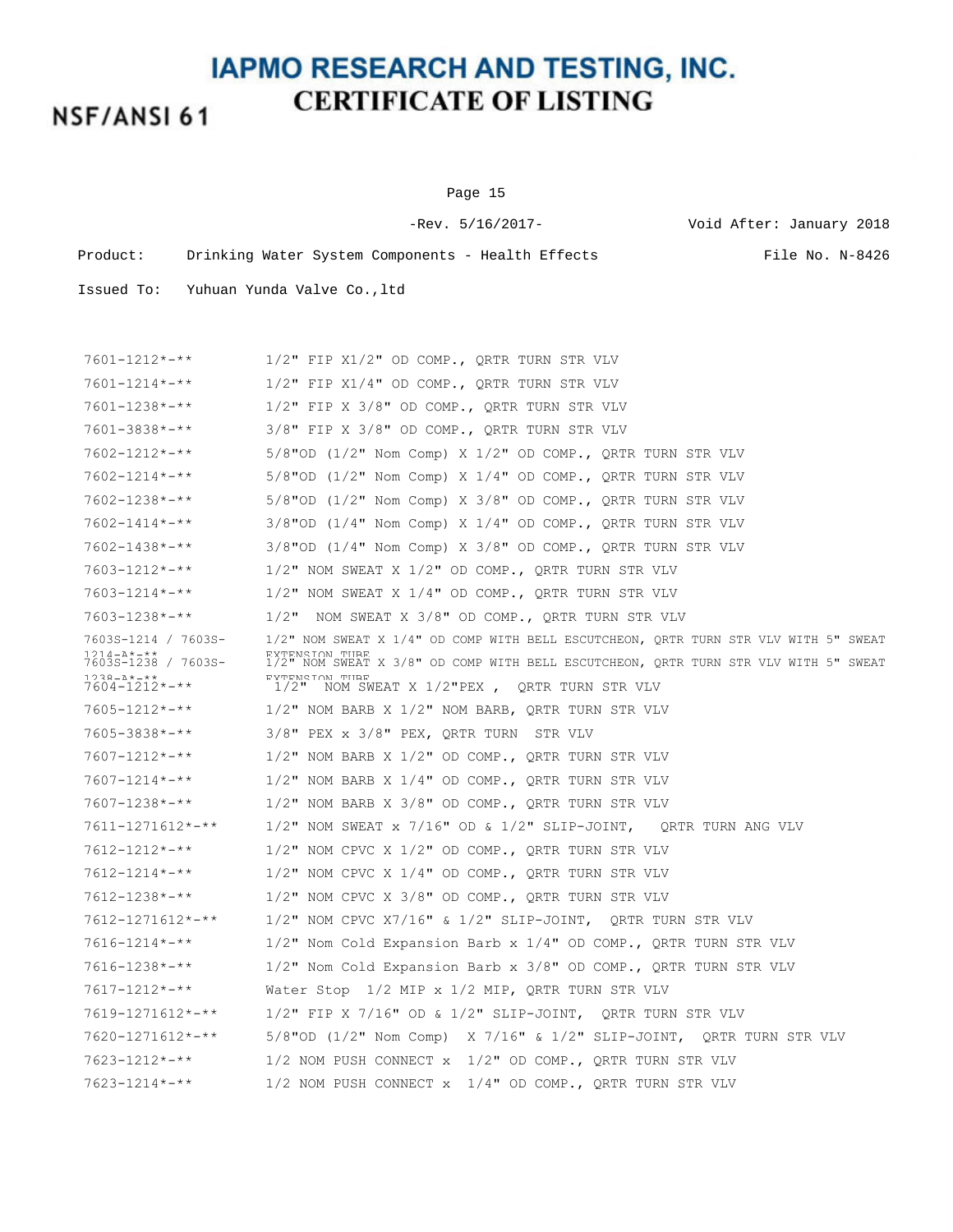NSF/ANSI 61

```
Page 16
```
-Rev. 5/16/2017- Void After: January 2018 Product: Drinking Water System Components - Health Effects File No. N-8426

| $7623 - 1238 \times - \times \times$                      | 1/2 NOM PUSH CONNECT $x$ 3/8" OD COMP., ORTR TURN STR VLV                                                             |
|-----------------------------------------------------------|-----------------------------------------------------------------------------------------------------------------------|
| $7624 - 1238 \times - \times \times$                      | $1/2$ " OD FEM Comp X 3/8"OD COMP., ORTR TURN STR VLV                                                                 |
| $7624 - 3814 \times - \times \times$                      | $3/8$ " OD FEM Comp X $1/4$ "OD COMP., ORTR TURN STR VLV                                                              |
| $7624 - 3838 \times - \times \times$                      | 3/8" OD FEM Comp X 3/8"OD COMP., QRTR TURN STR VLV                                                                    |
| $7630 - 1212 \times - \times$                             | $5/8$ "OD $\lceil 1/2$ " Nom Comp $\lceil x \frac{1}{2} \rceil$ OD Flare, QRTR TURN STR VLV                           |
| $7630 - 1238 \times 100$                                  | $5/8$ "OD $\sqrt{1/2}$ " Nom Comp $\sqrt{1} \times 3/8$ " OD Flare, QRTR TURN STR VLV                                 |
| $7631 - 1212 \times - \times \times$                      | $1/2$ " FIP x $1/2$ " OD Flare, QRTR TURN STR VLV                                                                     |
| 7631-1238*-**                                             | $1/2$ " FIP x $3/8$ " OD Flare, ORTR TURN STR VLV                                                                     |
| 7701-1212 / 7701-1212-                                    | loose key 5/8"OD $(1/2"$ Nom Comp) x $1/2"$ OD, QRTR TURN ANG VLV                                                     |
| $\lambda\star\_\star\star\star$<br>7701-1238 / 7701-1238- | $5/8$ "OD $(1/2$ " Nom Comp) x $3/8$ " OD, ORTR TURN ANG VLV<br>loose kev                                             |
| $\lambda * - * *$<br>7702-1238 / 7702-1238-               | loose key $1/2$ " FIP x 3/8" OD, QRTR TURN ANG VLV                                                                    |
| $\lambda * - * *$<br>7702-3838 / 7702-3838-               | $3/8$ " FIP x $3/8$ " OD, QRTR TURN ANG VLV<br>loose kev                                                              |
| $\lambda * - * *$<br>7703-1238 / 7703-1238-               | loose key $1/2$ " NOM SWEAT x $3/8$ " OD COMP., ORTR TURN ANG VLV                                                     |
| $\lambda * - * *$                                         | 7711-1238 / 7711-1238- Loose key 1/2" NOM SWEAT x 3/8" OD COMP WITH BELL ESCUTCHEON, QRTR TURN ANG VLV, WITH          |
| $\lambda * - * *$<br>$\lambda$ * $-$ * *                  | 5" SWEAT EXTENSION THRE<br>7803-1238 / 7803-1238- loose key 1/2" NOM SWEAT x 3/8" OD COMP., QRTR TURN STR VLV         |
| None = Common Brass<br>LF = Lead Free Brass               | The suffix "*" represents different material as follows::<br>The suffix "**" represents different handles as follows: |
| M = Metal handle<br>P = Plastic handle                    |                                                                                                                       |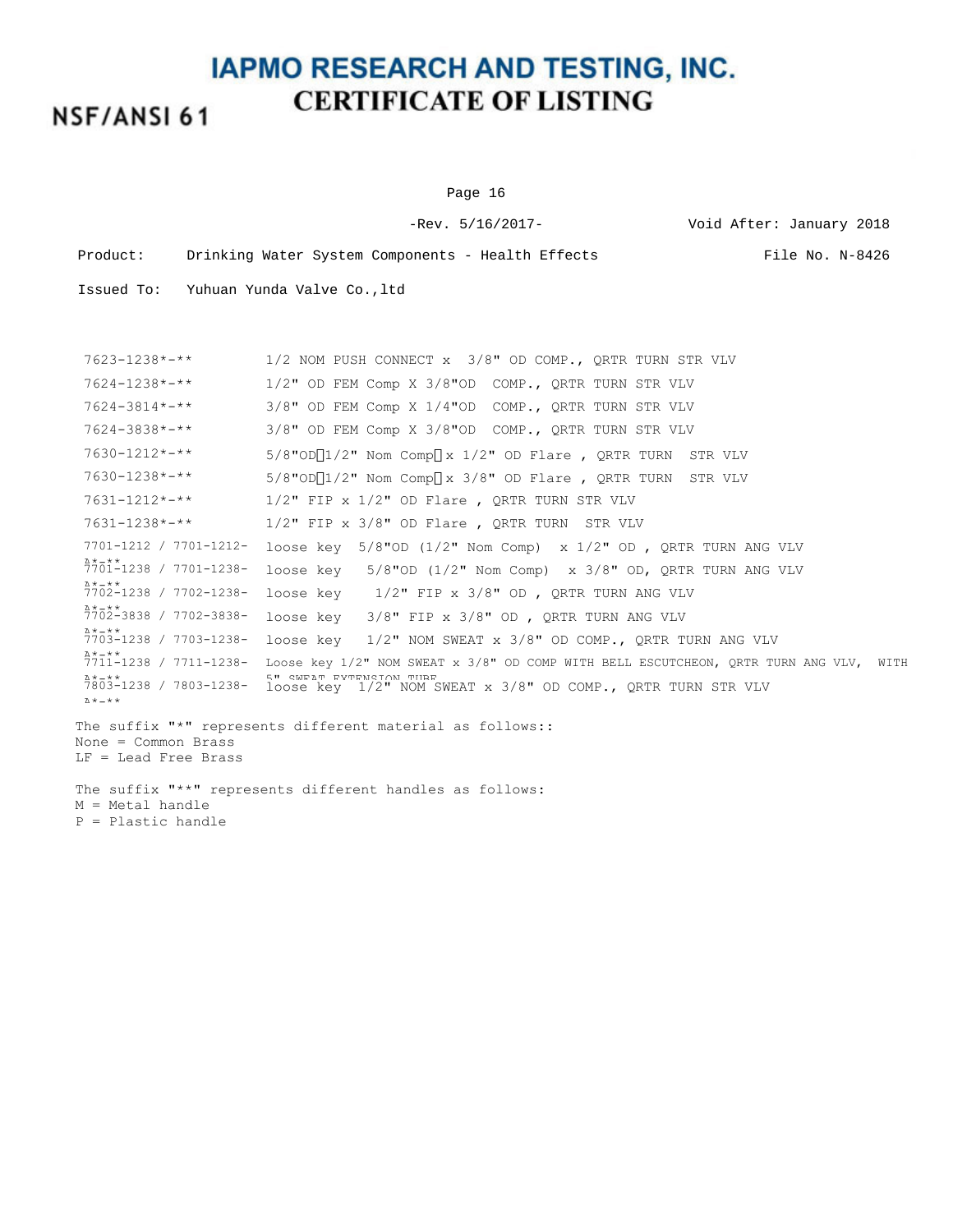NSF/ANSI 61

Page 17

-Rev. 5/16/2017- Void After: January 2018

Product: Drinking Water System Components - Health Effects File No. N-8426

Issued To: Yuhuan Yunda Valve Co.,ltd

ADDITIONAL COMPANY INFO:

#### **Brasscraft Manufacturing Co.**

BrassCraft® PLUMBSHOP®

| Model No.          | Description                                                 |
|--------------------|-------------------------------------------------------------|
| EV3301X C1         | 1/2"FIPX1/2"SLP JNT ANGLE VALVE                             |
| EV3305X C1         | 1/2"FIPX1/2"SLP JNT STRGHT VALVE                            |
| EV3341X C1         | 1/2"COMPX1/2"SLP JNT ANGLE VALVE                            |
| EV3345X C1         | 1/2"COMPX1/2"SLP JNT STRGHT VALVE                           |
| EVCR09X C1         | 1/2"COMPX1/4"OD COMP ANGLE VALVE                            |
| EVCR11X C1         | STRT VLV LL 3/80DCOMPX3/80DCOMP                             |
| EVCR14X C1         | 1/2"COMPX3/8"OD COMP STRGHT VALVE                           |
| EVCR14X R1         | 1/2"COMPX3/8"OD COMP STRGHT VALVE                           |
| EVCR1900RX R1      | 1/2"COMPX3/8"OD COMPX1/4"OD COMP DUALOUT VALVE              |
| EVCR1901LRX R1     | 1/2"COMPX3/8"OD COMPX3/8"OD COMP DUALOUT VALVE              |
| EVCR19X C1         | 1/2"COMPX3/8"OD COMP ANGLE VALVE                            |
| EVCR19X R1         | 1/2"COMPX3/8"OD COMP ANGLE VALVE                            |
| EVCR2901RX R1      | 1/2"COMPX7/16"ODX3/8"OD DUALOUT VLV                         |
| EVCR29X C1         | 1/2"COMPX7/16"OD COMP ANG VALVE                             |
| EVCR34X C1         | 1/2"COMPX1/2"OD COMP STRGHT VALVE                           |
| EVCR3901LX R1      | 1/2"COMPX1/2"OD COMPX3/8"OD DUALOUT VALVE                   |
| EVCR39X C1         | 1/2"COMPX1/2"OD COMP ANGLE VALVE                            |
| EVCS40BX C1        | 1/2"SWT X3/8"OD COMP ANGLE VALVE WITH 5" SWT EXTENSION TUBE |
| EVCS41BX C1        | 1/2"SWT X3/8"OD COMP STRGHT VALVE                           |
| EVG23301X C1       | 1/2"FIPX1/2"SLP JNT 1/4TURN ANG VLV                         |
| EVG23341X C1       | 1/2"COMPX1/2"SLP JNT 1/4TURN ANG VLV                        |
| EVG2CR14X C1       | 1/2"COMPX3/8"OD 1/4TURN STRGHT VALVE                        |
| EVG2CR19X C1       | 1/2"COMPX3/8"OD 1/4TURN ANGLE VALVE                         |
| EVG2PS09X C1       | $1/2$ " X $1/4$ " COMP ANGLE STOP LF                        |
| EVG2PS14X C1       | 1/4TURN STRT VLV 1/2NOMPCX3/8OD                             |
| EVG2PS19X C1       | 1/4TURN ANG VLV 1/2NOMPCX3/8OD                              |
| EVG2R10X C1        | 1/4TURN STRTVLV LL 3/8FIPX3/8OD                             |
| EVG2R12X C1        | 1/2"FIPX3/8"OD 1/4TURN STRGHT VALVE                         |
| EVG2R15X C1        | 3/8"FIP X3/8"OD 1/4TURN ANGLE VALVE                         |
| EVG2R17X C1        | 1/2" FIPX3/8INODCOMP1/4TURN ANG VLV                         |
| EVKTBRPX14X C      | 1/2" Nom Barb x 3/8" OD Comp STRGHT VALVE                   |
| EVKTBRPX1901DVX R1 | DO1/2NCRIMPBARBX3/8ODCOMPX3/8ODCOMP                         |
| EVKTBRPX19X C      | 1/2" Nom Barb x 3/8" OD Comp ANGLE VALVE                    |
| EVKTBRPX44X C      | 1/2" Nom Barb x 1/2" Nom Barb STRGHT VALVE                  |
| EVKTCR11FX C1      | STRT VLV LL 3/80DCOMPX3/80DCOMP                             |
| EVKTCR1900DVX R1   | DO VLV 1/2NCOMPX3/8ODCOMPX1/4ODCOMP                         |
| EVKTCR1901DVX R1   | DO VLV 1/2NCOMPX3/8ODCOMPX3/8ODCOMP                         |
| EVKTR14X C1        | 1/2"SWT X3/8"OD 1/4TURN STRGHT VALVE                        |
| EVKTR19X C1        | 1/2"SWT X3/8"COMP 1/4TURN ANGLE VLV                         |
| EVOR07X C1         | ANG VLV LL 1/2 FIPX1/4 COMP                                 |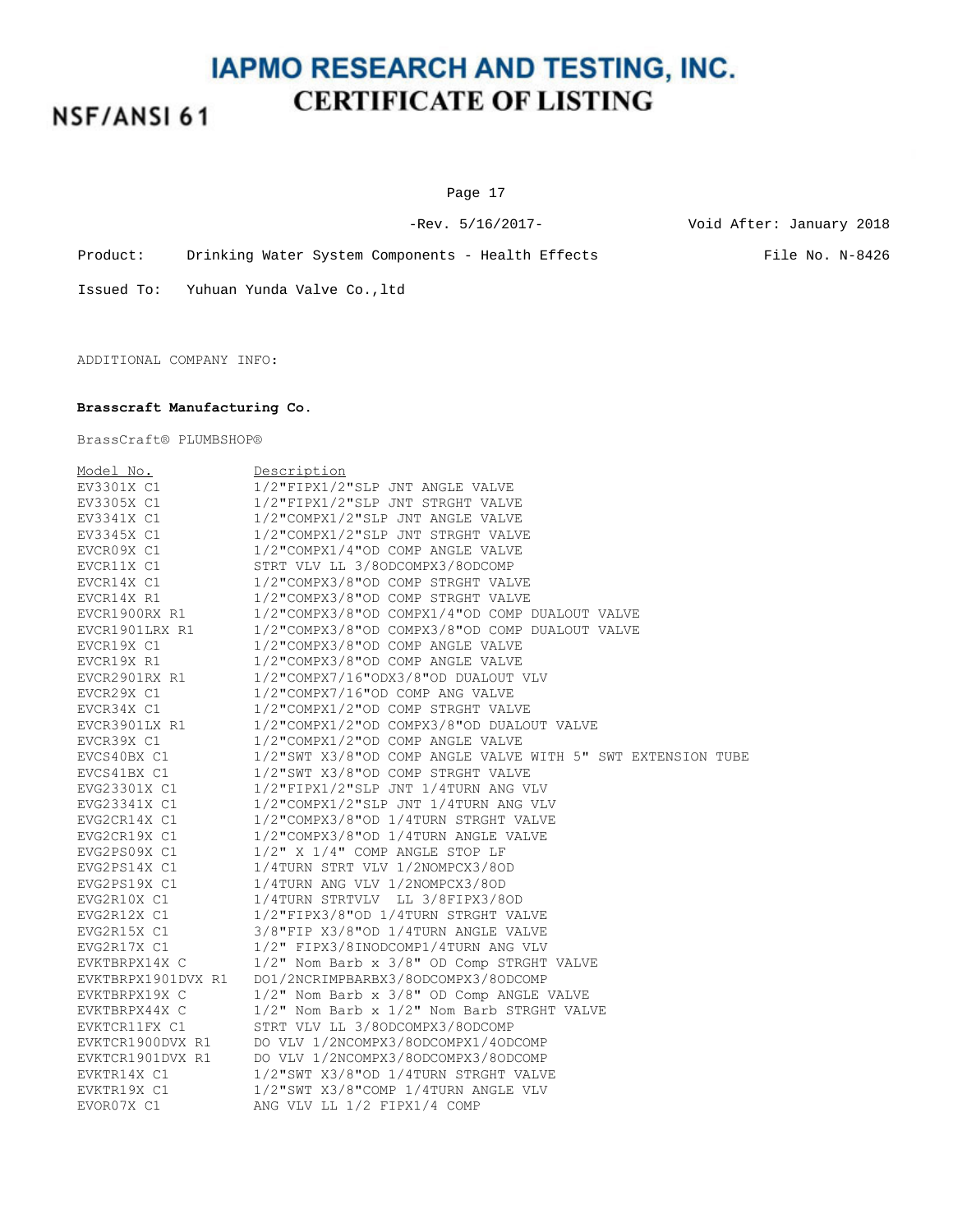NSF/ANSI 61

Page 18

-Rev. 5/16/2017- Void After: January 2018

| Product: |  | Drinking Water System Components - Health Effects |  | File No. N-8426 |
|----------|--|---------------------------------------------------|--|-----------------|
|----------|--|---------------------------------------------------|--|-----------------|

| EVOR10X C1    | STRT VLV LL 3/8FIP X 3/8 OD TUBE                                            |  |  |  |  |  |  |
|---------------|-----------------------------------------------------------------------------|--|--|--|--|--|--|
| EVOR12X C1    | 1/2"FIPX3/8"OD COMP STRGHT VALVE                                            |  |  |  |  |  |  |
| EVOR15X C1    | 3/8"FIPX3/8"OD COMP ANGLE VALVE                                             |  |  |  |  |  |  |
| EVOR17X C1    | 1/2"FIPX3/8"OD COMP ANGLE VALVE                                             |  |  |  |  |  |  |
| EVOR32X C1    | 1/2"FIPX1/2"OD COMP STRGHT VALVE                                            |  |  |  |  |  |  |
| EVOR37X C1    | 1/2"FIPX1/2"OD COMP ANGLE VALVE                                             |  |  |  |  |  |  |
| EVPR14X C1    | 1/2"CPVC X3/8"OD COMP STRGHT VALVE                                          |  |  |  |  |  |  |
| EVPR19X C1    | 1/2" Nom CPVC x 3/8" OD ANGLE VALVE                                         |  |  |  |  |  |  |
| EVR04X R1     | 1/2"SWT X1/4"OD COMP STRGHT VALVE                                           |  |  |  |  |  |  |
| EVR09X C1     | ANG VLV LL 1/2NOMSWTX1/4ODCOMP                                              |  |  |  |  |  |  |
| EVR14X C1     | STRT VLV LL 1/2 SWTX3/8 COMP                                                |  |  |  |  |  |  |
| EVR14X R1     | STRT VLV LL 1/2 NOM SWTX3/8 OD TUBE                                         |  |  |  |  |  |  |
| EVR1700RX R1  | 1/2"FIPX3/8"ODX1/4"OD DUALOUT VALVE                                         |  |  |  |  |  |  |
| EVR1701LRX R1 | 1/2"FIPX3/8"OD COMPX3/8"OD COMP DUALOUT VALVE                               |  |  |  |  |  |  |
| EVR1901LRX R1 | DO VLV LL 1/2NSWTX3/8ODCMPX3/8ODCMP                                         |  |  |  |  |  |  |
| EVR19X C1     | 1/2"SWT X3/8"OD COMP ANGLE VALVE                                            |  |  |  |  |  |  |
| EVR19X R1     | 1/2" NOM SWT X3/8"OD ANGLE VALVE                                            |  |  |  |  |  |  |
| EVR3700RX R1  | 1/2"FIPX1/2"ODX1/4"OD DUALOUT VALVE                                         |  |  |  |  |  |  |
| EVR3701RX R1  | $1/2$ IN FIP X $1/2$ IN OD COMP X $3/8$ IN OD                               |  |  |  |  |  |  |
| PLB108 BES    | $1/2$ " FIP x $3/8$ " OD Comp                                               |  |  |  |  |  |  |
| PLB108 HBES   | $1/2$ " FIP x $3/8$ " OD Comp                                               |  |  |  |  |  |  |
| PLB108 PES    | $1/2$ " FIP x $3/8$ " OD Comp                                               |  |  |  |  |  |  |
| PLB108 DES    | $1/2$ " FIP x $3/8$ " OD Comp                                               |  |  |  |  |  |  |
| PLB108 CES    | $1/2$ " FIP x $3/8$ " OD Comp                                               |  |  |  |  |  |  |
| PLB108 C1ES   | $1/2$ " FIP x $3/8$ " OD Comp                                               |  |  |  |  |  |  |
| PLB108L1 BES  | $1/2$ " FIP x 3/8" OD Comp *NO NUTS/NO SLEEVES*                             |  |  |  |  |  |  |
| PLB108L1 HBES | 1/2" FIP x 3/8" OD Comp *NO NUTS/NO SLEEVES*                                |  |  |  |  |  |  |
| PLB108L1 PES  | 1/2" FIP x 3/8" OD Comp *NO NUTS/NO SLEEVES*                                |  |  |  |  |  |  |
| PLB108L1 DES  | $1/2$ " FIP x 3/8" OD Comp *NO NUTS/NO SLEEVES*                             |  |  |  |  |  |  |
| PLB108L1 CES  | 1/2" FIP x 3/8" OD Comp *NO NUTS/NO SLEEVES*                                |  |  |  |  |  |  |
| PLB108L1 C1ES | 1/2" FIP x 3/8" OD Comp *NO NUTS/NO SLEEVES*                                |  |  |  |  |  |  |
| PLB106 BES    | $1/2$ " FIP x 7/16" & 1 /2" OD<br>Slip-Joint                                |  |  |  |  |  |  |
| PLB106 HBES   | $1/2$ " FIP x 7/16" & 1 /2" OD<br>Slip-Joint                                |  |  |  |  |  |  |
| PLB106 PES    | $1/2$ " FIP x 7/16" & 1 /2" OD<br>Slip-Joint                                |  |  |  |  |  |  |
| PLB106 DES    | $1/2$ " FIP x 7/16" & 1 /2" OD<br>Slip-Joint                                |  |  |  |  |  |  |
| PLB106 CES    | $1/2$ " FIP x 7/16" & 1 /2" OD<br>Slip-Joint                                |  |  |  |  |  |  |
| PLB106 C1ES   | $1/2$ " FIP x 7/16" & 1 /2" OD<br>Slip-Joint                                |  |  |  |  |  |  |
| PLB106N BES   | $1/2$ " FIP x 7/16" & 1 /2" OD<br>Slip-Joint *NO NUTS/NO SLEEVES*           |  |  |  |  |  |  |
| PLB106N HBES  | $1/2$ " FIP x 7/16" & 1 /2"<br>Slip-Joint *NO NUTS/NO SLEEVES*<br><b>OD</b> |  |  |  |  |  |  |
| PLB106N PES   | 1/2" FIP x 7/16" & 1 /2" OD<br>Slip-Joint *NO NUTS/NO SLEEVES*              |  |  |  |  |  |  |
| PLB106N DES   | $1/2$ " FIP x 7/16" & 1 /2" OD<br>Slip-Joint *NO NUTS/NO SLEEVES*           |  |  |  |  |  |  |
| PLB106N CES   | $1/2$ " FIP x 7/16" & 1 /2" OD<br>Slip-Joint *NO NUTS/NO SLEEVES*           |  |  |  |  |  |  |
| PLB106N C1ES  | $1/2$ " FIP x 7/16" & 1 /2" OD<br>Slip-Joint *NO NUTS/NO SLEEVES*           |  |  |  |  |  |  |
| PLB206 BES    | $1/2$ " FIP x 7/16" & 1 /2" OD<br>Slip-Joint                                |  |  |  |  |  |  |
| PLB206 HBES   | $1/2$ " FIP x 7/16" & 1 /2" OD<br>Slip-Joint                                |  |  |  |  |  |  |
| PLB206 PES    | $1/2$ " FIP x 7/16" & 1 /2" OD<br>Slip-Joint                                |  |  |  |  |  |  |
| PLB206 DES    | 1/2" FIP x 7/16" & 1 /2" OD<br>Slip-Joint                                   |  |  |  |  |  |  |
| PLB206 CES    | $1/2$ " FIP x 7/16" & 1 /2" OD<br>Slip-Joint                                |  |  |  |  |  |  |
|               |                                                                             |  |  |  |  |  |  |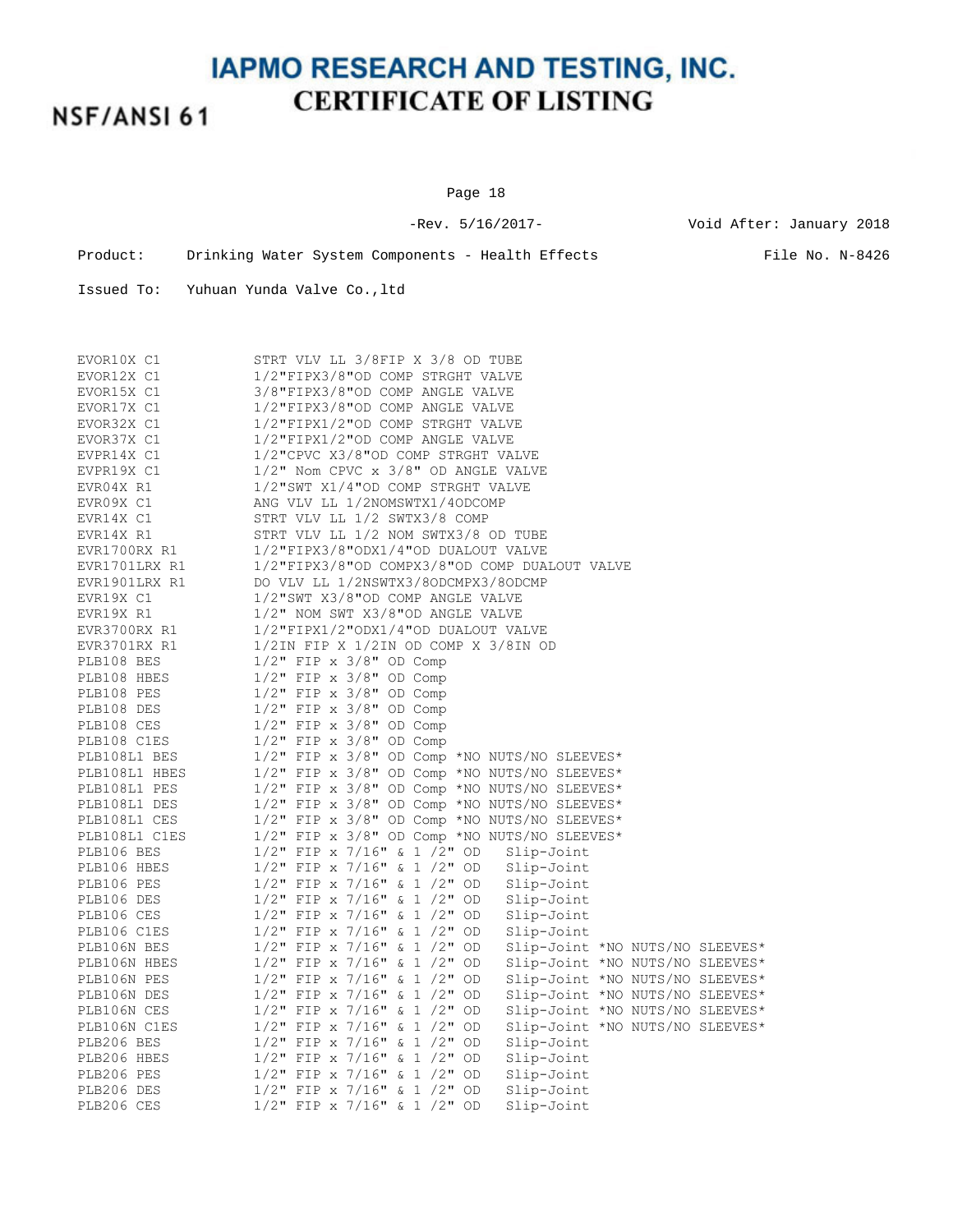Page 19

-Rev. 5/16/2017- Void After: January 2018

Product: Drinking Water System Components - Health Effects File No. N-8426

| PLB206 C1ES   |                               | $1/2$ " FIP x 7/16" & 1 /2" OD        | Slip-Joint                                      |
|---------------|-------------------------------|---------------------------------------|-------------------------------------------------|
| PLB206N BES   |                               | 1/2" FIP x 7/16" & 1 /2" OD           | Slip-Joint *NO NUTS/NO SLEEVES*                 |
| PLB206N HBES  |                               | $1/2$ " FIP x 7/16" & 1 /2" OD        | Slip-Joint *NO NUTS/NO SLEEVES*                 |
| PLB206N PES   |                               | 1/2" FIP x 7/16" & 1 /2" OD           | Slip-Joint *NO NUTS/NO SLEEVES*                 |
| PLB206N DES   |                               | 1/2" FIP x 7/16" & 1 /2" OD           | Slip-Joint *NO NUTS/NO SLEEVES*                 |
| PLB206N CES   |                               | $1/2$ " FIP x 7/16" & 1 /2" OD        | Slip-Joint *NO NUTS/NO SLEEVES*                 |
| PLB206N C1ES  |                               | $1/2$ " FIP x 7/16" & 1 /2" OD        | Slip-Joint *NO NUTS/NO SLEEVES*                 |
| PLB109 BES    |                               | $1/2$ " Nom Comp x 7/16" & $1/2$ "    | OD Slip-Joint                                   |
| PLB109 HBES   |                               | $1/2$ " Nom Comp x 7/16" & $1/2$ "    | OD Slip-Joint                                   |
| PLB109 PES    |                               | $1/2$ " Nom Comp x 7/16" & $1/2$ "    | OD Slip-Joint                                   |
| PLB109 DES    |                               | $1/2$ " Nom Comp x 7/16" & $1/2$ "    | OD Slip-Joint                                   |
| PLB109 CES    |                               | 1/2" Nom Comp x 7/16" & 1/2"          | OD Slip-Joint                                   |
| PLB109 C1ES   |                               | 1/2" Nom Comp x 7/16" & 1/2"          | OD Slip-Joint                                   |
| PLB109N BES   |                               | $1/2$ " Nom Comp x $7/16$ " & $1/2$ " | OD Slip-Joint *NO NUTS/NO SLEEVES*              |
| PLB109N HBES  |                               | $1/2$ " Nom Comp x 7/16" & $1/2$ "    | OD Slip-Joint *NO NUTS/NO SLEEVES*              |
| PLB109N PES   |                               | $1/2$ " Nom Comp x 7/16" & $1/2$ "    | OD Slip-Joint *NO NUTS/NO SLEEVES*              |
| PLB109N DES   |                               | $1/2$ " Nom Comp x 7/16" & $1/2$ "    | OD Slip-Joint *NO NUTS/NO SLEEVES*              |
| PLB109N CES   |                               | $1/2$ " Nom Comp x 7/16" & $1/2$ "    | OD Slip-Joint *NO NUTS/NO SLEEVES*              |
| PLB109N C1ES  |                               | $1/2$ " Nom Comp x 7/16" & $1/2$ "    | OD Slip-Joint *NO NUTS/NO SLEEVES*              |
| PLB202 BES    | $1/2$ " FIP x $3/8$ " OD Comp |                                       |                                                 |
| PLB202 HBES   | $1/2$ " FIP x $3/8$ " OD Comp |                                       |                                                 |
| PLB202 PES    | $1/2$ " FIP x $3/8$ " OD Comp |                                       |                                                 |
| PLB202 DES    | 1/2" FIP x 3/8" OD Comp       |                                       |                                                 |
| PLB202 CES    | $1/2$ " FIP x $3/8$ " OD Comp |                                       |                                                 |
| PLB202 C1ES   | 1/2" FIP x 3/8" OD Comp       |                                       |                                                 |
| PLB202L1 BES  |                               |                                       | 1/2" FIP x 3/8" OD Comp *NO NUTS/NO SLEEVES*    |
| PLB202L1 HBES |                               |                                       | $1/2$ " FIP x 3/8" OD Comp *NO NUTS/NO SLEEVES* |
| PLB202L1 PES  |                               |                                       | $1/2$ " FIP x 3/8" OD Comp *NO NUTS/NO SLEEVES* |
| PLB202L1 DES  |                               |                                       | 1/2" FIP x 3/8" OD Comp *NO NUTS/NO SLEEVES*    |
| PLB202L1 CES  |                               |                                       | 1/2" FIP x 3/8" OD Comp *NO NUTS/NO SLEEVES*    |
| PLB202L1 C1ES |                               |                                       | 1/2" FIP x 3/8" OD Comp *NO NUTS/NO SLEEVES*    |
| PLB102 BES    | $3/8"$ FIP x $3/8"$ OD Comp   |                                       |                                                 |
| PLB102 HBES   | 3/8" FIP x 3/8" OD Comp       |                                       |                                                 |
| PLB102 PES    | $3/8"$ FIP x $3/8"$ OD Comp   |                                       |                                                 |
| PLB102 DES    | $3/8"$ FIP x $3/8"$ OD Comp   |                                       |                                                 |
| PLB102 CES    | 3/8" FIP x 3/8" OD Comp       |                                       |                                                 |
| PLB102 C1ES   | 3/8" FIP x 3/8" OD Comp       |                                       |                                                 |
| PLB102L1 BES  |                               |                                       | 3/8" FIP x 3/8" OD Comp *NO NUTS/NO SLEEVES*    |
| PLB102L1 HBES |                               |                                       | 3/8" FIP x 3/8" OD Comp *NO NUTS/NO SLEEVES*    |
| PLB102L1 PES  |                               |                                       | 3/8" FIP x 3/8" OD Comp *NO NUTS/NO SLEEVES*    |
| PLB102L1 DES  |                               |                                       | 3/8" FIP x 3/8" OD Comp *NO NUTS/NO SLEEVES*    |
| PLB102L1 CES  |                               |                                       | 3/8" FIP x 3/8" OD Comp *NO NUTS/NO SLEEVES*    |
| PLB102L1 C1ES |                               |                                       | 3/8" FIP x 3/8" OD Comp *NO NUTS/NO SLEEVES*    |
| PLB110 BES    | $1/2$ " MIP x $1/2$ " MIP     |                                       |                                                 |
| PLB110 HBES   | $1/2$ " MIP x $1/2$ " MIP     |                                       |                                                 |
| PLB110 PES    | $1/2$ " MIP x $1/2$ " MIP     |                                       |                                                 |
| PLB110 DES    | $1/2$ " MIP x $1/2$ " MIP     |                                       |                                                 |
| PLB110 CES    | $1/2$ " MIP x $1/2$ " MIP     |                                       |                                                 |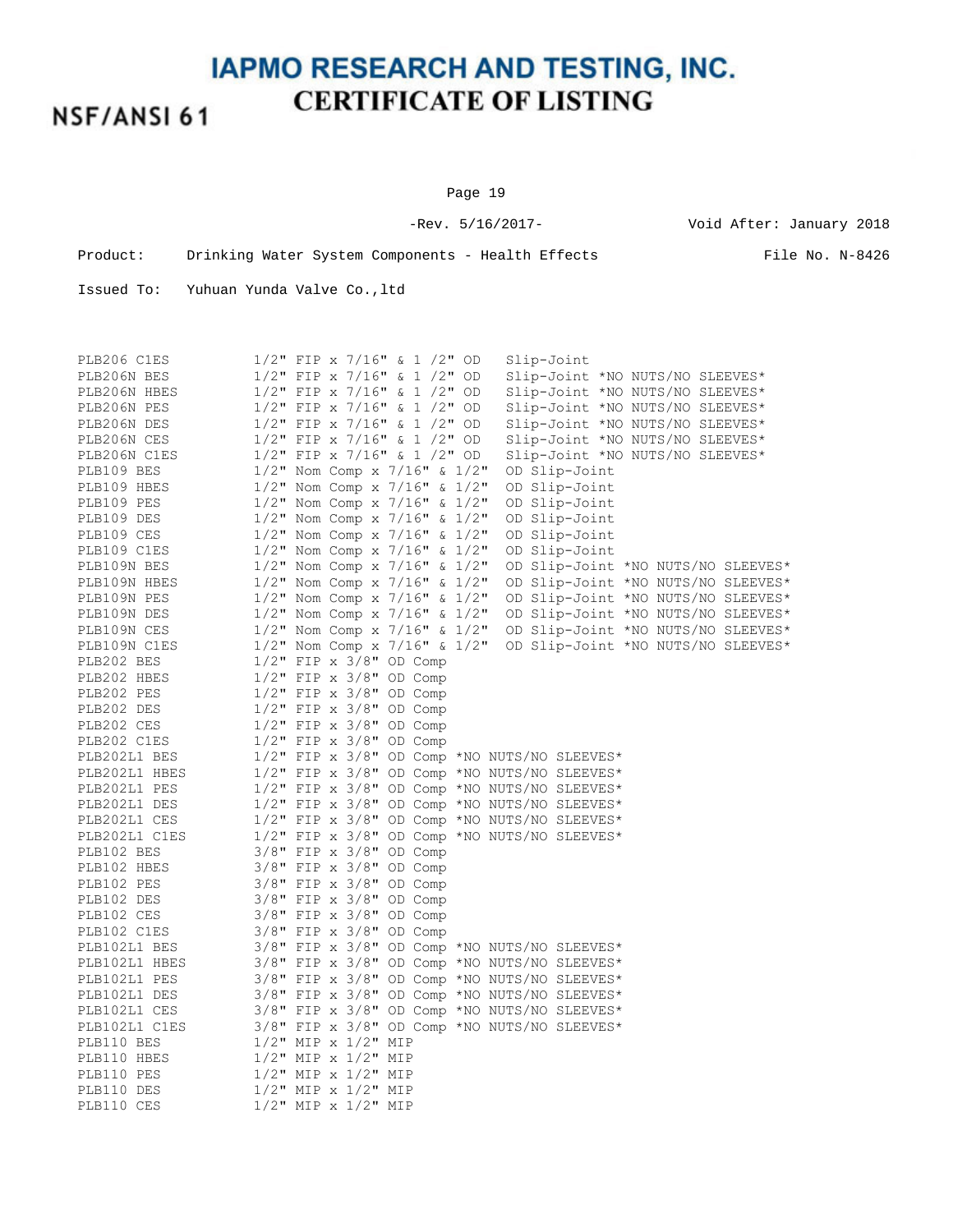NSF/ANSI 61

Page 20

-Rev. 5/16/2017- Void After: January 2018

Product: Drinking Water System Components - Health Effects File No. N-8426

| PLB110 C1ES |                 | 1/2" MIP x 1/2" MIP                           |
|-------------|-----------------|-----------------------------------------------|
| PLB104X B   |                 | $1/2$ " Nom Crimp Barb x $3/8$ " OD Comp      |
| PLB104X HB  |                 | $1/2$ " Nom Crimp Barb x $3/8$ " OD Comp      |
| PLB104X P   |                 | 1/2" Nom Crimp Barb x 3/8" OD Comp            |
| PLB104X D   | $1/2$ "         | Nom Crimp Barb x 3/8" OD Comp                 |
| PLB104X C   |                 | 1/2" Nom Crimp Barb x 3/8" OD Comp            |
| PLB104X C1  |                 | 1/2" Nom Crimp Barb x 3/8" OD Comp            |
| PLB207X B   | $1/2$ "         | Nom Cold Expansion Barb x3/8" OD Comp         |
| PLB207X HB  |                 | 1/2" Nom Cold Expansion Barb x3/8" OD Comp    |
| PLB207X P   |                 | 1/2" Nom Cold Expansion Barb x3/8"<br>OD Comp |
| PLB207X D   |                 | 1/2" Nom Cold Expansion Barb x3/8"<br>OD Comp |
| PLB207X C   | $1/2$ "         | Nom Cold Expansion Barb x3/8"<br>OD Comp      |
| PLB207X C1  |                 | 1/2" Nom Cold Expansion Barb x3/8"<br>OD Comp |
| PLB107X B   | $1/2$ "         | Nom Cold Expansion Barb x3/8"<br>OD Comp      |
| PLB107X HB  |                 | 1/2" Nom Cold Expansion Barb x3/8"<br>OD Comp |
| PLB107X P   |                 | 1/2" Nom Cold Expansion Barb x3/8"<br>OD Comp |
| PLB107X D   |                 | 1/2" Nom Cold Expansion Barb x3/8"<br>OD Comp |
| PLB107X C   |                 | 1/2" Nom Cold Expansion Barb x3/8" OD Comp    |
| PLB107X C1  | $1/2$ "         | Nom Cold Expansion Barb x3/8" OD Comp         |
| PLB100X B   |                 | $1/2$ " Nom Comp x $3/8$ " OD Comp            |
| PLB100X HB  | $1/2$ "         | Nom Comp $x$ 3/8" OD Comp                     |
| PLB100X P   | $1/2$ "         | Nom Comp $x$ 3/8" OD Comp                     |
| PLB100X D   | $1/2$ "         | Nom Comp $x$ 3/8" OD Comp                     |
| PLB100X C   | $1/2$ "         | Nom Comp x 3/8" OD Comp                       |
| PLB100X C1  |                 | 1/2" Nom Comp x 3/8" OD Comp                  |
| PLB205X B   | $1/2$ "         | Nom CPVC x 3/8" OD Comp                       |
| PLB205X HB  |                 | 1/2" Nom CPVC x 3/8" OD Comp                  |
| PLB205X P   | $1/2$ "         | Nom CPVC $x$ 3/8" OD Comp                     |
| PLB205X D   | $1/2$ "         | Nom CPVC x 3/8" OD Comp                       |
| PLB205X C   | $1/2$ "         | Nom CPVC x 3/8" OD Comp                       |
| PLB205X C1  |                 | $1/2$ " Nom CPVC x $3/8$ " OD Comp            |
| PLB201X B   |                 | $1/2$ " Nom Push Connect x $3/8$ "<br>OD Comp |
| PLB201X HB  |                 | 1/2" Nom Push Connect x 3/8"<br>OD Comp       |
| PLB201X P   |                 | $1/2$ " Nom Push Connect x $3/8$ "<br>OD Comp |
| PLB201X D   |                 | $1/2$ " Nom Push Connect x $3/8$ "<br>OD Comp |
| PLB201X C   |                 | 1/2" Nom Push Connect x 3/8"<br>OD Comp       |
| PLB201X C1  |                 | 1/2" Nom Push Connect x 3/8"<br>OD Comp       |
| PLB202X B   | $1/2$ "         | FIP $\times$ 3/8" OD Comp                     |
| PLB202X HB  | $1/2$ "         | FIP $\times$ 3/8" OD Comp                     |
| PLB202X P   | $1/2$ "         | FIP x 3/8" OD Comp                            |
| PLB202X D   | $1/2$ "         | FIP x 3/8" OD Comp                            |
| PLB202X C   | $1/2$ "         | FIP $\times$ 3/8"<br>OD Comp                  |
| PLB202X C1  | $1/2$ "         | FIP x 3/8" OD Comp                            |
| PLB108X B   | $1/2$ "         | FIP $\times$ 3/8"<br>OD Comp                  |
| PLB108X HB  | $1/2$ "         | FIP $\times$ 3/8"<br>OD Comp                  |
| PLB108X P   | $1/2$ "         | FIP $\times$ 3/8"<br>OD Comp                  |
| PLB108X D   |                 | $1/2$ " FIP x $3/8$ "<br>OD Comp              |
|             | $1/2$ " FIP $x$ | $3/8$ " OD Comp                               |
| PLB108X C   |                 |                                               |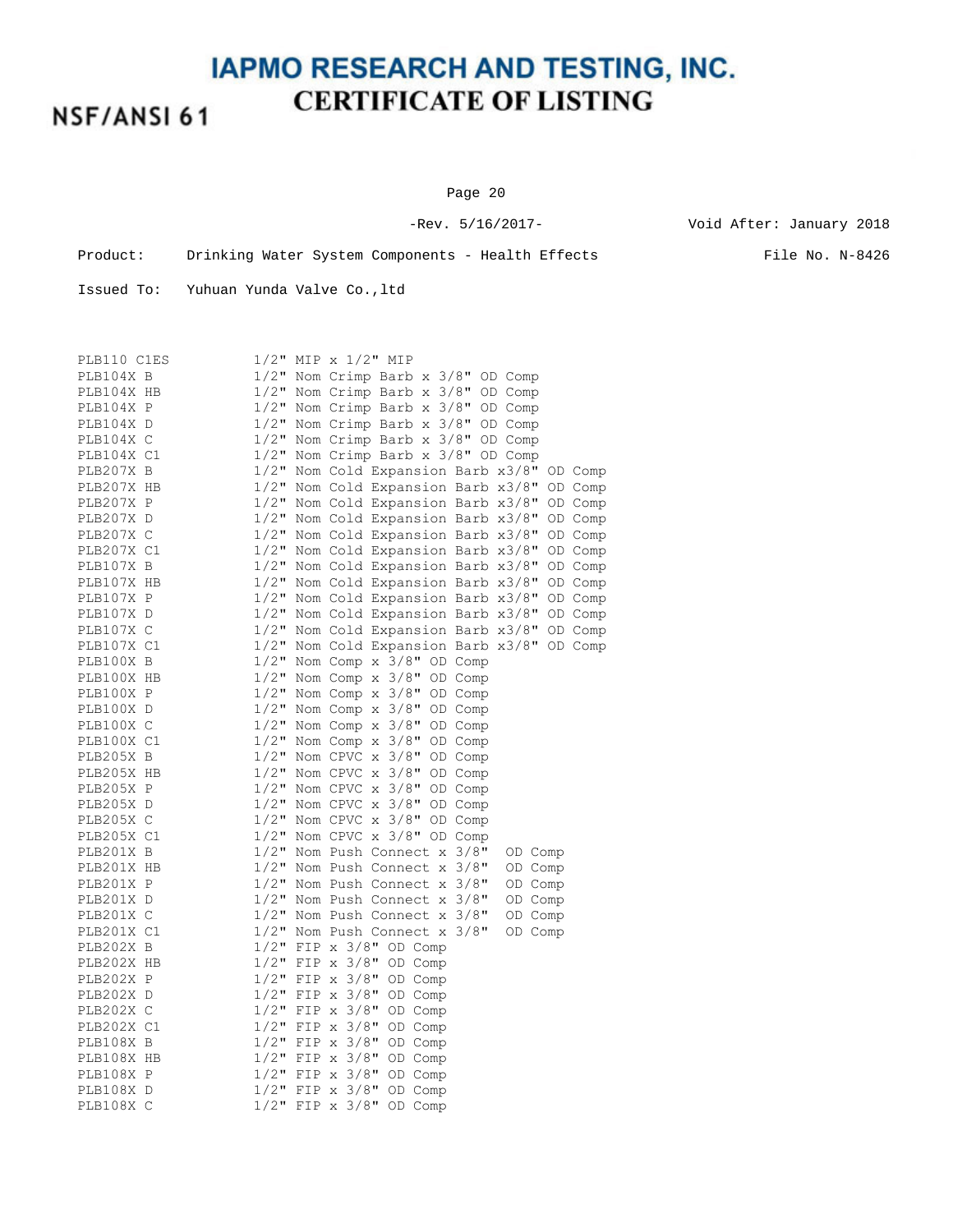Page 21

-Rev. 5/16/2017- Void After: January 2018

Product: Drinking Water System Components - Health Effects File No. N-8426

| PLB108X C1   |         | $1/2$ " FIP x $3/8$ " OD Comp                 |
|--------------|---------|-----------------------------------------------|
| PLB204X B    |         | 1/2" Nom Crimp Barb x 3/8" OD Comp            |
| PLB204X HB   |         | 1/2" Nom Crimp Barb x 3/8" OD Comp            |
| PLB204X P    | $1/2$ " | Nom Crimp Barb x 3/8" OD Comp                 |
| PLB204X D    |         | 1/2" Nom Crimp Barb x 3/8" OD Comp            |
| PLB204X C    | $1/2$ " | Nom Crimp Barb x 3/8" OD Comp                 |
| PLB204X C1   |         | 1/2" Nom Crimp Barb x 3/8" OD Comp            |
| PLB200X B    | $1/2$ " | Nom Comp x 3/8" OD Comp                       |
| PLB200X HB   | $1/2$ " | Nom Comp x 3/8" OD Comp                       |
| PLB200X P    | $1/2$ " | Nom Comp $x$ 3/8" OD Comp                     |
| PLB200X D    | $1/2$ " | Nom Comp $x = 3/8$ " OD Comp                  |
| PLB200X C    | $1/2$ " | Nom Comp x 3/8" OD Comp                       |
| PLB200X C1   | $1/2$ " | Nom Comp x 3/8" OD Comp                       |
| PLB105X B    | $1/2$ " | Nom CPVC $x$ 3/8" OD Comp                     |
| PLB105X HB   | $1/2$ " | Nom CPVC x 3/8" OD Comp                       |
| PLB105X P    | $1/2$ " | Nom CPVC x 3/8" OD Comp                       |
| PLB105X D    | $1/2$ " | Nom CPVC x 3/8" OD Comp                       |
| PLB105X C    | $1/2$ " | Nom CPVC x 3/8" OD Comp                       |
| PLB105X C1   | $1/2$ " | Nom CPVC x 3/8" OD Comp                       |
| PLB101X B    | $1/2$ " | Nom Push Connect x 3/8"<br>OD Comp            |
| PLB101X HB   | $1/2$ " | Nom Push Connect x 3/8"<br>OD Comp            |
| PLB101X P    | $1/2$ " | Nom Push Connect x 3/8"<br>OD Comp            |
| PLB101X D    |         | $1/2$ " Nom Push Connect x $3/8$ "<br>OD Comp |
| PLB101X C    | $1/2$ " | Nom Push Connect x 3/8"<br>OD Comp            |
| PLB101X C1   | $1/2$ " | Nom Push Connect x 3/8"<br>OD Comp            |
| PLB102X B    | $3/8$ " | FIP $x$ 3/8" OD Comp                          |
| PLB102X HB   | $3/8$ " | FIP $\times$ 3/8"<br>OD Comp                  |
| PLB102X P    | $3/8$ " | FIP $\times$ 3/8"<br>OD Comp                  |
| PLB102X D    | $3/8$ " | FIP $\times$ 3/8"<br>OD Comp                  |
| PLB102X C    | $3/8$ " | FIP $\times$ 3/8" OD Comp                     |
| PLB102X C1   | $3/8$ " | FIP x 3/8" OD Comp                            |
| PLB203X B    | $1/2$ " | Nom Sweat x 3/8" OD Comp                      |
| PLB203X HB   | $1/2$ " | Nom Sweat x 3/8" OD Comp                      |
| PLB203X P    | $1/2$ " | Nom Sweat x 3/8" OD Comp                      |
| PLB203X D    | $1/2$ " | Nom Sweat x 3/8" OD Comp                      |
| PLB203X C    | $1/2$ " | Nom Sweat x 3/8"<br>OD Comp                   |
| PLB203X C1   | $1/2$ " | Nom Sweat $x$ 3/8"<br>OD Comp                 |
| PLB103X B    | $1/2$ " | Nom Sweat $x$ 3/8"<br>OD Comp                 |
| PLB103X HB   | $1/2$ " | Nom Sweat x 3/8"<br>OD Comp                   |
| PLB103X P    | $1/2$ " | Nom Sweat $x$ 3/8"<br>OD Comp                 |
| PLB103X D    | $1/2$ " | Nom Sweat $x$ 3/8"<br>OD Comp                 |
| PLB103X C    | $1/2$ " | Nom Sweat $x$ 3/8"<br>OD Comp                 |
| PLB103X C1   | $1/2$ " | Nom Sweat $x$ 3/8"<br>OD Comp                 |
| PLB104X HBEF | $1/2$ " | Nom Crimp Barb x 3/8" OD Comp                 |
| PLB104X HBES | $1/2$ " | Nom Crimp Barb x 3/8" OD Comp                 |
| PLB104X PEF  | $1/2$ " | Nom Crimp Barb x 3/8" OD Comp                 |
| PLB104X PES  | $1/2$ " | Nom Crimp Barb x 3/8" OD Comp                 |
| PLB104X DEF  |         | 1/2" Nom Crimp Barb x 3/8" OD Comp            |
|              |         |                                               |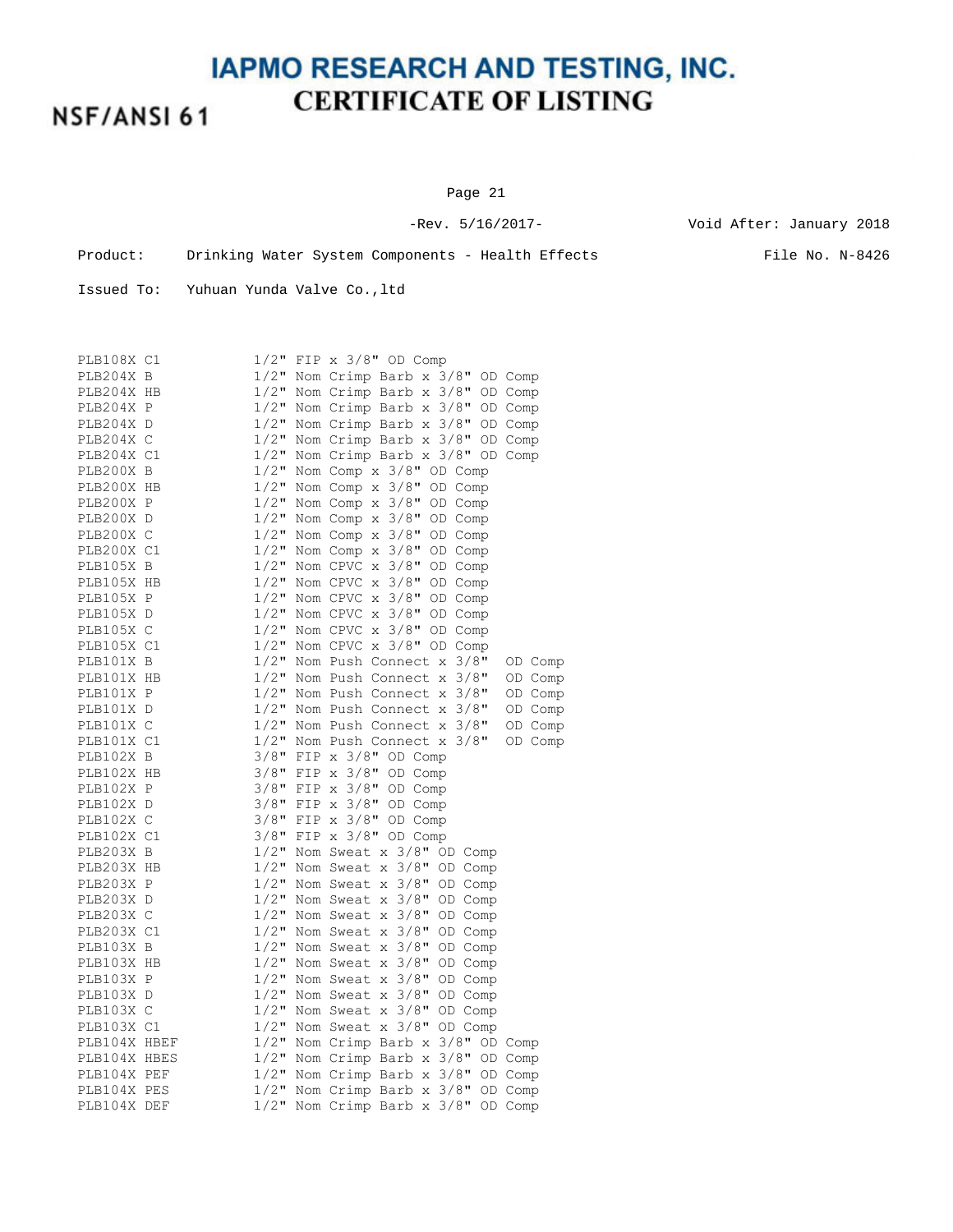NSF/ANSI 61

Page 22

-Rev. 5/16/2017- Void After: January 2018

Product: Drinking Water System Components - Health Effects File No. N-8426

| PLB104X DES  |         |  | 1/2" Nom Crimp Barb x 3/8" OD Comp                                  |         |         |         |
|--------------|---------|--|---------------------------------------------------------------------|---------|---------|---------|
| PLB104X CEF  |         |  | 1/2" Nom Crimp Barb x 3/8" OD Comp                                  |         |         |         |
| PLB104X CES  | $1/2$ " |  | Nom Crimp Barb x 3/8" OD Comp                                       |         |         |         |
| PLB104X C1EF |         |  | 1/2" Nom Crimp Barb x 3/8" OD Comp                                  |         |         |         |
| PLB104X C1ES | $1/2$ " |  | Nom Crimp Barb x 3/8" OD Comp                                       |         |         |         |
| PLB207X HBEF |         |  | 1/2" Nom Cold Expansion Barb x3/8" OD Comp                          |         |         |         |
| PLB207X HBES | $1/2$ " |  | Nom Cold Expansion Barb x3/8"                                       |         |         | OD Comp |
| PLB207X PEF  | $1/2$ " |  | Nom Cold Expansion Barb x3/8"                                       |         |         | OD Comp |
| PLB207X PES  |         |  | 1/2" Nom Cold Expansion Barb x3/8" OD Comp                          |         |         |         |
| PLB207X DEF  | $1/2$ " |  | Nom Cold Expansion Barb x3/8"                                       |         |         | OD Comp |
| PLB207X DES  |         |  | 1/2" Nom Cold Expansion Barb x3/8"                                  |         |         | OD Comp |
| PLB207X CEF  | $1/2$ " |  | Nom Cold Expansion Barb x3/8"                                       |         |         | OD Comp |
| PLB207X CES  |         |  | 1/2" Nom Cold Expansion Barb x3/8"                                  |         |         | OD Comp |
| PLB207X C1EF | $1/2$ " |  | Nom Cold Expansion Barb x3/8"                                       |         |         | OD Comp |
| PLB207X C1ES | $1/2$ " |  | Nom Cold Expansion Barb x3/8"                                       |         |         | OD Comp |
| PLB107X HBEF |         |  | 1/2" Nom Cold Expansion Barb x3/8"                                  |         |         | OD Comp |
| PLB107X HBES |         |  | 1/2" Nom Cold Expansion Barb x3/8"                                  |         |         | OD Comp |
| PLB107X PEF  |         |  | 1/2" Nom Cold Expansion Barb x3/8"                                  |         |         | OD Comp |
| PLB107X PES  | $1/2$ " |  |                                                                     |         |         |         |
| PLB107X DEF  |         |  | Nom Cold Expansion Barb x3/8"<br>1/2" Nom Cold Expansion Barb x3/8" |         |         | OD Comp |
|              | $1/2$ " |  |                                                                     |         |         | OD Comp |
| PLB107X DES  |         |  | Nom Cold Expansion Barb x3/8"                                       |         |         | OD Comp |
| PLB107X CEF  |         |  | 1/2" Nom Cold Expansion Barb x3/8"                                  |         |         | OD Comp |
| PLB107X CES  | $1/2$ " |  | Nom Cold Expansion Barb x3/8"                                       |         |         | OD Comp |
| PLB107X C1EF | $1/2$ " |  | Nom Cold Expansion Barb x3/8"                                       |         |         | OD Comp |
| PLB107X C1ES |         |  | 1/2" Nom Cold Expansion Barb x3/8" OD Comp                          |         |         |         |
| PLB100X HBEF | $1/2$ " |  | Nom Comp x 3/8" OD Comp                                             |         |         |         |
| PLB100X HBES |         |  | $1/2$ " Nom Comp x $3/8$ " OD Comp                                  |         |         |         |
| PLB100X PEF  | $1/2$ " |  | Nom Comp $x = 3/8$ " OD Comp                                        |         |         |         |
| PLB100X PES  | $1/2$ " |  | Nom Comp $x = 3/8$ " OD Comp                                        |         |         |         |
| PLB100X DEF  | $1/2$ " |  | Nom Comp x 3/8" OD Comp                                             |         |         |         |
| PLB100X DES  | $1/2$ " |  | Nom Comp $x$ 3/8" OD Comp                                           |         |         |         |
| PLB100X CEF  | $1/2$ " |  | Nom Comp x 3/8" OD Comp                                             |         |         |         |
| PLB100X CES  | $1/2$ " |  | Nom Comp $x = 3/8$ " OD Comp                                        |         |         |         |
| PLB100X C1EF |         |  | $1/2$ " Nom Comp x $3/8$ " OD Comp                                  |         |         |         |
| PLB100X C1ES | $1/2$ " |  | Nom Comp $\times$ 3/8"                                              | OD Comp |         |         |
| PLB205X HBEF | $1/2$ " |  | Nom CPVC $\times$ 3/8"                                              | OD Comp |         |         |
| PLB205X HBES | $1/2$ " |  | Nom CPVC $\times$ 3/8"                                              | OD Comp |         |         |
| PLB205X PEF  | $1/2$ " |  | Nom CPVC $\times$ 3/8"                                              | OD Comp |         |         |
| PLB205X PES  | $1/2$ " |  | Nom CPVC x 3/8" OD Comp                                             |         |         |         |
| PLB205X DEF  | $1/2$ " |  | Nom CPVC $\times$ 3/8"                                              | OD Comp |         |         |
| PLB205X DES  |         |  | $1/2$ " Nom CPVC $\times$ 3/8"                                      | OD Comp |         |         |
| PLB205X CEF  | $1/2$ " |  | Nom CPVC $\times$ 3/8"                                              | OD Comp |         |         |
| PLB205X CES  | $1/2$ " |  | Nom CPVC $\times$ 3/8"                                              | OD Comp |         |         |
| PLB205X C1EF | $1/2$ " |  | Nom CPVC $\times$ 3/8"                                              | OD Comp |         |         |
| PLB205X C1ES | $1/2$ " |  | Nom CPVC x 3/8" OD Comp                                             |         |         |         |
| PLB201X HBEF |         |  | 1/2" Nom Push Connect x 3/8"                                        |         | OD Comp |         |
| PLB201X HBES |         |  | 1/2" Nom Push Connect x 3/8"                                        |         | OD Comp |         |
| PLB201X PEF  |         |  | 1/2" Nom Push Connect x 3/8"                                        |         | OD Comp |         |
|              |         |  |                                                                     |         |         |         |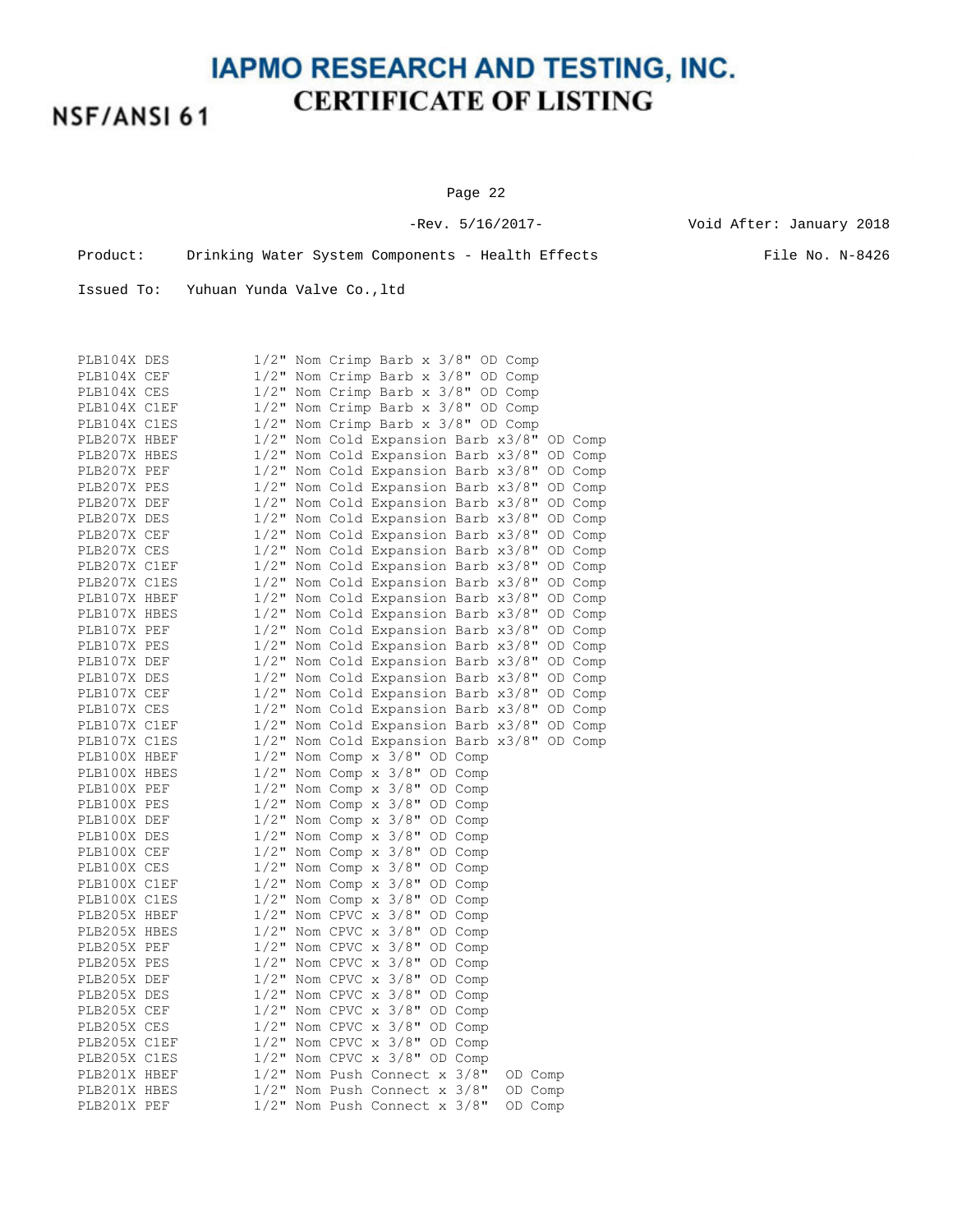Page 23

-Rev. 5/16/2017- Void After: January 2018

Product: Drinking Water System Components - Health Effects File No. N-8426

| PLB201X PES  |         | 1/2" Nom Push Connect x 3/8"<br>OD Comp |
|--------------|---------|-----------------------------------------|
| PLB201X DEF  | $1/2$ " | Nom Push Connect x 3/8"<br>OD Comp      |
| PLB201X DES  | $1/2$ " | Nom Push Connect x 3/8"<br>OD Comp      |
| PLB201X CEF  | $1/2$ " | Nom Push Connect x 3/8"<br>OD Comp      |
| PLB201X CES  | $1/2$ " | Nom Push Connect x 3/8"<br>OD Comp      |
| PLB201X C1EF | $1/2$ " | Nom Push Connect $x$ 3/8"<br>OD Comp    |
| PLB201X C1ES | $1/2$ " | Nom Push Connect x 3/8"<br>OD Comp      |
| PLB202X HBEF | $1/2$ " | FIP x 3/8" OD Comp                      |
| PLB202X HBES | $1/2$ " | FIP $\times$ 3/8"<br>OD Comp            |
| PLB202X PEF  | $1/2$ " | FIP $\times$ 3/8"<br>OD Comp            |
| PLB202X PES  | $1/2$ " | FIP $\times$ 3/8"<br>OD Comp            |
| PLB202X DEF  | $1/2$ " | FIP $\times$ 3/8"<br>OD Comp            |
| PLB202X DES  | $1/2$ " | FIP $\times$ 3/8"<br>OD Comp            |
| PLB202X CEF  | $1/2$ " | FIP $\times$ 3/8"<br>OD Comp            |
| PLB202X CES  | $1/2$ " | FIP $\times$ 3/8"<br>OD Comp            |
| PLB202X C1EF | $1/2$ " | FIP $\times$ 3/8"<br>OD Comp            |
| PLB202X C1ES | $1/2$ " | FIP $\times$ 3/8"<br>OD Comp            |
| PLB108X HBEF | $1/2$ " | FIP $\times$ 3/8"<br>OD Comp            |
| PLB108X HBES | $1/2$ " | FIP $\times$ 3/8"<br>OD Comp            |
| PLB108X PEF  | $1/2$ " | FIP $\times$ 3/8"<br>OD Comp            |
| PLB108X PES  | $1/2$ " | FIP $\times$ 3/8"<br>OD Comp            |
| PLB108X DEF  | $1/2$ " | FIP $\times$ 3/8"<br>OD Comp            |
| PLB108X DES  | $1/2$ " | FIP $\times$ 3/8"<br>OD Comp            |
| PLB108X CEF  | $1/2$ " | FIP $\times$ 3/8"<br>OD Comp            |
| PLB108X CES  | $1/2$ " | FIP $\times$ 3/8"<br>OD Comp            |
| PLB108X C1EF | $1/2$ " | FIP $\times$ 3/8"<br>OD Comp            |
| PLB108X C1ES | $1/2$ " | FIP $\times$ 3/8" OD Comp               |
| PLB204X HBEF | $1/2$ " | Nom Crimp Barb x 3/8" OD Comp           |
| PLB204X HBES | $1/2$ " | Nom Crimp Barb x 3/8" OD Comp           |
| PLB204X PEF  | $1/2$ " | Nom Crimp Barb x 3/8" OD Comp           |
| PLB204X PES  | $1/2$ " | Nom Crimp Barb x 3/8"<br>OD Comp        |
| PLB204X DEF  | $1/2$ " | Nom Crimp Barb x 3/8" OD Comp           |
| PLB204X DES  | $1/2$ " | Nom Crimp Barb x 3/8"<br>OD Comp        |
| PLB204X CEF  | $1/2$ " | Nom Crimp Barb x 3/8" OD Comp           |
| PLB204X CES  | $1/2$ " | Nom Crimp Barb x 3/8" OD Comp           |
| PLB204X C1EF | $1/2$ " | Nom Crimp Barb x 3/8"<br>OD Comp        |
| PLB204X C1ES | $1/2$ " | Nom Crimp Barb x 3/8" OD Comp           |
| PLB200X HBEF | $1/2$ " | Nom Comp $x$ 3/8" OD Comp               |
| PLB200X HBES | $1/2$ " | Nom Comp x 3/8" OD Comp                 |
| PLB200X PEF  | $1/2$ " | Nom Comp x 3/8" OD Comp                 |
| PLB200X PES  | $1/2$ " | Nom Comp $\times$ 3/8" OD Comp          |
| PLB200X DEF  | $1/2$ " | Nom Comp $x$ 3/8" OD Comp               |
| PLB200X DES  | $1/2$ " | Nom Comp x 3/8" OD Comp                 |
| PLB200X CEF  | $1/2$ " | Nom Comp $x = 3/8$ " OD Comp            |
| PLB200X CES  | $1/2$ " | Nom Comp $\times$ 3/8"<br>OD Comp       |
| PLB200X C1EF | $1/2$ " | Nom Comp x 3/8" OD Comp                 |
| PLB200X C1ES | $1/2$ " | Nom Comp $\times$ 3/8"<br>OD Comp       |
| PLB105X HBEF | $1/2$ " | Nom CPVC x 3/8" OD Comp                 |
|              |         |                                         |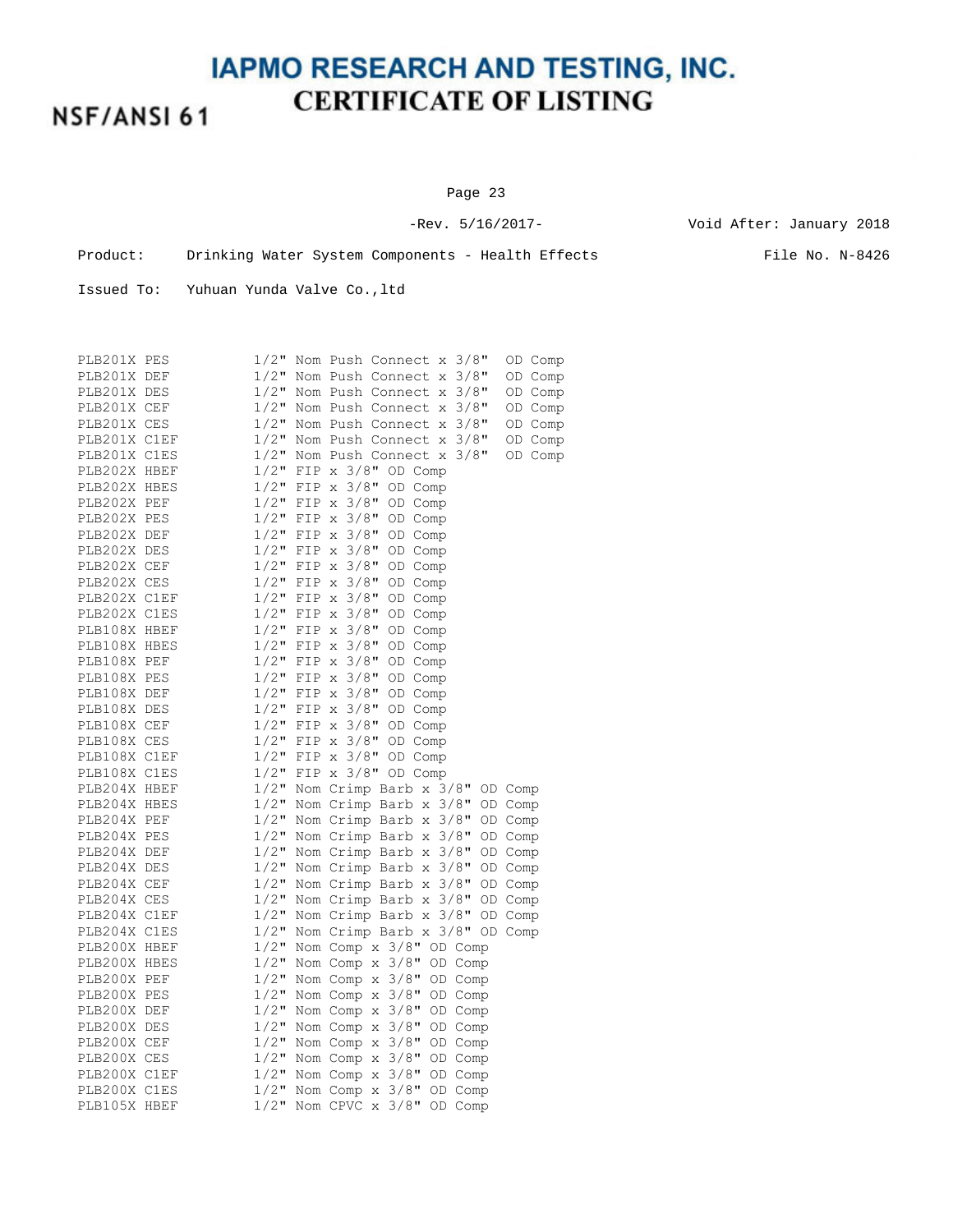Page 24

-Rev. 5/16/2017- Void After: January 2018

Product: Drinking Water System Components - Health Effects File No. N-8426

| PLB105X HBES | $1/2$ " |                | Nom CPVC $x$ 3/8"<br>OD Comp                                 |
|--------------|---------|----------------|--------------------------------------------------------------|
| PLB105X PEF  | $1/2$ " |                | $3/8$ "<br>Nom CPVC x<br>OD Comp                             |
| PLB105X PES  | $1/2$ " |                | Nom CPVC x<br>$3/8$ "<br>OD Comp                             |
| PLB105X DEF  | $1/2$ " |                | Nom CPVC x<br>$3/8$ "<br>OD Comp                             |
| PLB105X DES  | $1/2$ " |                | Nom CPVC x<br>$3/8$ "<br>OD Comp                             |
| PLB105X CEF  | $1/2$ " |                | Nom CPVC x<br>$3/8$ "<br>OD Comp                             |
| PLB105X CES  | $1/2$ " |                | Nom CPVC x<br>$3/8$ "<br>OD Comp                             |
| PLB105X C1EF | $1/2$ " |                | Nom CPVC $\times$ 3/8"<br>OD Comp                            |
| PLB105X C1ES | $1/2$ " |                | Nom CPVC $\times$ 3/8"<br>OD Comp                            |
| PLB101X HBEF | $1/2$ " |                | Nom Push Connect x<br>$3/8$ "<br>OD Comp                     |
| PLB101X HBES | $1/2$ " |                | Nom Push Connect x<br>$3/8$ "<br>OD Comp                     |
| PLB101X PEF  | $1/2$ " |                | Nom Push Connect x<br>$3/8$ "<br>OD Comp                     |
| PLB101X PES  | $1/2$ " |                | Nom Push Connect x<br>$3/8$ "<br>OD Comp                     |
| PLB101X DEF  | $1/2$ " |                | Nom Push Connect x<br>$3/8$ "<br>OD Comp                     |
| PLB101X DES  | $1/2$ " |                | Nom Push Connect x 3/8"<br>OD Comp                           |
| PLB101X CEF  | $1/2$ " |                | Nom Push Connect x 3/8"<br>OD Comp                           |
| PLB101X CES  | $1/2$ " |                | Nom Push Connect x 3/8"<br>OD Comp                           |
| PLB101X C1EF | $1/2$ " |                | Nom Push Connect x 3/8"<br>OD Comp                           |
| PLB101X C1ES | $1/2$ " |                | Nom Push Connect x 3/8"<br>OD Comp                           |
| PLB102X HBEF | $3/8$ " |                | FIP $x$ 3/8"<br>OD Comp                                      |
| PLB102X HBES | $3/8$ " | FIP x          | $3/8$ "<br>OD Comp                                           |
| PLB102X PEF  | $3/8$ " | FIP x          | $3/8$ "<br>OD Comp                                           |
| PLB102X PES  | $3/8$ " | FIP            | $3/8$ "<br>OD Comp<br>$\mathbf{x}$                           |
| PLB102X DEF  | $3/8$ " | FIP x          | $3/8$ "<br>OD Comp                                           |
| PLB102X DES  | $3/8$ " | FIP x          | $3/8$ "<br>OD Comp                                           |
| PLB102X CEF  | $3/8$ " | FIP x          | $3/8$ "<br>OD Comp                                           |
| PLB102X CES  | $3/8$ " | ${\tt FIP\_x}$ | $3/8$ "<br>OD Comp                                           |
| PLB102X C1EF | $3/8$ " | FIP x          | $3/8$ "<br>OD Comp                                           |
| PLB102X C1ES | $3/8$ " |                | FIP $\times$ 3/8"<br>OD Comp                                 |
| PLB203X HBEF | $1/2$ " |                | Nom Sweat $x$ 3/8"<br>OD Comp                                |
| PLB203X HBES | $1/2$ " |                | $3/8$ "<br>Nom Sweat x<br>OD Comp                            |
| PLB203X PEF  | $1/2$ " |                | $3/8$ "<br>Nom Sweat x<br>OD Comp                            |
| PLB203X PES  | $1/2$ " |                | $3/8$ "<br>Nom Sweat x<br>OD Comp                            |
| PLB203X DEF  | $1/2$ " |                | Nom Sweat x<br>$3/8$ "<br>OD Comp                            |
| PLB203X DES  | $1/2$ " |                | $3/8$ "<br>Nom Sweat x<br>OD Comp                            |
| PLB203X CEF  | $1/2$ " |                | $3/8$ "<br>Nom Sweat x<br>OD Comp                            |
| PLB203X CES  | $1/2$ " |                | $3/8$ "<br>Nom Sweat x<br>OD Comp                            |
| PLB203X C1EF | $1/2$ " |                | $3/8$ "<br>OD Comp<br>Nom Sweat x                            |
| PLB203X C1ES | $1/2$ " |                | Nom Sweat x<br>$3/8$ "<br>OD Comp                            |
| PLB103X HBEF | $1/2$ " |                | $3/8$ "<br>Nom Sweat x<br>OD Comp                            |
| PLB103X HBES | $1/2$ " |                | $3/8$ "<br>Nom Sweat x<br>OD Comp                            |
| PLB103X PEF  | $1/2$ " |                | $3/8$ "<br>Nom Sweat x<br>OD Comp                            |
| PLB103X PES  | $1/2$ " |                | Nom Sweat x<br>$3/8$ "<br>OD Comp                            |
| PLB103X DEF  | $1/2$ " |                | $3/8$ "<br>Nom Sweat x<br>OD Comp                            |
| PLB103X DES  | $1/2$ " |                | $3/8$ "<br>Nom Sweat x<br>OD Comp                            |
| PLB103X CEF  | $1/2$ " |                | $3/8$ "<br>Nom Sweat<br>OD Comp<br>$\boldsymbol{\mathsf{X}}$ |
| PLB103X CES  | $1/2$ " |                | Nom Sweat x<br>$3/8$ "<br>OD Comp                            |
| PLB103X C1EF | $1/2$ " |                | $3/8$ "<br>Nom Sweat<br>OD Comp<br>$\mathbf x$               |
|              |         |                |                                                              |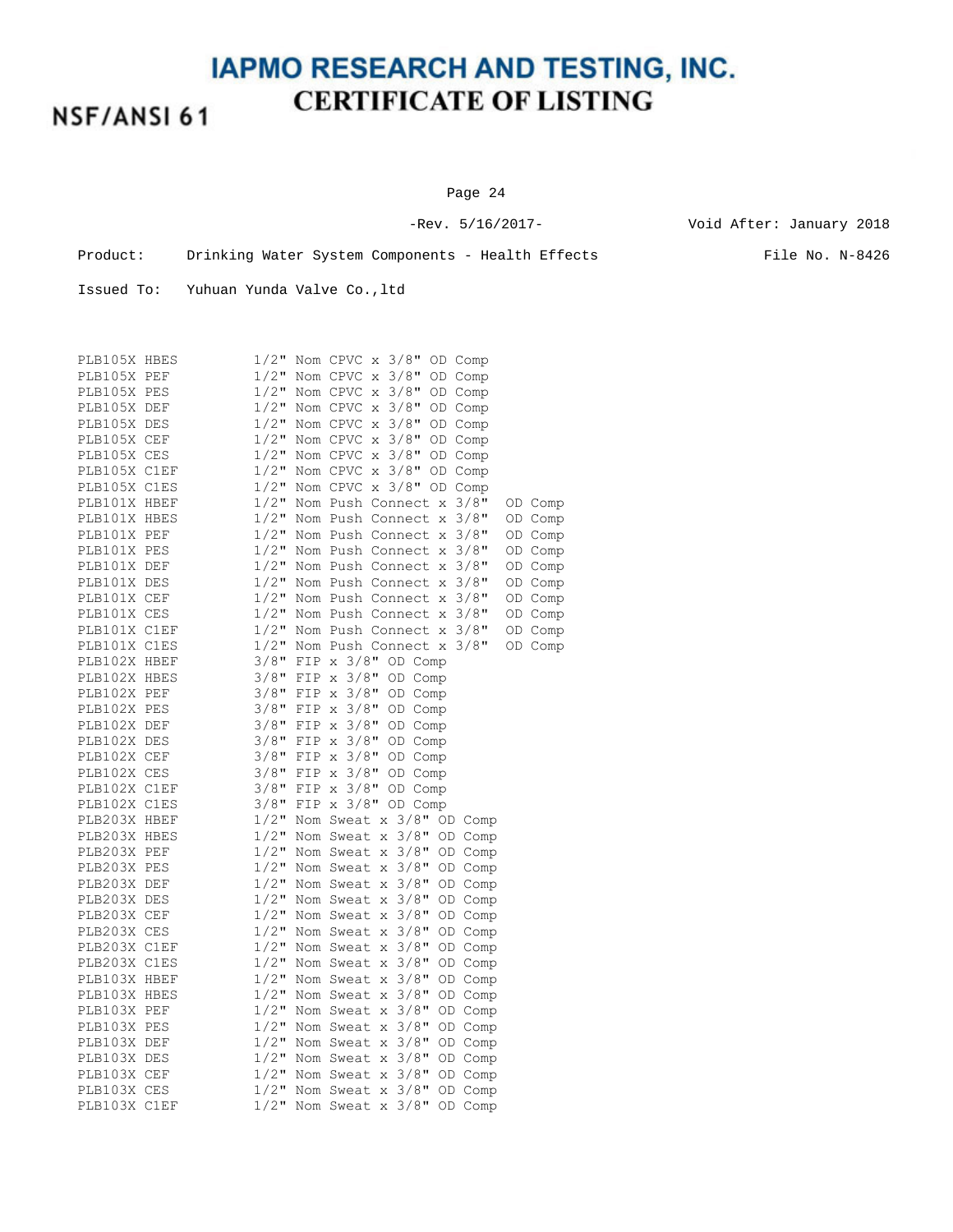NSF/ANSI 61

Page 25

-Rev. 5/16/2017- Void After: January 2018

Product: Drinking Water System Components - Health Effects File No. N-8426

Issued To: Yuhuan Yunda Valve Co.,ltd

PLB103X C1ES 1/2" Nom Sweat x 3/8" OD Comp

#### **Talent International Trading Inc.**

| Model No. | Description                                                                              |
|-----------|------------------------------------------------------------------------------------------|
| EZB001    | $5/8$ "OD (1/2" Nom Comp) x 1/4" OD Comp, QRTR TURN ANG VLV                              |
| EZAC58    | $5/8$ "OD (1/2" Nom Comp) x $3/8$ " OD Comp, QRTR TURN ANG VLV                           |
| EZB003    | $5/8$ "OD (1/2" Nom Comp) x 1/2" OD Comp, QRTR TURN ANG VLV                              |
| EZB004    | $1/2$ "OD (3/8" Nom Comp) x $1/4$ " OD Comp, QRTR TURN ANG VLV                           |
| EZB005    | $1/2$ "OD (3/8" Nom Comp) x 3/8" OD Comp, QRTR TURN ANG VLV                              |
| EZB006    | $1/2$ "OD (3/8" Nom Comp) x $1/2$ " OD Comp, QRTR TURN ANG VLV                           |
| EZB007    | $5/8$ "OD (1/2" Nom Comp) x 1/4" OD Comp, QRTR TURN STR VLV                              |
| EZB008    | $5/8$ "OD (1/2" Nom Comp) x $3/8$ " OD COMP, QRTR TURN STR VLV                           |
| EZB009    | $5/8$ "OD (1/2" Nom Comp) x 1/2" OD COMP, QRTR TURN STR VLV                              |
| EZB010    | $3/8$ "OD ( $1/4$ " Nom Comp) x $3/8$ " OD COMP, QRTR TURN STR VLV                       |
| EZB011    | $3/8$ "OD (1/4" Nom Comp) x 1/4" OD COMP, QRTR TURN STR VLV                              |
| EZB012    | $3/8"$ FIP x $1/4"$ OD COMP, ORTR TURN ANG VLV                                           |
| EZB013    | 3/8" FIP x 3/8" OD COMP, QRTR TURN ANG VLV                                               |
| EZB014    | 3/8" FIP x1/2" OD COMP, QRTR TURN ANG VLV                                                |
| EZB015    | $1/2$ " FIP x $1/2$ " OD COMP, ORTR TURN ANG VLV                                         |
| EZB016    | $1/2$ " FIP x $1/4$ " OD COMP, QRTR TURN ANG VLV                                         |
| EZAF12    | $1/2$ " FIP x $3/8$ " OD COMP, QRTR TURN ANG VLV                                         |
| EZB018    | 3/8" FIP x 3/8" OD COMP, ORTR TURN STR VLV                                               |
| EZB019    | $3/8"$ FIP x $1/4"$ OD COMP, QRTR TURN STR VLV                                           |
| EZB020    | $1/2$ " FIP x $1/4$ " OD COMP, ORTR TURN ANG VLV                                         |
| EZB021    | $1/2$ " FIP x $3/8$ " OD COMP, QRTR TURN STR VLV                                         |
| EZB022    | $1/2$ " FIP x $1/2$ " OD COMP, QRTR TURN STR VLV                                         |
| EZB023    | $1/2$ " FIP x 7/16" OD & $1/2$ " SLIP-JOINT, ORTR TURN ANG VLV                           |
| EZB024    | $1/2$ " FIP x 7/16" OD & 1/2" SLIP-JOINT, QRTR TURN STR VLV                              |
| EZB025    | $5/8$ "OD( $1/2$ " Nom Comp) x $3/4$ " M.H. THD, QRTR TURN ANG VLV WASHING MACHINE VALVE |
| EZB026    | $1/2$ " FIP x 3/4" M.H. THD, QRTR TURN ANG VLV WASHING MACHINE VALVE                     |
| EZB027    | $5/8$ "OD(1/2" Nom Comp) x 7/16" & 1/2" SLIP-JOINT, QRTR TURN ANG VLV                    |
| EZB028    | $5/8$ "OD( $1/2$ " Nom Comp) x 7/16" & $1/2$ " SLIP-JOINT, QRTR TURN STR VLV             |
| EZB029    | $1/2$ " NOM CPVC x $1/4$ " OD COMP, QRTR TURN ANG VLV                                    |
| EZB030    | $1/2$ " NOM CPVC x $1/2$ " OD COMP, QRTR TURN ANG VLV                                    |
| EZB031    | 1/2" NOM CPVC x 3/8" OD COMP, QRTR TURN ANG VLV                                          |
| EZB032    | $1/2$ " NOM CPVC x $7/16$ " & $1/2$ " SLIP-JOINT, QRTR TURN ANG VLV                      |
| EZB033    | $1/2$ " NOM CPVC x $1/4$ " OD COMP., QRTR TURN STR VLV                                   |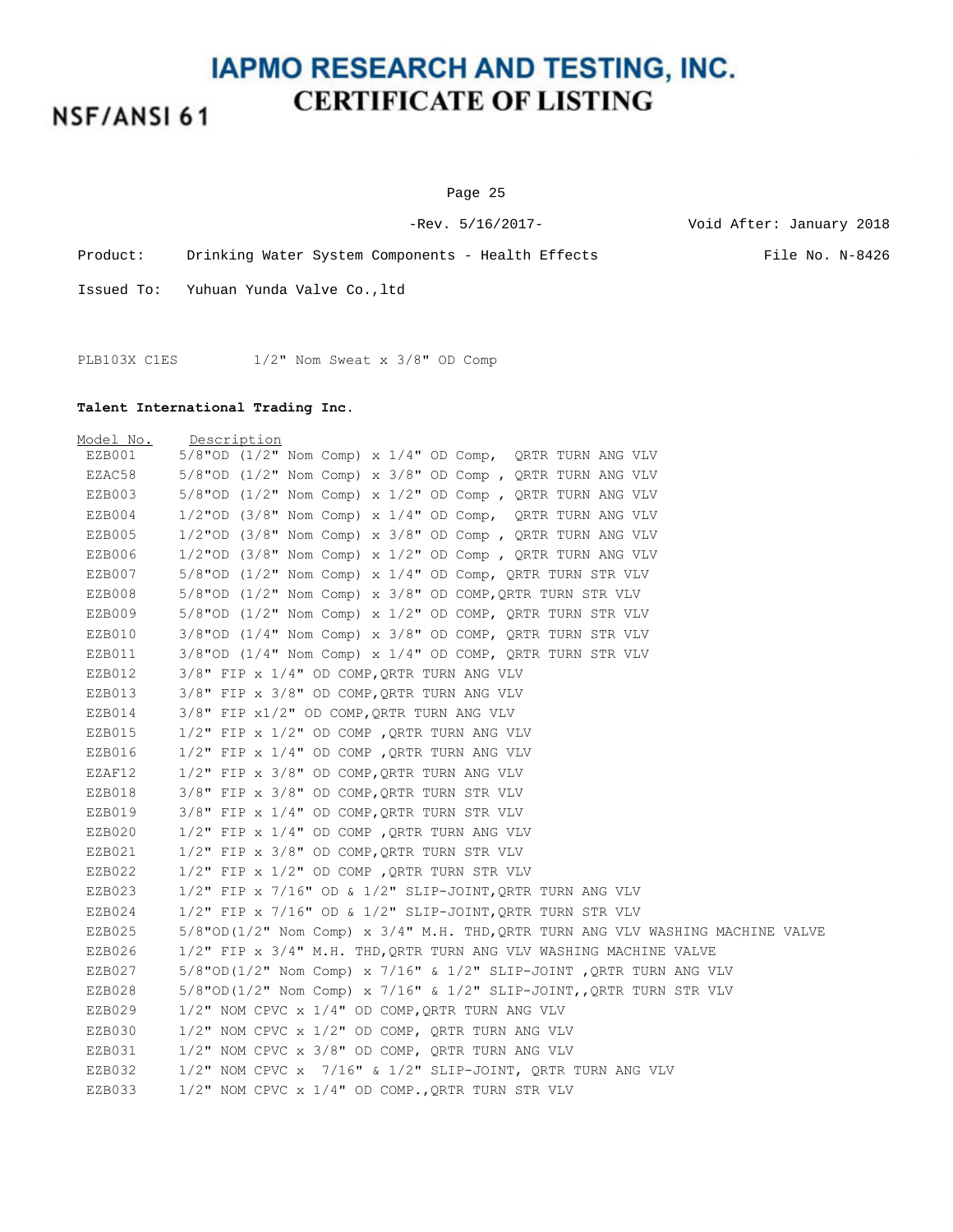# NSF/ANSI 61

Page 26

-Rev. 5/16/2017- Void After: January 2018

Product: Drinking Water System Components - Health Effects File No. N-8426

| EZB034 | $1/2$ " NOM CPVC x $1/2$ " OD COMP., QRTR TURN STR VLV                                                 |
|--------|--------------------------------------------------------------------------------------------------------|
| EZB035 | $1/2$ " NOM CPVC x $3/8$ " OD COMP, QRTR TURN STR VLV                                                  |
| EZB036 | $1/2$ " NOM CPVC x $7/16$ " & $1/2$ " SLIP-JOINT, QRTR TURN STR VLV                                    |
| EZB037 | $1/2$ " NOM CPVC x $1/2$ "MIP, QRTR TURN ANG VLV                                                       |
| EZB038 | $1/2$ " NOM CPVC x $1/2$ " MIP., QRTR TURN STR VLV                                                     |
| EZB039 | 1/2" NOM CPVC x 3/8TUBE, ORTR TURN ANG VLV                                                             |
| EZB040 | 1/2" NOM CPVC x 3/8TUBE, QRTR TURN STR VLV                                                             |
| EZB041 | $1/2$ " NOM BARB $\,\times\,$ 3/8" OD COMP, QRTR TURN ANG VLV                                          |
| EZB042 | $1/2$ " NOM BARB $\,\times\,1/2$ " OD COMP, QRTR TURN ANG VLV                                          |
| EZB043 | $1/2$ " NOM BARB x $1/4$ " OD COMP., QRTR TURN ANG VLV                                                 |
| EZB044 | $1/2$ " NOM BARB x $3/8$ " OD COMP., QRTR TURN STR VLV                                                 |
| EZB045 | $1/2$ " NOM BARB x $1/4$ " OD COMP., QRTR TURN STR VLV                                                 |
| EZB046 | $1/2$ " NOM BARB x $1/2$ " OD COMP., QRTR TURN STR VLV                                                 |
| EZB047 | $1/2$ " NOM BARB x $1/2$ " NOM BARB, QRTR TURN ANG VLV                                                 |
| EZB048 | $3/8$ " PEX x $3/8$ " PEX, QRTR TURN ANG VLV                                                           |
| EZB049 | $1/2$ " NOM BARB x $1/2$ " NOM BARB, QRTR TURN STR VLV                                                 |
| EZB050 | 3/8" PEX x 3/8" PEX, QRTR TURN STR VLV                                                                 |
| EZB051 | 1/2" NOM BARB x3/8TUBE COMP., QRTR TURN ANG VLV                                                        |
| EZB052 | 1/2" NOM BARB x3/8TUBE COMP., ORTR TURN STR VLV                                                        |
| EZB053 | 1/2" NOM BARB x1/2MIP., QRTR TURN ANG VLV                                                              |
| EZB054 | 1/2" NOM BARB x1/2MIP, QRTR TURN STR VLV                                                               |
| EZB055 | $1/2$ FIP x $3/8$ OD COMPx $1/4$ OD COMP<br>QRTR TURN 3 WAY VLV / DUAL OUTLET STOP                     |
| EZB056 | $1/2$ FIP x $3/8$ OD COMPx $3/8$ OD COMP,<br>QRTR TURN 3 WAY VLV / DUAL OUTLET STOP                    |
| EZB057 | $1/2$ FIP x $1/2$ OD COMPx $3/8$ OD COMP,<br>QRTR TURN 3 WAY VLV / DUAL OUTLET STOP                    |
| EZB058 | $1/2$ FIP x $1/2$ OD COMPx $1/4$ OD COMP,<br>QRTR TURN 3 WAY VLV / DUAL OUTLET STOP                    |
| EZB059 | $1/2$ FIP x<br>$1/2$ OD COMPx $1/2$ OD COMP,<br>QRTR TURN 3 WAY VLV / DUAL OUTLET STOP                 |
| EZB060 | $3/8$ FIP x $3/8$ OD COMPx $3/8$ OD COMP, CHROME / ROUGH,                                              |
|        | ORTR TURN 3 WAY VLV /DUAL OUTLET STOP                                                                  |
| EZB061 | $1/2$ FIP x 7/16" OD & $1/2$ " SLIP-JOINT x 3/8 OD COMP,<br>QRTR TURN 3 WAY VLV / DUAL OUTLET STOP     |
| EZB062 | $1/2$ FIP x $7/16$ " OD & $1/2$ " SLIP-JOINT x $1/4$ OD COMP,<br>QRTR TURN 3 WAY VLV /DUAL OUTLET STOP |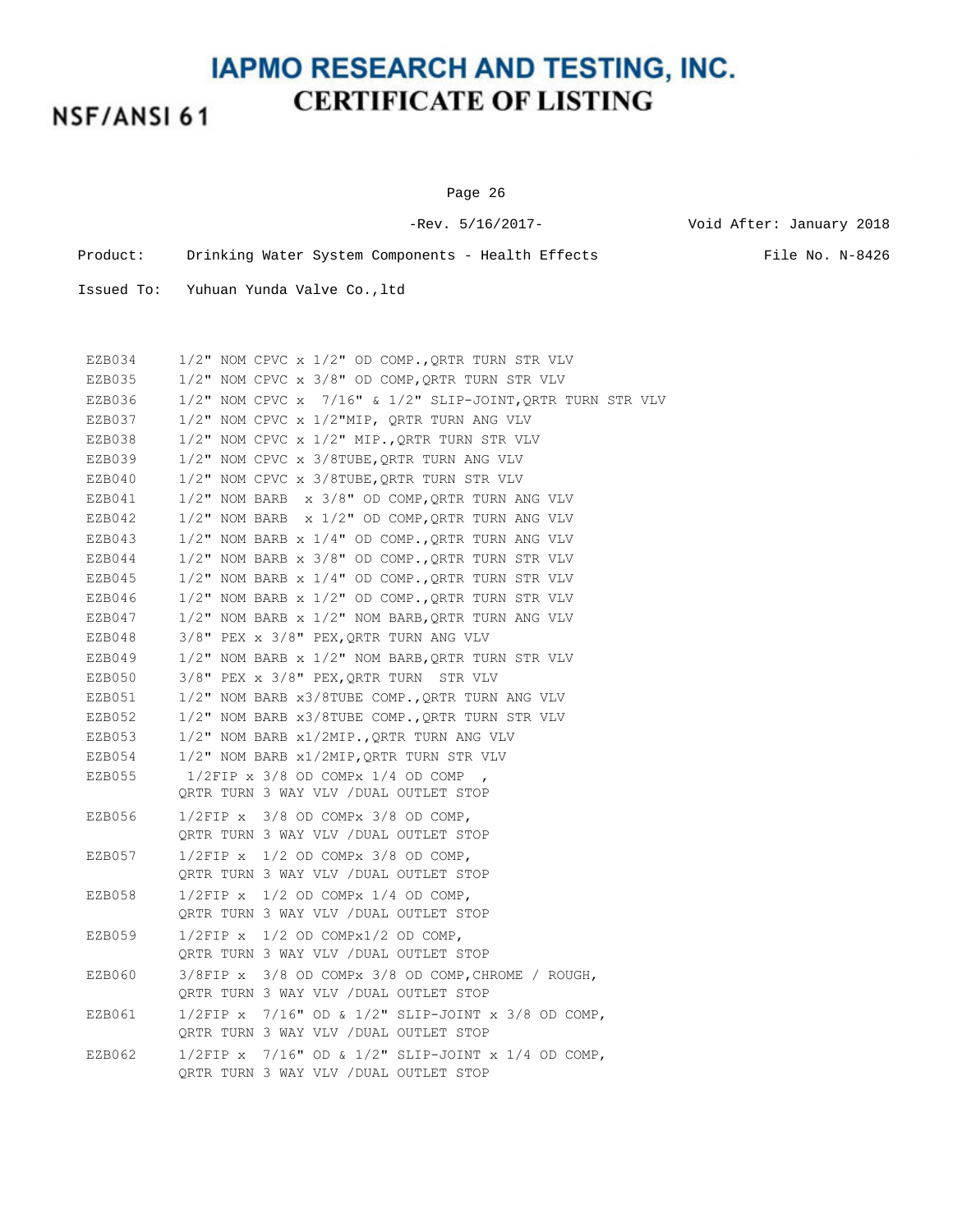## **NSF/ANSI 61**

Page 27

-Rev. 5/16/2017- Void After: January 2018

Product: Drinking Water System Components - Health Effects File No. N-8426

Issued To: Yuhuan Yunda Valve Co.,ltd

EZB063 1/2FIP x 7/16" OD & 1/2" SLIP-JOINT x 1/2 OD COMP, QRTR TURN 3 WAY VLV /DUAL OUTLET STOP EZB064 1/2FIP x 7/16" OD & 1/2" SLIP-JOINT x 7/16" OD & 1/2" SLIP-JOINT , QRTR TURN 3 WAY VLV /DUAL OUTLET STOP EZB065  $5/8$ "OD (1/2" Nom Comp) x 3/8 OD COMPx 1/4 OD COMP, QRTR TURN 3 WAY VLV /DUAL OUTLET STOP EZB066 5/8"OD (1/2" Nom Comp) x 3/8 OD COMPx 3/8 OD COMP, QRTR TURN 3 WAY VLV /DUAL OUTLET STOP EZB067  $5/8$ "OD (1/2" Nom Comp) x 1/2 OD COMPx 3/8 OD COMP, QRTR TURN 3 WAY VLV /DUAL OUTLET STOP EZB068  $5/8$  "OD (1/2" Nom Comp) x 1/2 OD COMPx 1/4 OD COMP, QRTR TURN 3 WAY VLV /DUAL OUTLET STOP EZB069 5/8"OD (1/2" Nom Comp) x 1/2 OD COMPx 1/2 OD COMP, QRTR TURN 3 WAY VLV /DUAL OUTLET STOP EZB070 5/8"OD (1/2" Nom Comp) x 7/16" OD & 1/2" SLIP-JOINT x 3/8 OD COMP, QRTR TURN 3 WAY VLV /DUAL OUTLET STOP EZB071 5/8"OD (1/2" Nom Comp) x 7/16" OD & 1/2" SLIP-JOINT x 1/4 OD COMP, QRTR TURN 3 WAY VLV /DUAL OUTLET STOP EZB072 5/8"OD (1/2" Nom Comp) x 7/16" OD & 1/2" SLIP-JOINT x 1/2 OD COMP, QRTR TURN 3 WAY VLV /DUAL OUTLET STOP EZB073 5/8"OD  $(1/2$ " Nom Comp) x 7/16" OD & 1/2" SLIP-JOINT x 7/16" OD & 1/2" SLIP-JOINT, QRTR TURN 3 WAY VLV /DUAL OUTLET STOP EZB074 1/2PEX x 3/8 OD COMPx 3/8 OD COMP, QRTR TURN 3 WAY VLV /DUAL OUTLET STOP EZB075 1/2" NOM SWEAT x 1/4" OD COMP,QRTR TURN ANG VLV EZB076 1/2" NOM SWEAT x 1/2" OD COMP, QRTR TURN ANG VLV EZB077 1/2" NOM SWEAT x 3/8" OD COMP, ORTR TURN ANG VLV EZB078 1/2" NOM SWEAT x 1/4" OD COMP, QRTR TURN STR VLV EZB079 1/2" NOM SWEAT x 1/2" OD COMP, QRTR TURN STR VLV EZB080 1/2" NOM SWEAT x 3/8" OD COMP, ORTR TURN STR VLV EZB081 1/2" NOM SWEAT x 3/8" OD COMP WITH BELL ESCUTCHEON,QRTR TURN ANG VLV, WITH 5" SWEAT EXTENSION TUBE. EZB082 1/2" NOM SWEAT x 1/4" OD COMP WITH BELL ESCUTCHEON,QRTR TURN ANG VLV, WITH 5" SWEAT EXTENSION TUBE. EZB083 1/2" NOM SWEAT x 3/8" OD COMP WITH BELL ESCUTCHEON,QRTR TURN STR VLV, WITH 5" SWEAT EXTENSION TUBE. EZB084 1/2" NOM SWEAT x 1/4" OD COMP WITH BELL ESCUTCHEON,QRTR TURN STR VLV, WITH 5" SWEAT EXTENSION TUBE.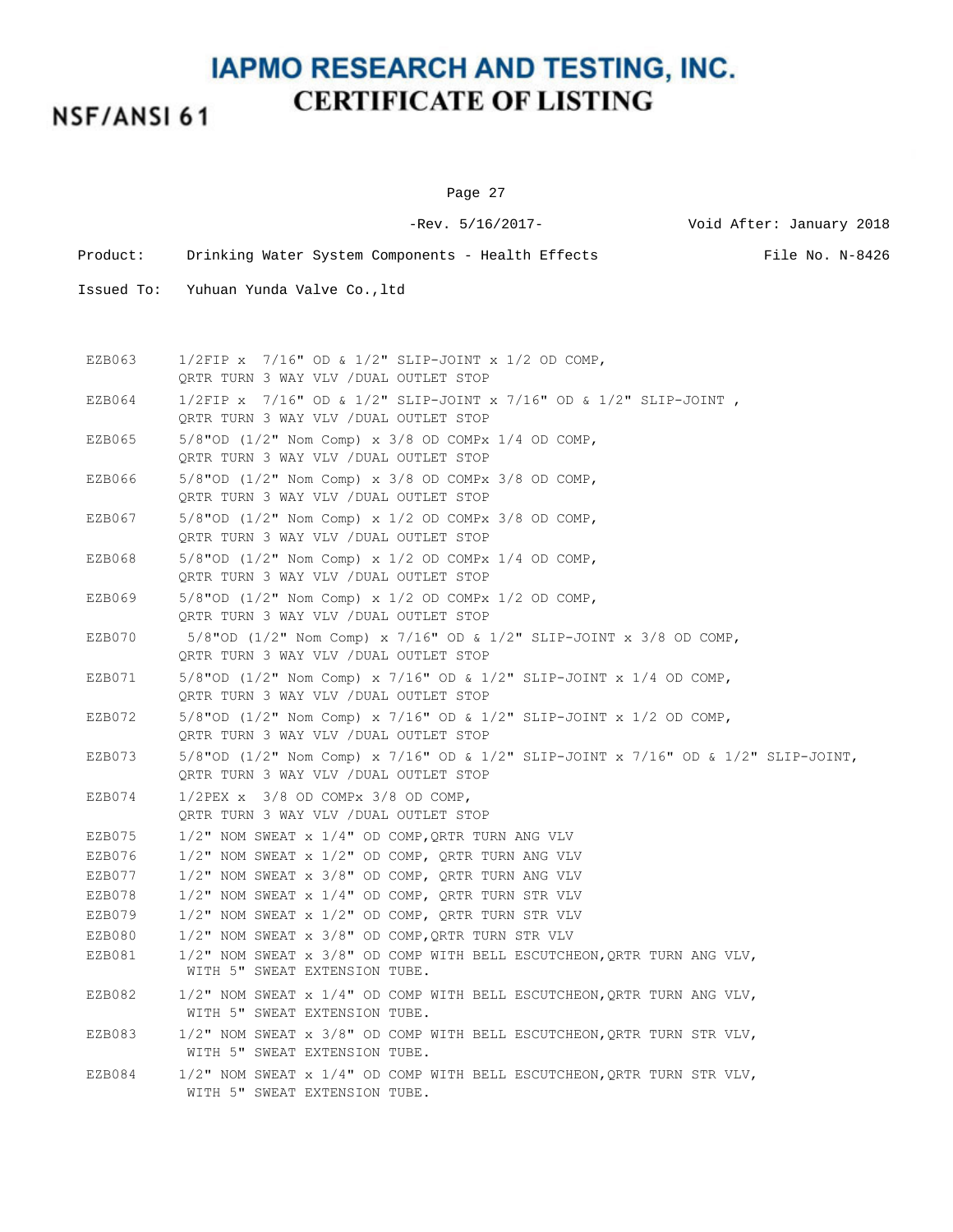NSF/ANSI 61

Page 28

-Rev. 5/16/2017- Void After: January 2018

Product: Drinking Water System Components - Health Effects File No. N-8426

Issued To: Yuhuan Yunda Valve Co.,ltd

EZB085 1/2" NOM SWEAT x 1/2" NOM BARB, QRTR TURN ANG VLV EZB086 1/2" NOM SWEAT x 1/2" NOM BARB, QRTR TURN STR VLV EZB087 1/2" NOM SWEAT x 7/16" OD & 1/2" SLIP-JOINT, QRTR TURN ANG VLV EZB088 5/8"OD (1/2" Nom Comp) x 3/8" OD Flare ,QRTR TURN ANG VLV EZB089  $5/8$ "OD (1/2" Nom Comp) x 1/2" OD Flare , ORTR TURN ANG VLV EZB090 5/8"OD (1/2" Nom Comp) x 3/8" OD Flare ,QRTR TURN STR VLV EZB091 5/8"OD (1/2" Nom Comp) x 1/2" OD Flare ,QRTR TURN STR VLV EZB092 3/8" FIP x 3/8" OD Flare , ORTR TURN ANG VLV EZB093 1/2" FIP x 3/8" OD Flare , ORTR TURN ANG VLV EZB094  $1/2$ " FIP x  $1/2$ " OD Flare , ORTR TURN ANG VLV EZB095 1/2" FIP x 3/8" OD Flare , QRTR TURN STR VLV EZB096  $1/2$ " FIP x  $1/2$ " OD Flare , ORTR TURN STR VLV EZB097 3/8" FIP x3/8" FIP , QRTR TURN ANG VLV EZB098 1/2" FIP x1/2" FIP , QRTR TURN ANG VLV EZB099 3/8" FIP x3/8" FIP , ORTR TURN STR VLV EZB100 1/2" FIP x1/2" FIP , ORTR TURN STR VLV EZB101 5/8" Coarse Comp x 3/8"OD ,QRTR TURN ANG VLV EZB102 1/2" NOM SWEAT x 3/8" OD Flare , ORTR TURN ANG VLV EZB103 1/2" NOM SWEAT x 1/2" OD Flare , QRTR TURN ANG VLV EZB104  $1/2$ " Nom Cold Expansion Barb x  $3/8$ " OD Comp $\sqrt{QRTR}$  TURN ANG VLV EZB105 1/2" Nom Cold Expansion Barb x 3/8" OD Comp<sup>[]</sup>QRTR TURN STR VLV EZB106  $1/2$ " Nom Cold Expansion Barb x  $1/4$ " OD Comp $Q$ RTR TURN ANG VLV EZB107  $1/2$ " Nom Cold Expansion Barb x  $1/4$ " OD Comp $Q$ RTR TURN STR VLV EZB108  $1/2$ " Nom Cold Expansion Barb x  $1/2$ "NPSM $\sqrt{Q}$ RTR TURN ANG VLV EZB109 Water Stop 1/2 MIP x 1/2 MIP QRTR TURN ANG VLV EZB110 Water Stop 1/2 MIP x 1/2 MIP QRTR TURN STR VLV EZB111 1/2 NOM PUSH CONNECT x 3/8" OD Comp,QRTR TURN ANG VLV EZB112 1/2 NOM PUSH CONNECT x 1/4" OD Comp,QRTR TURN ANG VLV EZB113 1/2 NOM PUSH CONNECT x 1/2" OD Comp,QRTR TURN ANG VLV EZB114 1/2 NOM PUSH CONNECT x 3/8" OD Comp,QRTR TURN STR VLV EZB115 1/2 NOM PUSH CONNECT x 1/4" OD Comp,QRTR TURN STR VLV EZB116 1/2 NOM PUSH CONNECT x 1/2" OD Comp, QRTR TURN STR VLV EZB117 3/8" OD FEM Comp X 3/8"OD COMP,QRTR TURN STR VLV EZB118 3/8" OD FEM Comp X1/4"OD COMP,QRTR TURN STR VLV EZB119 1/2" OD FEM Comp X3/8"OD COMP,QRTR TURN STR VLV EZB120 3/8" OD FEM Comp X 3/8"OD COMP,QRTR TURN ANG VLV EZB121 1/2" FIP x 3/8"Male ,ANG VLV EZB122 1/2" FIP x 1/2" IPS,ANG VLV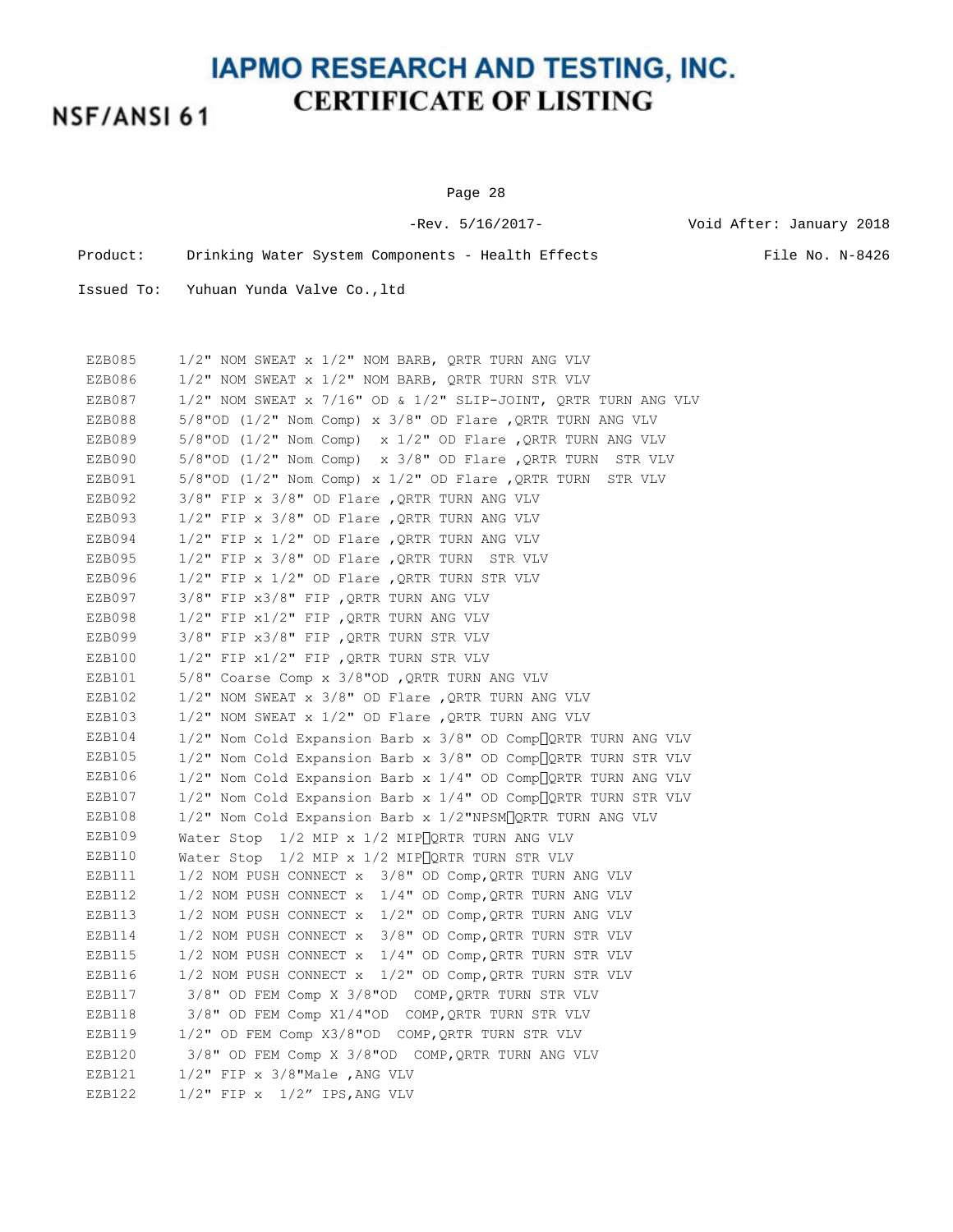NSF/ANSI 61

Page 29

-Rev. 5/16/2017- Void After: January 2018

Product: Drinking Water System Components - Health Effects File No. N-8426

Issued To: Yuhuan Yunda Valve Co.,ltd

EZB123 1/2" FIP x 1/2" IPS,STR VLV EZB124 5/8"Male x 1/2" IPS,ANG VLV EZB125 1/2" FIP x 3/8"Male, STR VLV EZB126 3/8" FIP x 3/8" Male,ANG VLV, EZB127 loose key 5/8"OD (1/2" Nom Comp) x 3/8" OD,QRTR TURN ANG VLV EZB128 loose key 5/8"OD (1/2" Nom Comp) x 1/2" OD ,QRTR TURN ANG VLV EZB129 loose key 1/2" FIP x 3/8" OD , QRTR TURN ANG VLV EZB130 loose key 3/8" FIP x 3/8" OD ,QRTR TURN ANG VLV EZB131 loose key 1/2" NOM SWEAT x 3/8" OD COMP, QRTR TURN ANG VLV EZB132 loose key 1/2" NOM SWEAT x 3/8" OD COMP, QRTR TURN STR VLV EZB133 Loose key 1/2" NOM SWEAT x 3/8" OD COMP WITH BELL ESCUTCHEON, QRTR TURN ANG VLV, WITH 5" SWEAT EXTENSION TUBE. EZB134 5/8"OD (1/2" Nom Comp) X 1/4" OD COMP,QRTR TURN ANG VLV EZB135 5/8"OD (1/2" Nom Comp) X 3/8" OD COMP,QRTR TURN ANG VLV EZB136 5/8"OD (1/2" Nom Comp) X 1/2" OD COMP,QRTR TURN ANG VLV EZB137 1/2"OD (3/8" Nom Comp) X 1/4" OD COMP,QRTR TURN ANG VLV EZB138 1/2"OD (3/8" Nom Comp) X 3/8" OD COMP,QRTR TURN ANG VLV EZB139 1/2"OD (3/8" Nom Comp) X 1/2" OD COMP,QRTR TURN ANG VLV EZB140 5/8"OD (1/2" Nom Comp) X 1/4" OD COMP,QRTR TURN STR VLV EZB141 5/8"OD (1/2" Nom Comp) X 3/8" OD COMP,QRTR TURN STR VLV EZB142 5/8"OD (1/2" Nom Comp) X 1/2" OD COMP,QRTR TURN STR VLV EZB143  $3/8$ "OD (1/4" Nom Comp) X 1/4" OD COMP, ORTR TURN STR VLV EZB144 3/8"OD (1/4" Nom Comp) X 3/8" OD COMP,QRTR TURN STR VLV EZB145 3/8" FIP X 1/4" OD COMP, QRTR TURN ANG VLV EZB146 3/8" FIP X 3/8" OD COMP,QRTR TURN ANG VLV EZB147 3/8" FIP X 1/2" OD COMP,QRTR TURN ANG VLV EZB148 1/2" FIP X 1/2" OD COMP, QRTR TURN ANG VLV EZB149 1/2" FIP X 1/4" OD COMP, ORTR TURN ANG VLV EZB150 1/2" FIP X 3/8" OD COMP,QRTR TURN ANG VLV EZB151 3/8" FIP X 3/8" OD COMP, ORTR TURN STR VLV EZB152 1/2" FIP X 3/8" OD COMP,QRTR TURN STR VLV EZB153 1/2" FIP X1/2" OD COMP,QRTR TURN STR VLV EZB154 1/2" FIP X1/4" OD COMP,QRTR TURN STR VLV EZB155 5/8"OD (1/2" Nom Comp) X 7/16" & 1/2" SLIP-JOINT, QRTR TURN ANG VLV EZB156 5/8"OD (1/2" Nom Comp) X 7/16" & 1/2" SLIP-JOINT,QRTR TURN STR VLV EZB157 1/2" FIP X 7/16" OD & 1/2" SLIP-JOINT, QRTR TURN ANG VLV EZB158 1/2" FIP X 7/16" OD & 1/2" SLIP-JOINT, ORTR TURN STR VLV EZB159 1/2" NOM CPVC X 1/4" OD COMP,QRTR TURN ANG VLV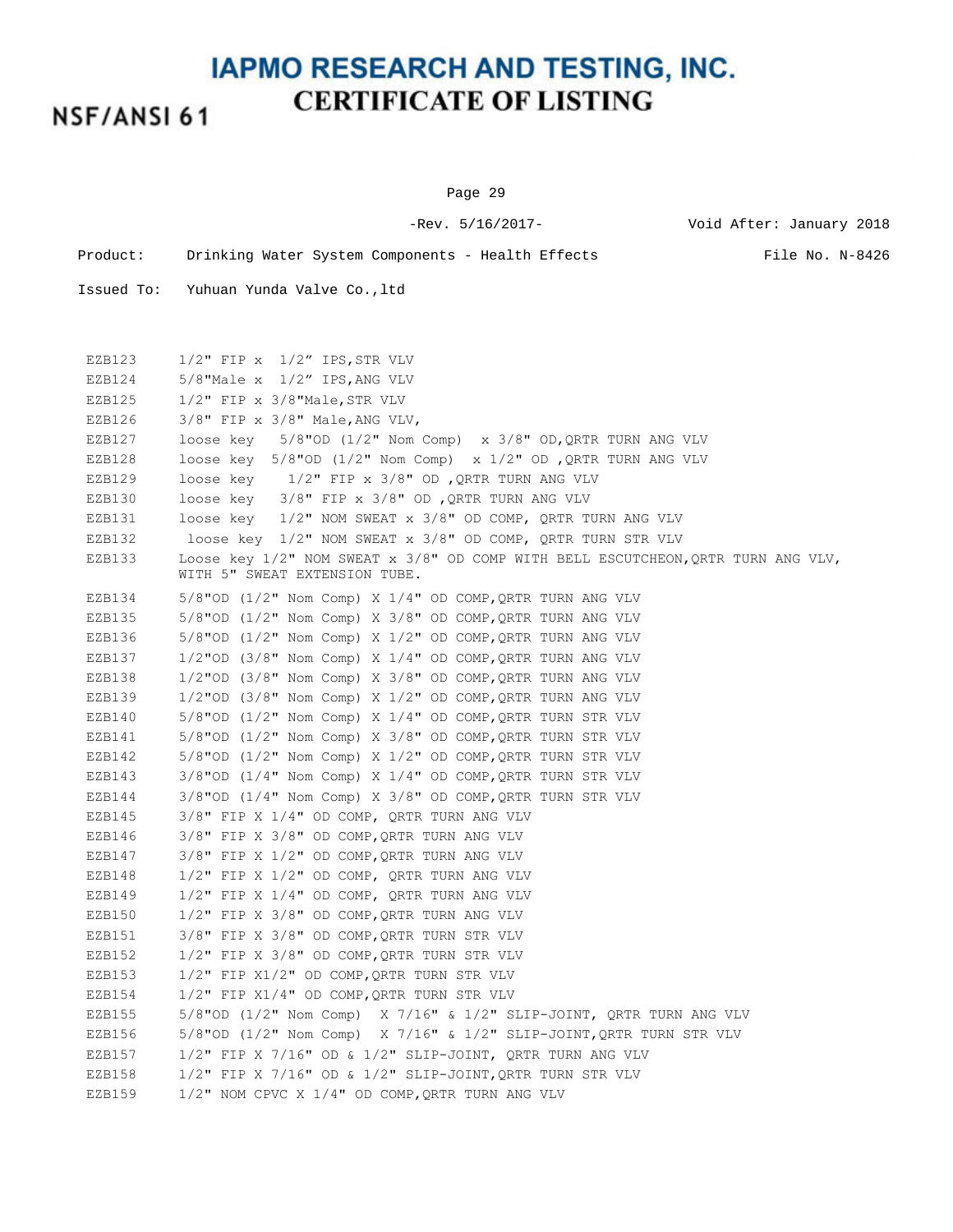# NSF/ANSI 61

Page 30

-Rev. 5/16/2017- Void After: January 2018

Product: Drinking Water System Components - Health Effects File No. N-8426

| EZB160 | 1/2" NOM CPVC X3/8" OD COMP, QRTR TURN ANG VLV                                                         |
|--------|--------------------------------------------------------------------------------------------------------|
| EZB161 | $1/2$ " NOM CPVC X $1/2$ " OD COMP, QRTR TURN ANG VLV                                                  |
| EZB162 | $1/2$ " NOM CPVC X7/16" & $1/2$ " SLIP-JOINT ORTR TURN ANG VLV                                         |
| EZB163 | $1/2$ " NOM CPVC X $1/4$ " OD COMP, QRTR TURN STR VLV                                                  |
| EZB164 | 1/2" NOM CPVC X 3/8" OD COMP, QRTR TURN STR VLV                                                        |
| EZB165 | $1/2$ " NOM CPVC X $1/2$ " OD COMP, QRTR TURN STR VLV                                                  |
| EZB166 | 1/2" NOM CPVC X7/16" & 1/2" SLIP-JOINT, QRTR TURN STR VLV                                              |
| EZB167 | 1/2" NOM BARB X 3/8" OD COMP, QRTR TURN ANG VLV                                                        |
| EZB168 | $1/2$ " NOM BARB X $1/2$ " OD COMP, QRTR TURN ANG VLV                                                  |
| EZB169 | $1/2$ " NOM BARB X $1/4$ " OD COMP, QRTR TURN ANG VLV                                                  |
| EZB170 | $1/2$ " NOM BARB X $1/4$ " OD COMP, QRTR TURN STR VLV                                                  |
| EZB171 | $1/2$ " NOM BARB X $1/2$ " OD COMP, QRTR TURN STR VLV                                                  |
| EZB172 | 1/2" NOM BARB X 3/8" OD COMP, QRTR TURN STR VLV                                                        |
| EZB173 | $1/2$ " NOM BARB X $1/2$ " NOM BARB, QRTR TURN ANG VLV                                                 |
| EZB174 | 3/8" PEX x 3/8" PEX, QRTR TURN ANG VLV                                                                 |
| EZB175 | $1/2$ " NOM BARB X $1/2$ " NOM BARB, QRTR TURN STR VLV                                                 |
| EZB176 | 3/8" PEX x 3/8" PEX, QRTR TURN STR VLV                                                                 |
| EZB177 | $1/2$ " NOM SWEAT X $1/4$ " OD COMP, QRTR TURN ANG VLV                                                 |
| EZB178 | $1/2$ " NOM SWEAT X $1/2$ " OD COMP, QRTR TURN ANG VLV                                                 |
| EZB179 | 1/2" NOM SWEAT X 3/8" OD COMP, QRTR TURN ANG VLV                                                       |
| EZB180 | 1/2" NOM SWEAT X 1/4" OD COMP, QRTR TURN STR VLV                                                       |
| EZB181 | $1/2$ " NOM SWEAT X $1/2$ " OD COMP, QRTR TURN STR VLV                                                 |
| EZB182 | 1/2" NOM SWEAT X 3/8" OD COMP, QRTR TURN STR VLV                                                       |
| EZB183 | $1/2$ " NOM SWEAT X $1/2$ "PEX, QRTR TURN STR VLV                                                      |
| EZB184 | $1/2$ " NOM SWEAT x 7/16" OD & $1/2$ " SLIP-JOINT, QRTR TURN ANG VLV                                   |
| EZB185 | $1/2$ " NOM SWEAT x 7/16" OD & $1/2$ " SLIP-JOINT, QRTR TURN ANG VLV                                   |
| EZB186 | 1/2" NOM SWEAT X 1/4" OD COMP WITH BELL ESCUTCHEON, QRTR TURN ANG VLV WITH 5"<br>SWEAT EXTENSION TUBE. |
| EZB187 | 1/2" NOM SWEAT X 3/8" OD COMP WITH BELL ESCUTCHEON, QRTR TURN ANG VLV WITH 5"<br>SWEAT EXTENSION TUBE. |
| EZB188 | 1/2" NOM SWEAT X 1/4" OD COMP WITH BELL ESCUTCHEON, QRTR TURN STR VLV WITH 5"<br>SWEAT EXTENSION TUBE. |
| EZB189 | 1/2" NOM SWEAT X 3/8" OD COMP WITH BELL ESCUTCHEON, QRTR TURN STR VLV WITH 5"<br>SWEAT EXTENSION TUBE. |
| EZB190 | 5/8"OD[1/2" Nom Comp[]x 3/8" OD Flare, QRTR TURN ANG VLV                                               |
| EZB191 | $5/8$ "OD $[1/2"$ Nom Comp $x 1/2"$ OD Flare ,QRTR TURN ANG VLV                                        |
| EZB192 | $5/8$ "OD $[1/2"$ Nom Comp $x$ 3/8" OD Flare , QRTR TURN STR VLV                                       |
| EZB193 | $5/8$ "OD $[1/2"$ Nom Comp $x$ $1/2"$ OD Flare , QRTR TURN STR VLV                                     |
|        |                                                                                                        |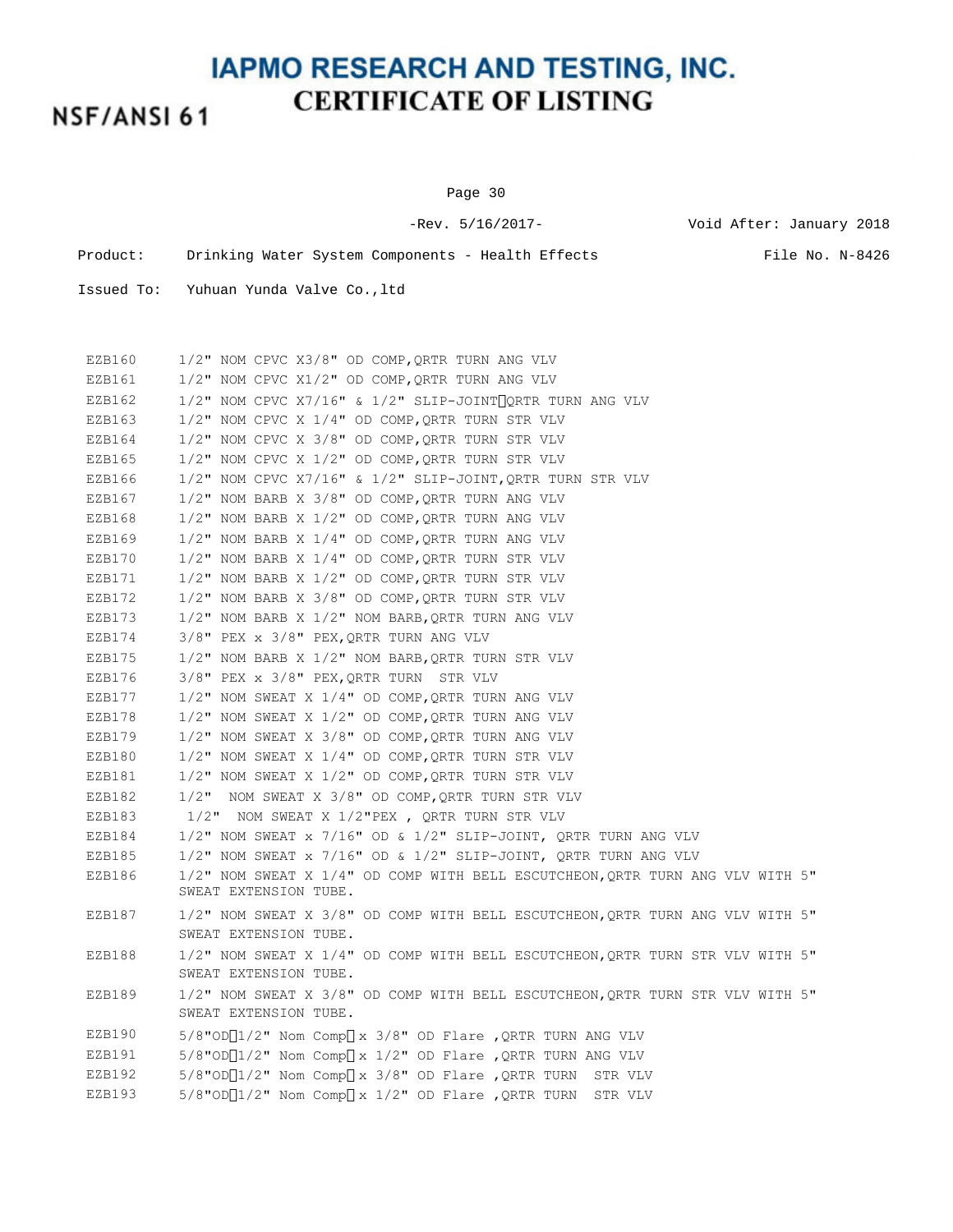NSF/ANSI 61

# **IAPMO RESEARCH AND TESTING, INC. CERTIFICATE OF LISTING**

Page 31

|          | $-$ Rev. 5/16/2017-                                                                                               | Void After: January 2018 |
|----------|-------------------------------------------------------------------------------------------------------------------|--------------------------|
| Product: | Drinking Water System Components - Health Effects                                                                 | File No. N-8426          |
|          | Issued To: Yuhuan Yunda Valve Co., ltd                                                                            |                          |
| EZB194   | $1/2$ " FIP x 3/8" OD Flare , QRTR TURN ANG VLV                                                                   |                          |
| EZB195   | $1/2$ " FIP x $1/2$ " OD Flare , QRTR TURN ANG VLV                                                                |                          |
| EZB196   | 1/2" FIP x 3/8" OD Flare, ORTR TURN STR VLV                                                                       |                          |
| EZB197   | $1/2$ " FIP x $1/2$ " OD Flare , QRTR TURN STR VLV                                                                |                          |
| EZB198   | $1/2$ " FIP x $3/4$ " M.H. THD, ORTR TURN ANG VLV<br>WASHING MACHINE VALVE                                        |                          |
| EZB199   | $5/8$ "OD( $1/2$ " Nom Comp) x $3/4$ " M.H. THD, QRTR TURN ANG VLV<br>WASHING MACHINE VALVE                       |                          |
| EZB200   | 5/8"OD $(1/2"$ Nom Comp) x 3/8" OD COMP X 1/4" OD COMP,<br>, ORTR TURN 3 WAY VLV / DUAL OUTLET STOP               |                          |
| EZB201   | 5/8"OD $(1/2"$ Nom Comp) x 3/8" OD COMP X 3/8" OD COMP,<br>, QRTR TURN 3 WAY VLV / DUAL OUTLET STOP               |                          |
| EZB202   | 5/8"OD (1/2" Nom Comp) $\times$ 1/2" OD COMP X 3/8" OD COMP,<br>ORTR TURN 3 WAY VLV / DUAL OUTLET STOP            |                          |
| EZB203   | 1/2FIP x 3/8 OD COMPx 1/4 OD COMP, QRTR TURN 3 WAY VLV / DUAL OUTLET STOP                                         |                          |
| EZB204   | $1/2$ FIP x $3/8$ OD COMPx $3/8$ OD COMP,<br>QRTR TURN 3 WAY VLV / DUAL OUTLET STOP                               |                          |
| EZB205   | $1/2$ FIP x $1/2$ OD COMPx 3/8 OD COMP,<br>QRTR TURN 3 WAY VLV / DUAL OUTLET STOP                                 |                          |
| EZB206   | $3/8$ FIP x $3/8$ OD COMPx $3/8$ OD COMP,<br>QRTR TURN 3 WAY VLV / DUAL OUTLET STOP                               |                          |
| EZB207   | $1/2PEX$ x $3/8$ OD COMPx $3/8$ OD COMP,<br>QRTR TURN 3 WAY VLV / DUAL OUTLET STOP                                |                          |
|          | <b>EZD583814</b> 5/8"OD $(1/2"$ Nom Comp) $x3/8"$ OD COMP X $1/4"$ OD COMP,<br>QRTR TURN DUAL OUTLET/DUAL SHUTOFF |                          |
|          | EZD583838 5/8"OD (1/2" Nom Comp) x3/8" OD COMP X3/8" OD COMP,<br>ORTR TURN DUAL OUTLET/DUAL SHUTOFF               |                          |
|          | <b>EZD123814</b> $1/2$ " FIP X 3/8" OD COMP x $1/4$ " OD COMP ,<br>QRTR TURN DUAL OUTLET/DUAL SHUTOFF             |                          |
|          | EZD123838 $1/2$ " FIP X 3/8" OD COMP x 3/8" OD COMP,<br>QRTR TURN DUAL OUTLET/DUAL SHUTOFF                        |                          |
| EZB208   | $1/2$ " Nom Barb x $3/8$ " OD Comp x $1/4$ " OD Comp<br>QRTR TURN DUAL OUTLET/DUAL SHUTOFF                        |                          |
| EZB209   | $1/2$ " Nom Barb x $3/8$ " OD Comp x $3/8$ " OD Comp ,<br>ORTR TURN DUAL OUTLET/DUAL SHUTOFF                      |                          |
| EZB210   | 1/2" Nom Cold Expansion Barb x 3/8" OD Comp QRTR TURN ANG VLV                                                     |                          |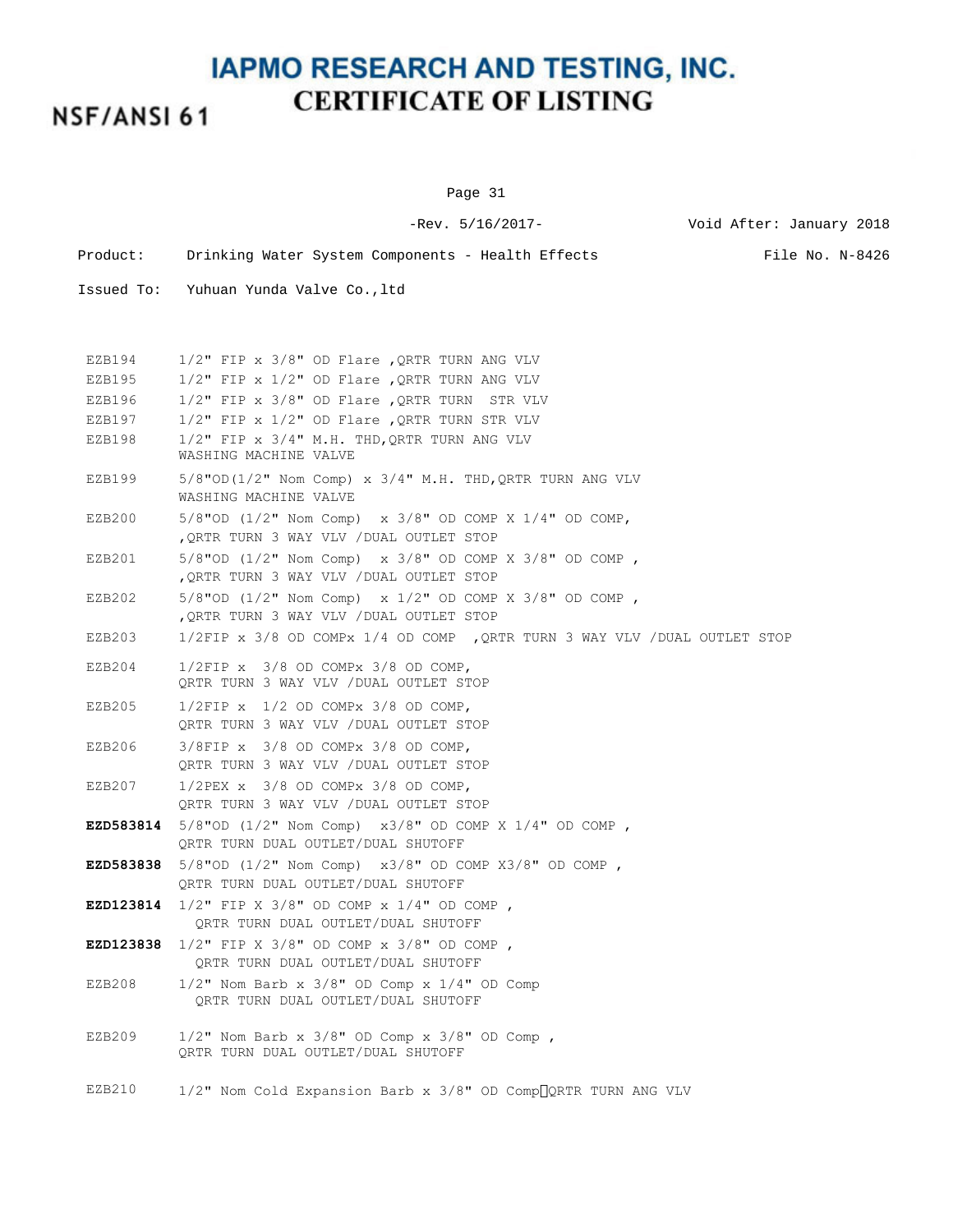### NSF/ANSI 61

Page 32

-Rev. 5/16/2017- Void After: January 2018

Product: Drinking Water System Components - Health Effects File No. N-8426

| EZB211 | 1/2" Nom Cold Expansion Barb x 3/8" OD Comp QRTR TURN STR VLV              |
|--------|----------------------------------------------------------------------------|
| EZB212 | 1/2" Nom Cold Expansion Barb x 1/4" OD Comp <sup>o</sup> QRTR TURN ANG VLV |
| EZB213 | 1/2" Nom Cold Expansion Barb x 1/4" OD Comp <sup>o</sup> QRTR TURN STR VLV |
| EZB214 | 1/2" Nom Cold Expansion Barb x 1/2"NPSM ORTR TURN ANG VLV                  |
| EZB215 | Water Stop 1/2 MIP x 1/2 MIP ORTR TURN ANG VLV                             |
| EZB216 | Water Stop 1/2 MIP x 1/2 MIP ORTR TURN STR VLV                             |
| EZB217 | 1/2 NOM PUSH CONNECT x 3/8" OD Comp, QRTR TURN ANG VLV                     |
| EZB218 | $1/2$ NOM PUSH CONNECT x $1/4$ " OD Comp, QRTR TURN ANG VLV                |
| EZB219 | 1/2 NOM PUSH CONNECT x 1/2" OD Comp, QRTR TURN ANG VLV                     |
| EZB220 | 1/2 NOM PUSH CONNECT x<br>3/8" OD Comp, QRTR TURN STR VLV                  |
| EZB221 | $1/2$ NOM PUSH CONNECT x $1/4$ " OD Comp, QRTR TURN STR VLV                |
| EZB222 | 1/2 NOM PUSH CONNECT x 1/2" OD Comp, QRTR TURN STR VLV                     |
| EZB223 | 3/8" OD FEM Comp X 3/8"OD COMP, QRTR TURN STR VLV                          |
| EZB224 | $3/8$ " OD FEM Comp X $1/4$ "OD COMP, QRTR TURN STR VLV                    |
| EZB225 | 1/2" OD FEM Comp X 3/8"OD COMP, QRTR TURN STR VLV                          |
| EZB226 | 3/8" OD FEM Comp X 3/8"OD COMP, QRTR TURN ANG VLV                          |
| EZB227 | 1/40D X1/8MIP, ROUGH, MULTI- TURN ANG NEEDLE VLV                           |
| EZB228 | 5/16OD X1/8MIP, ROUGH, MULTI- TURN ANG NEEDLE VLV                          |
| EZB229 | 1/40D X1/8MIP, ROUGH, MULTI- TURN STR NEEDLE VLV                           |
| EZB230 | 1/40D X1/4MIP, ROUGH, MULTI- TURN STR NEEDLE VLV                           |
| EZB231 | 3/80D X3/8MIP, ROUGH, MULTI- TURN STR NEEDLE VLV                           |
| EZB232 | $5/8$ "OD (1/2" Nom Comp) x 1/4" OD COMP, MULTI- TURN ANG VLV              |
| EZB233 | $5/8$ "OD (1/2" Nom Comp) x 3/8" OD COMP, MULTI- TURN ANG VLV              |
| EZB234 | $5/8$ "OD (1/2" Nom Comp) x 7/16" OD COMP, MULTI- TURN ANG VLV             |
| EZB235 | $5/8$ "OD (1/2" Nom Comp) x 1/2" OD COMP, MULTI- TURN ANG VLV              |
| EZB236 | 5/8"OD (1/2" Nom Comp) x 5/8" OD COMP, MULTI- TURN ANG VLV                 |
| EZB237 | $1/2$ "OD (3/8" Nom Comp) X $1/4$ " OD COMP $\sqrt{Q}$ RTR TURN ANG VLV    |
| EZB238 | $1/2$ "OD (3/8" Nom Comp) X 3/8" OD COMP, QRTR TURN ANG VLV                |
| EZB239 | $1/2$ "OD (3/8" Nom Comp) X $1/2$ " OD COMP, QRTR TURN ANG VLV             |
| EZB240 | $3/8$ "OD (1/4" Nom Comp) x $3/8$ " OD COMP, MULTI- TURN STR VLV           |
| EZB241 | $3/8$ "OD (1/4" Nom Comp) x 1/4" OD COMP, MULTI- TURN STR VLV              |
| EZB242 | $1/2$ "OD (3/8" Nom Comp) x $1/2$ " OD COMP, MULTI- TURN STR VLV           |
| EZB243 | $5/8$ "OD (1/2" Nom Comp) x 3/8" OD COMP, MULTI- TURN STR VLV              |
| EZB244 | $5/8$ "OD (1/2" Nom Comp) x 1/2" OD COMP, MULTI- TURN STR VLV              |
| EZB245 | $3/8"$ FIP x $1/4"$ OD COMP, MULTI- TURN ANG VLV                           |
| EZB246 | 3/8" FIP x 3/8" OD COMP, MULTI- TURN ANG VLV                               |
| EZB247 | 3/8" FIP x 1/2" OD COMP, MULTI- TURN ANG VLV                               |
| EZB248 | 1/2" FIP x 3/8" OD COMP, MULTI- TURN ANG VLV                               |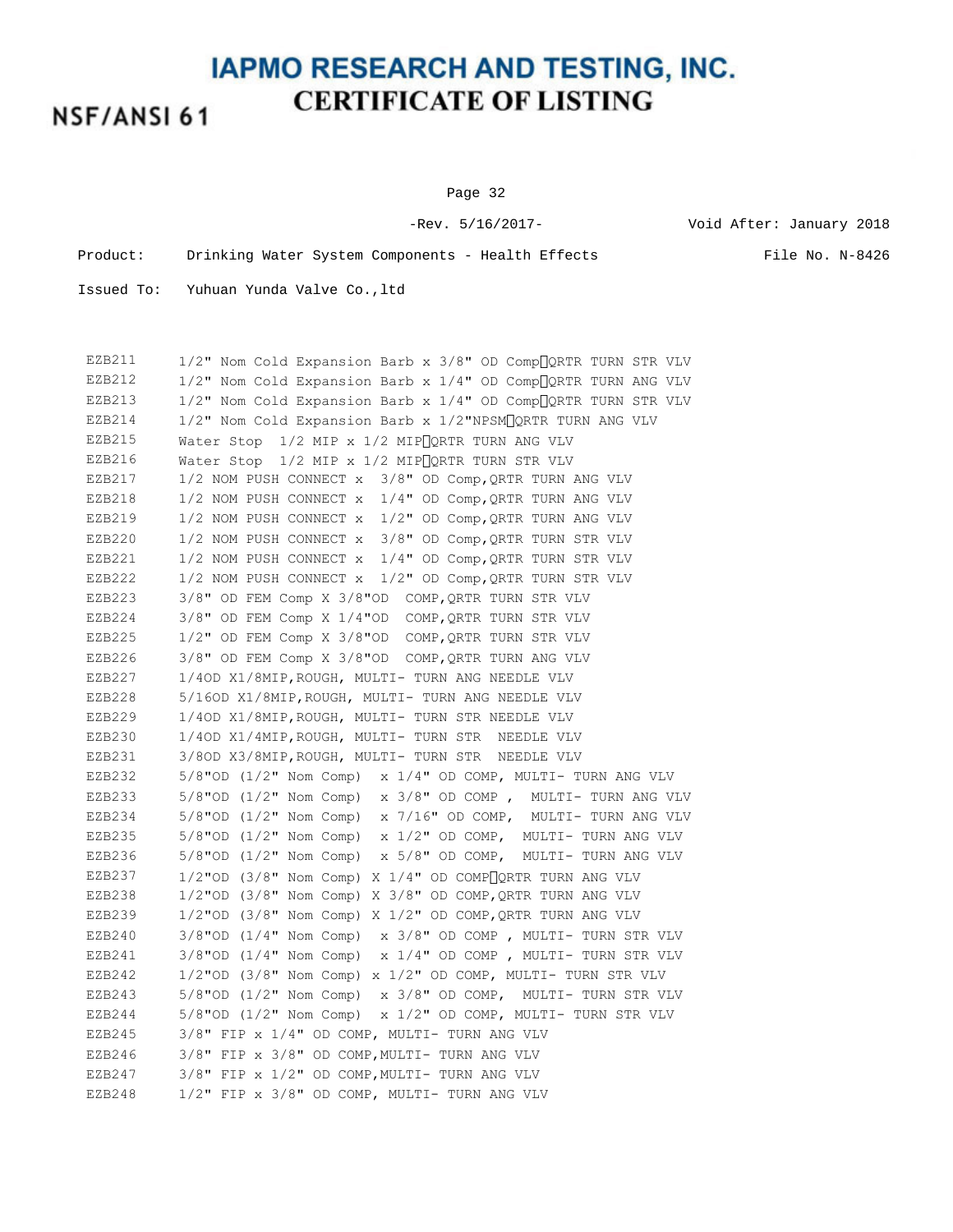**NSF/ANSI 61** 

# **IAPMO RESEARCH AND TESTING, INC. CERTIFICATE OF LISTING**

Page 33

-Rev. 5/16/2017- Void After: January 2018 Product: Drinking Water System Components - Health Effects File No. N-8426

Issued To: Yuhuan Yunda Valve Co.,ltd

EZB249 1/2" FIP x 1/4" OD COMP, MULTI- TURN ANG VLV EZB250 1/2" FIP x 7/16" OD COMP, MULTI- TURN ANG VLV EZB251 1/2" FIP x 1/2" OD COMP, MULTI- TURN ANG VLV EZB252 3/8" FIP x 3/8" OD COMP, MULTI- TURN STR VLV EZB253 1/2" FIP x 3/8" OD COMP, MULTI- TURN STR VLV EZB254 3/8" FIP x 1/2" OD COMP, MULTI- TURN STR VLV EZB255 1/2" FIP x 1/2" OD COMP, MULTI- TURN STR VLV EZB256 3/8" FIP x 1/4" OD COMP, MULTI- TURN STR VLV EZB257 1/2" FIP x 1/4" OD COMP, MULTI- TURN STR VLV EZB258  $1/2$ " FIP x  $7/16$ " OD &  $1/2$ " SLIP-JOINT, MULTI- TURN ANG VLV EZB259 1/2" FIP x 7/16" OD & 1/2" SLIP-JOINT, MULTI- TURN STR VLV EZB260 5/8"OD  $(1/2"$  Nom Comp) x 7/16" OD &  $1/2"$  SLIP-JOINT, MULTI- TURN ANG VLV EZB261 5/8"OD (1/2" Nom Comp) x 7/16" OD & 1/2" SLIP-JOINT, MULTI- TURN STR VLV EZB262 1/2" NOM CPVC x 1/4" OD COMP, MULTI- TURN ANG VLV EZB263 1/2" NOM CPVC x 1/2" OD COMP, MULTI- TURN ANG VLV EZB264 1/2" NOM CPVC x 3/8" OD COMP, MULTI- TURN ANG VLV EZB265 1/2" NOM CPVC x 1/4" OD COMP, MULTI- TURN STR VLV EZB266 1/2" NOM CPVC x 1/2" OD COMP, MULTI- TURN STR VLV EZB267 1/2" NOM CPVC x 3/8" OD COMP, MULTI- TURN STR VLV EZB268 5/8"OD (1/2" Nom Comp) x 3/8" OD COMP X 1/4" OD COMP, MULTI-TURN 3 WAY VLV /DUAL OUTLET STOP EZB269 5/8"OD  $(1/2$ " Nom Comp) x  $3/8$ " OD COMP X  $3/8$ " OD COMP, MULTI-TURN 3 WAY VLV /DUAL OUTLET STOP EZB270  $5/8$ "OD (1/2" Nom Comp)  $x7/16$ " OD COMP X 1/4" OD COMP, MULTI-TURN 3 WAY VLV /DUAL OUTLET STOP EZB271 5/8"OD (1/2" Nom Comp) x 7/16" OD COMP X 3/8" OD COMP , MULTI-TURN 3 WAY VLV /DUAL OUTLET STOP EZB272 5/8"OD  $(1/2$ " Nom Comp)  $\times$  7/16" OD COMP  $\times$  1/2" OD COMP, MULTI-TURN 3 WAY VLV /DUAL OUTLET STOP EZB273 5/8"OD (1/2" Nom Comp) x 7/16" OD COMP X 7/16" OD COMP , MULTI-TURN 3 WAY VLV /DUAL OUTLET STOP EZB274 5/8"OD  $(1/2$ " Nom Comp) x  $1/2$ " OD COMP X  $3/8$ " OD COMP, MULTI-TURN 3 WAY VLV /DUAL OUTLET STOP EZB275  $5/8$ "OD (1/2" Nom Comp) x 1/2" OD COMP X 1/4" OD COMP, EZB276  $5/8$ "OD (1/2" Nom Comp) x 1/2" OD COMP X 3/8" OD COMP,

MULTI-TURN 3 WAY VLV /DUAL OUTLET STOP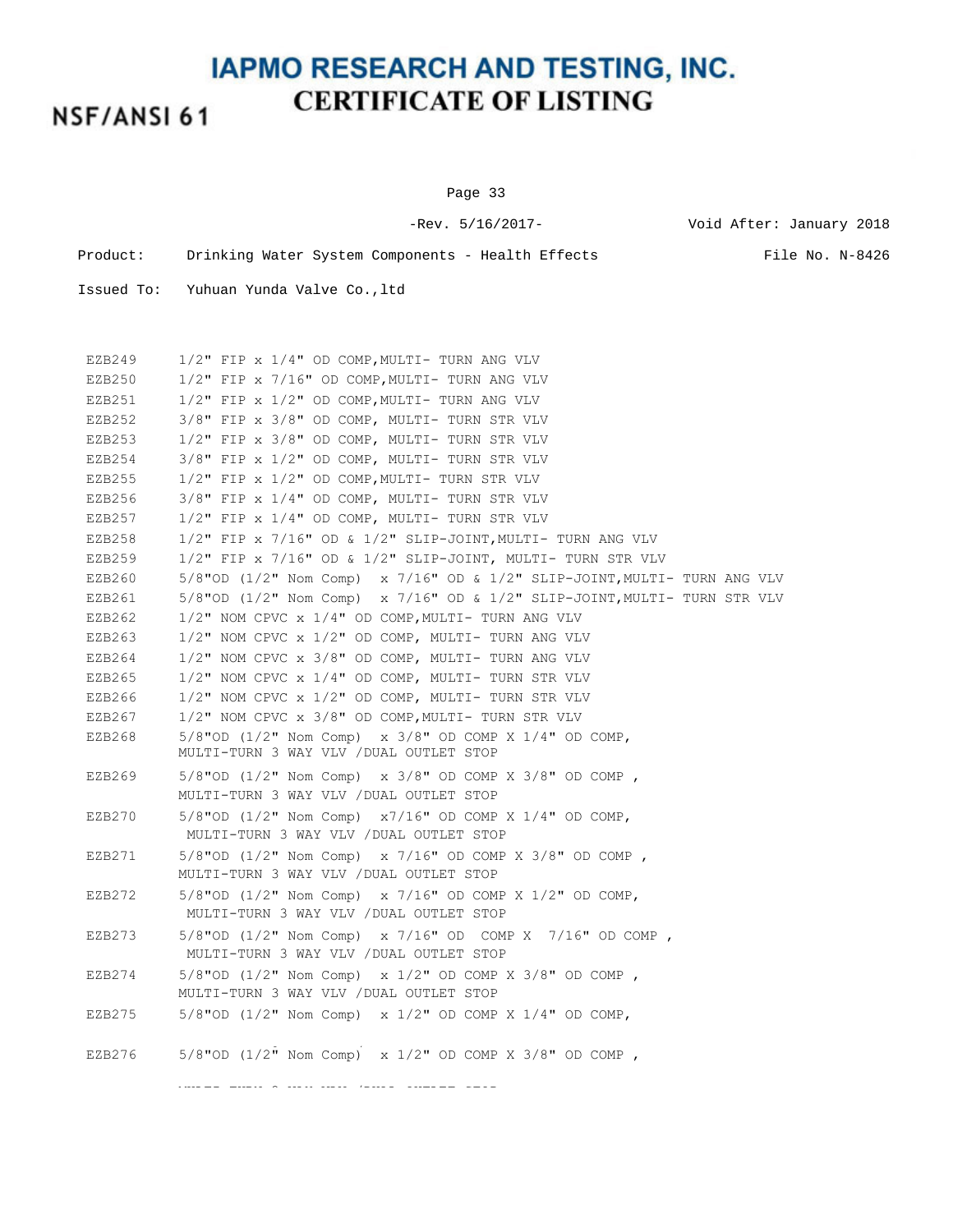# NSF/ANSI 61

#### Page 34

|            | $-$ Rev. $5/16/2017-$                                                                                 | Void After: January 2018 |
|------------|-------------------------------------------------------------------------------------------------------|--------------------------|
| Product:   | Drinking Water System Components - Health Effects                                                     | File No. N-8426          |
| Issued To: | Yuhuan Yunda Valve Co., ltd                                                                           |                          |
|            |                                                                                                       |                          |
| EZB277     | $5/8$ "OD (1/2" Nom Comp) x 1/2" OD COMP X 1/2" OD COMP,                                              |                          |
| EZB278     | $5/8$ "OD $(1/2)$ " Nom Comp) $x3/8$ " OD COMP X 1/4" OD COMP,<br>MULTI-TURN DUAL OUTLET/DUAL SHUTOFF |                          |
| EZB279     | 5/8"OD $(1/2"$ Nom Comp) $x3/8"$ OD COMP X 3/8" OD COMP,<br>MULTI-TURN DUAL OUTLET/DUAL SHUTOFF       |                          |
| EZB280     | 5/8"OD (1/2" Nom Comp) x 7/16" OD & 1/2" SLIP-JOINT X 1/2" OD COMP,                                   |                          |
| EZB281     | ארא א הא א הארור/ יוזי א הא הארור/ יוזי האוור/ יוזי א הא הארור/ הארור/ 5/8" OD COMP , 5/8" OD COMP ,  |                          |
| EZB282     | 5/8"OD $(1/2"$ Nom Comp) x 7/16" OD & 1/2" SLIP-JOINT x 1/4" OD COMP,                                 |                          |
| EZB283     | $5/8$ "OD $(1/2$ " Nom Comp) x 7/16" OD & 1/2" SLIP-JOINT x 7/16" OD & 1/2" SLIP-<br>JOINT,           |                          |
| EZB284     | 3/8" FIP x 3/8" OD COMP X 3/8" OD COMP,                                                               |                          |
| EZB285     | $1/2$ " FIP x $3/8$ " OD COMP X $1/4$ " OD COMP,                                                      |                          |
| EZB286     | $1/2$ " FIP x $3/8$ " OD COMP X 3/8" OD COMP,                                                         |                          |
| EZB287     | $1/2$ " FIP x 7/16" OD COMP X $1/2$ " OD COMP,<br>MULTI-TURN 3 WAY VLV / DUAL OUTLET STOP             |                          |
| EZB288     | $1/2$ " FIP x 7/16" OD COMP X 3/8" OD COMP,<br>MULTI-TURN 3 WAY VLV / DUAL OUTLET STOP                |                          |
| EZB289     | $1/2$ " FIP x 7/16" OD COMP x $1/4$ " OD COMP                                                         |                          |
| EZB290     | $1/2$ " FIP x 7/16" OD COMP x 7/16" OD COMP,<br>MULTI-TURN 3 WAY VLV / DUAL OUTLET STOP               |                          |
| EZB291     | $1/2$ " FIP x $1/2$ " OD COMP x $1/4$ " OD COMP,<br>MULTI-TURN 3 WAY VLV / DUAL OUTLET STOP           |                          |

EZB292 1/2" FIP X 1/2" OD COMP x 3/8" OD COMP ,

EZB293  $1/2$ " FIP X  $1/2$ " OD COMP x  $1/2$ " OD COMP ,

EZB294  $1/2$ " FIP X 3 $\overline{7}$ 8" OD COMP x 1/4" OD COMP ,

MULTI-TURN DUAL OUTLET/DUAL SHUTOFF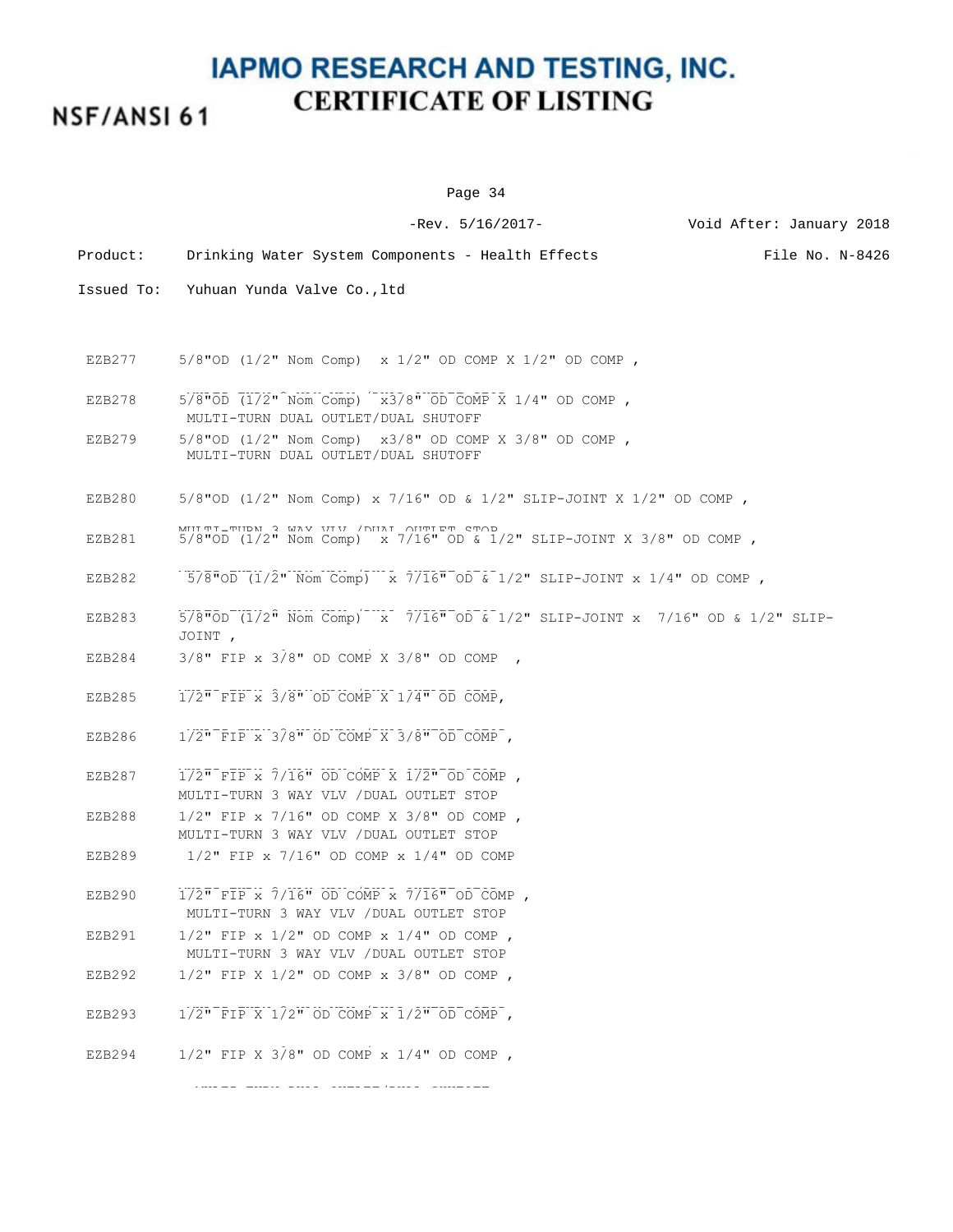# **NSF/ANSI 61**

Page 35

EZB295 1/2" FIP X 3/8" OD COMP x 3/8" OD COMP , EZB296  $1/2$ " Nom CPVC X 3/8" OD COMP x 3/8" OD COMP , EZB297  $1/2^{\pi}$   $\overline{FIP}$  x  $7/16^{\pi}$  OD &  $1/2^{\pi}$  SLIP-JOINT X  $1/2^{\pi}$  OD COMP , MULTI-TURN 3 WAY VLV /DUAL OUTLET STOP EZB298 1/2" FIP x 7/16" OD & 1/2" SLIP-JOINT X 3/8" OD COMP , MULTI-TURN 3 WAY VLV /DUAL OUTLET STOP EZB299  $1/2$ " FIP x 7/16" OD &  $1/2$ " SLIP-JOINT x  $1/4$ " OD COMP. EZB300  $1/2^{\pi}$  FIP x  $7/16^{\pi}$  OD &  $1/2^{\pi}$  SLIP-JOINT x 7/16" OD & 1/2" SLIP-JOINT , EZB301  $1/2$ " FIP X 3/8" OD Flare x 3/8" OD Flare, EZB302  $1/2$ " NOM SWEAT x  $3/8$ " OD COMP  $\overline{X}$   $\overline{3}/8$ " OD COMP , MULTI-TURN 3 WAY VLV /DUAL OUTLET STOP EZB303 1/2" NOM BARB x 3/8" OD COMP X 3/8" OD COMP , MULTI-TURN 3 WAY VLV /DUAL OUTLET STOP EZB304 1/2" NOM CPVC x 3/8" OD COMP X 3/8" OD COMP , MULTI-TURN 3 WAY VLV /DUAL OUTLET STOP EZB305 1/2" NOM SWEAT x 3/8" OD FLARE, MULTI- TURN ANG VLV EZB306 1/2" NOM SWEAT x 1/4" OD FLARE, MULTI- TURN ANG VLV EZB307 1/2" NOM SWEAT x 1/2" OD FLARE, MULTI- TURN ANG VLV EZB308 1/2" NOM SWEAT x 3/8" OD COMP, MULTI- TURN ANG VLV EZB309 1/2" NOM SWEAT x 1/4" OD COMP , MULTI- TURN ANG VLV EZB310 1/2" NOM SWEAT x 1/2" OD COMP, MULTI- TURN ANG VLV EZB311 1/2" NOM SWEAT x 1/4" OD COMP, MULTI- TURN STR VLV EZB312 1/2" NOM SWEAT x 3/8" OD COMP, MULTI- TURN STR VLV EZB313 1/2" NOM SWEAT x 1/2" OD COMP, MULTI- TURN STR VLV EZB314 1/2"PEX x1/2"SWT, MULTI- TURN STR VLV EZB315  $1/2$ " NOM SWEAT x  $7/16$ " OD &  $1/2$ " SLIP-JOINT, MULTI- TURN ANG VLV EZB316 1/2" NOM SWEAT x 3/8" OD COMP WITH 5" SWEAT EXTENSION TUBE. MULTI- TURN ANG VLV EZB317 1/2" NOM SWEAT x 1/4" OD COMP WITH 5" SWEAT EXTENSION TUBE. MULTI- TURN ANG VLV EZB318 1/2" NOM SWEAT x 3/8" OD COMP WITH 5" SWEAT EXTENSION TUBE. MULTI- TURN STR VLV -Rev. 5/16/2017- Void After: January 2018 Product: Drinking Water System Components - Health Effects File No. N-8426 Issued To: Yuhuan Yunda Valve Co.,ltd